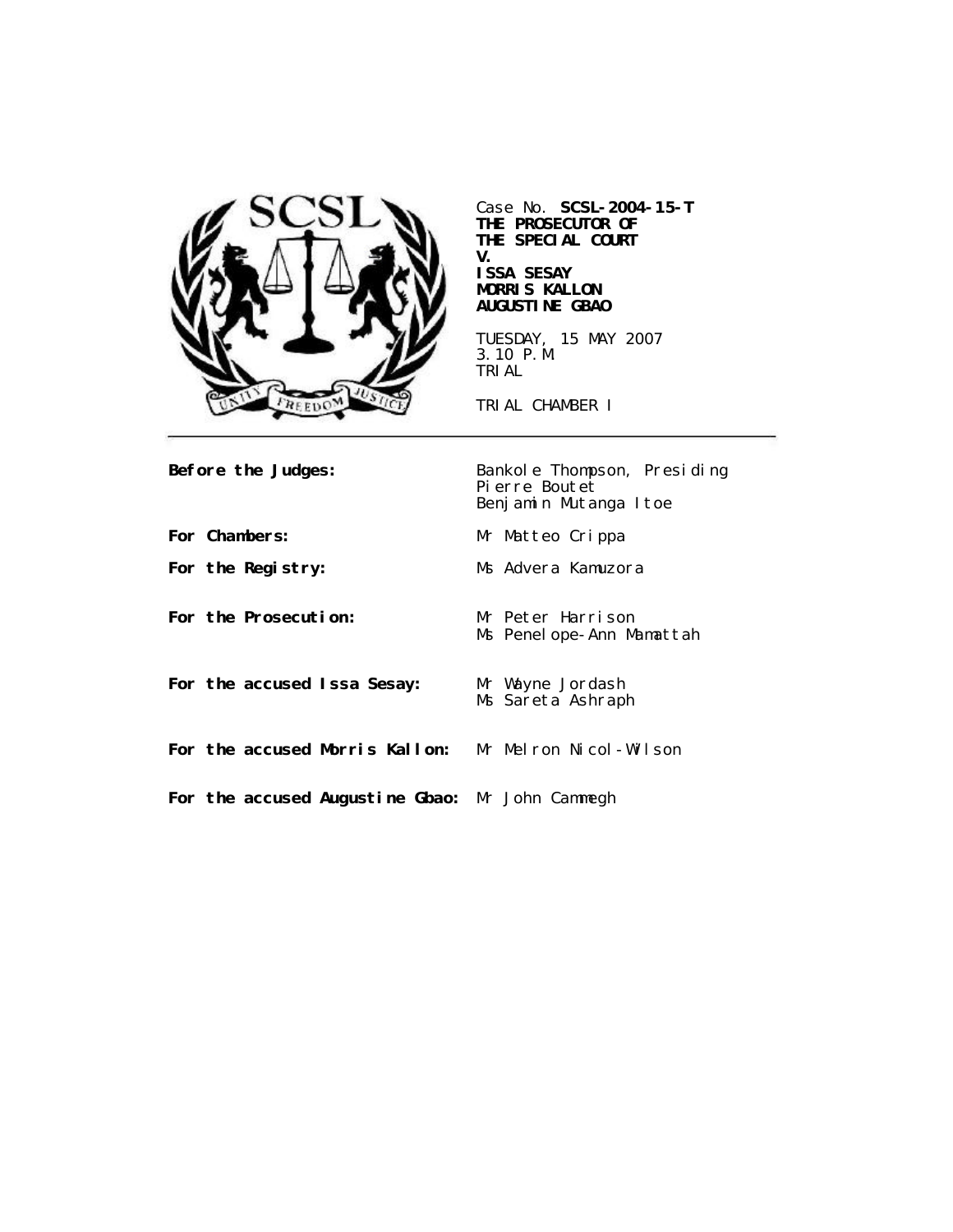|          | 1                | $[RUF15MAYO7A - SM]$                                              |
|----------|------------------|-------------------------------------------------------------------|
|          | $\boldsymbol{2}$ | Tuesday, 15 May 2007                                              |
|          | 3                | [The accused present]                                             |
|          | 4                | [The witness entered Court]                                       |
|          | 5                | [Open session]                                                    |
|          | 6                | [Upon commencing at 3.10 p.m.]                                    |
|          | 7                | [The witness answered through interpreter]                        |
|          | 8                | Issa Hassan Sesay [Continued]<br><b>WITNESS:</b>                  |
|          | $\boldsymbol{9}$ | PRESIDING JUDGE:<br>Good afternoon, counsel.<br>The trial is      |
| 15:09:37 | 10               | Mr Jordash, is your client sufficiently recovered in<br>resumed.  |
|          | 11               | heal th?                                                          |
|          | 12               | The messages I have been getting from members<br>MR JORDASH:      |
|          | 13               | of the detention centre, including the deputy chief and also Ray  |
|          | 14               | Ewing, is that Mr Sesay has recovered quite well and is raring to |
| 15:10:04 | 15               | go.                                                               |
|          | 16               | PRESIDING JUDGE:<br>Thank you. Well, then, proceed with the       |
|          | 17               | presentation of your case.                                        |
|          | 18               | MR JORDASH:<br>Thank you.                                         |
|          | 19               | Q.<br>Good afternoon, Mr Sesay?                                   |
| 15:10:16 | 20               | Good afternoon, Mr Jordash.<br>A.                                 |
|          | 21               | I trust you are feeling better now?<br>Q.                         |
|          | 22               | Yes, sir, I feel much better.<br>А.                               |
|          | 23               | Good. Let's go on then. We've got a lot to get through.<br>Q.     |
|          | 24               | I want to ask you about someone called Maada. Do you remember     |
| 15:10:37 | 25               | Maada?                                                            |
|          | 26               | Yes, I can recall Maada.<br>A.                                    |
|          | 27               | Can you just explain who he was, please?<br>Q.                    |
|          | 28               | Well, Maada was a small boy who came from Kenema with some<br>A.  |
|          | 29               | of his family members and went to Buedu during the intervention.  |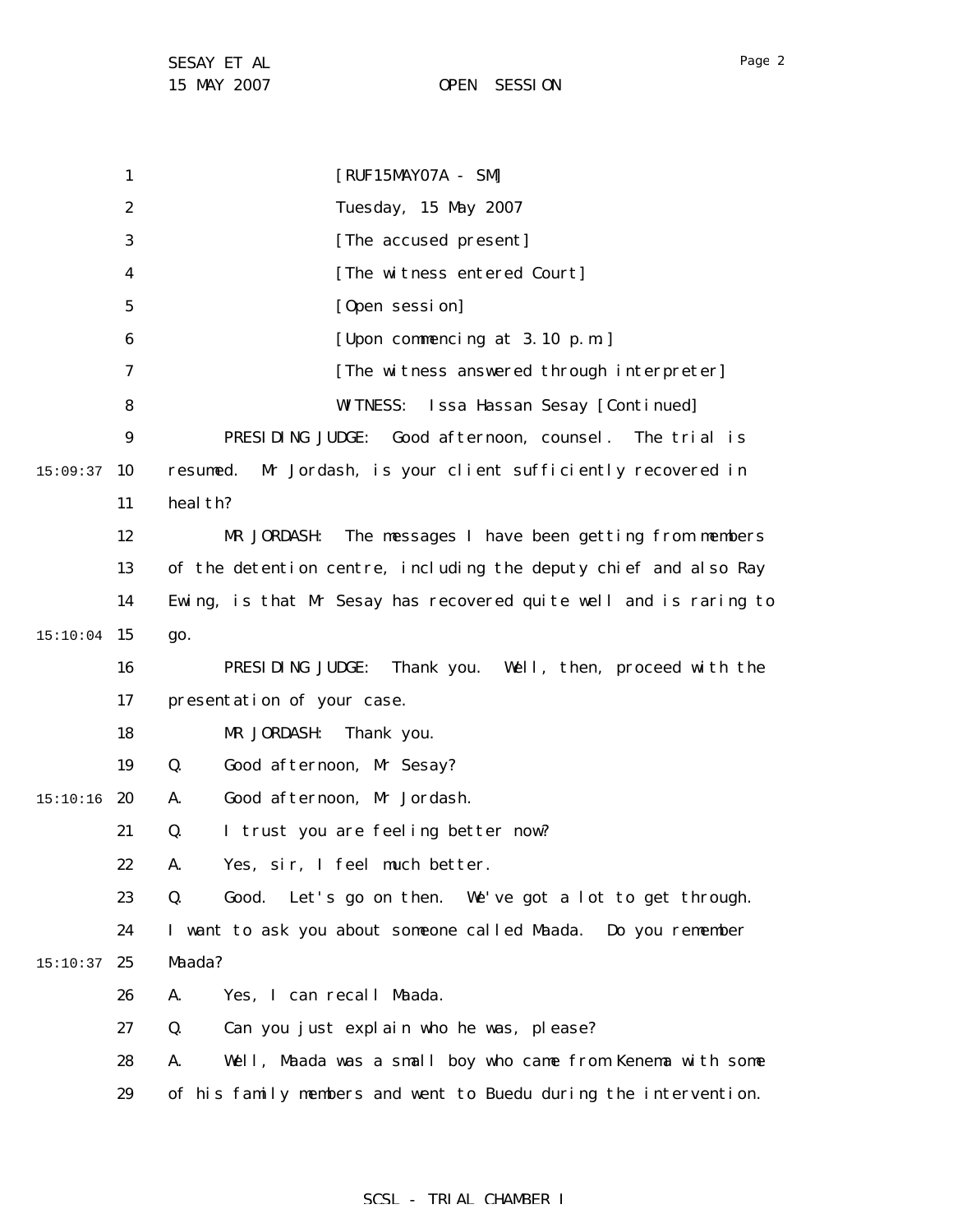Page 3

|          | $\mathbf{1}$     | And what was his relation to you?<br>Q.                           |
|----------|------------------|-------------------------------------------------------------------|
|          | $\boldsymbol{2}$ | Well, he was just at Buedu in the -- at the house with my<br>A.   |
|          | 3                | He was a small boy who did not take part in any<br>security.      |
|          | 4                | activity which had to do with the front line.                     |
| 15:11:38 | $\mathbf{5}$     | Now, I want to go back to where we left off, but I want to<br>Q.  |
|          | $\boldsymbol{6}$ | pick up on radio links and radio communications. So I want to     |
|          | 7                | just go a little back, up to the junta period before coming to    |
|          | 8                | Pendembu and Buedu. Now, what were the radio communications like  |
|          | $\boldsymbol{9}$ | during the junta period? Were they effective or not effective,    |
| 15:12:25 | 10               | or what?                                                          |
|          | 11               | Well, they were not effective, the first place.<br>A.             |
|          | 12               | Why not -- sorry?<br>Q.                                           |
|          | 13               | Because, during this time, the soldiers with whom we had<br>A.    |
|          | 14               | been fighting, we had made peace with them. And the radio         |
| 15:12:49 | 15               | communication was not effective, because somebody had told this   |
|          | 16               | Court, who was part of the signals unit, he said that, during     |
|          | 17               | '97, communication was not effective.                             |
|          | 18               | Now, did you have your own radio set in Freetown?<br>Q.           |
|          | 19               | I had one set with me, one Thompson radio.<br>Yes.<br>A.          |
| 15:13:17 | 20               | Did Sam Bockarie have his own set, in Freetown?<br>Q.             |
|          | 21               | Bockarie, when he was in Freetown, yes, he had a set, with<br>A.  |
|          | 22               | which he moved up and down, wherever he went.                     |
|          | 23               | And who were his operators?<br>Q.                                 |
|          | 24               | Well, during that time, he had Kabbah, he had Ebony Prince,<br>A. |
| 15:13:51 | 25               | he had Daff.                                                      |
|          | 26               | Q.<br>Were they staying with Bockarie or did they stay in         |
|          | 27               | Freetown? I am thinking of the time when Bockarie left to go to   |
|          | 28               | Kenema.                                                           |
|          | 29               | Well, when Bockarie went to Kenema, like, Daff came with<br>A.    |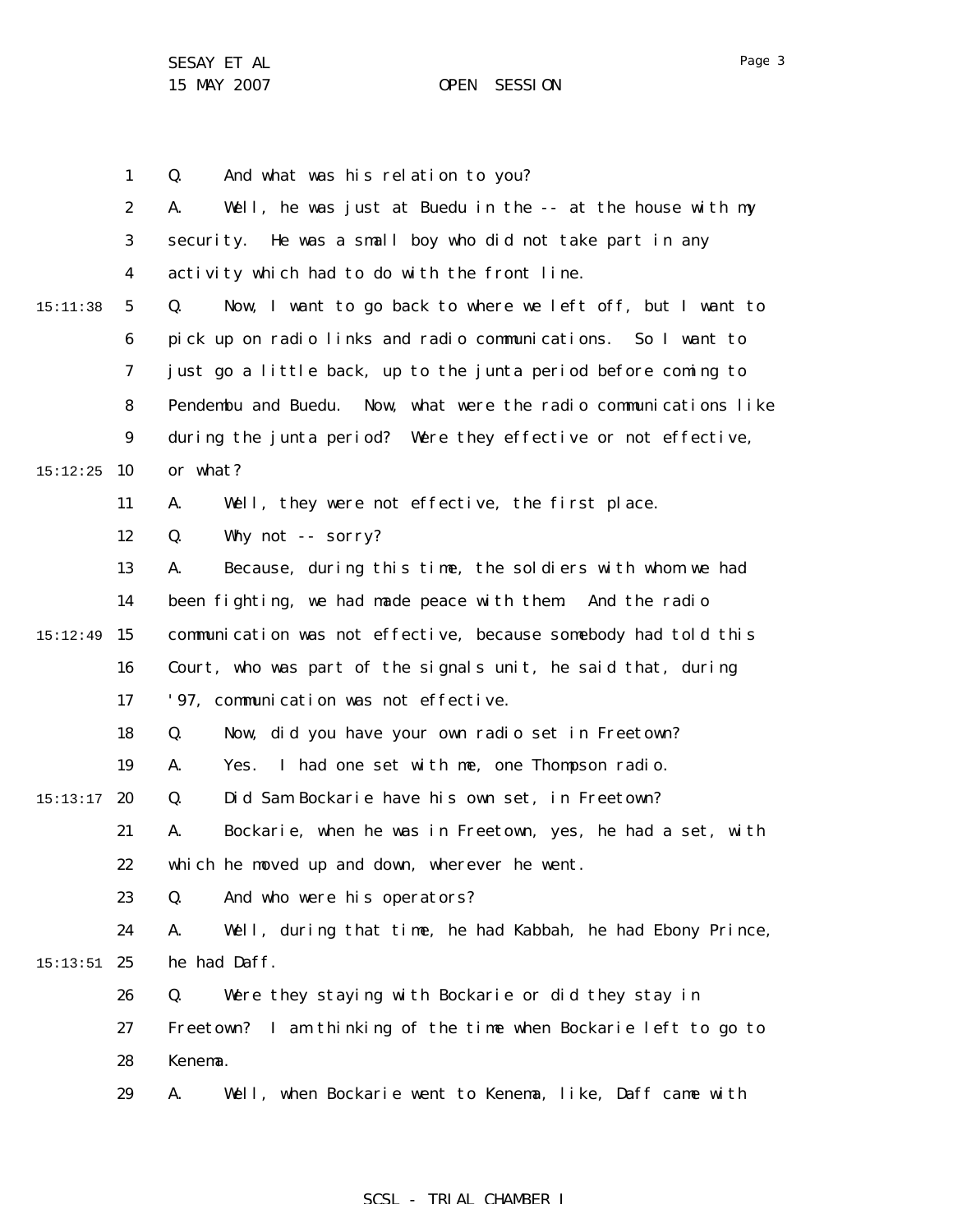1 2 3 Mike Lamin. So he was in Kenema all along with Bockarie. The same thing with Ebony Prince; his operators were in Kenema with him.

4 5 6 7 15:14:32 JUDGE BOUTET: So what do you mean by -- was the one that you called Daff, was he with Sam Bockarie, or he was with Lamin? You say he came down with Lamin. I'm not sure I follow what you're saying.

8 9 15:14:51 10 11 12 THE WITNESS: My Lord, I said, Daff came along with Mike Lamin, when they came and met Bockarie in Kenema. So Daff left and started operating Bockarie's set, when they came from Liberia, '97, because this was the group which was dislodged in October from Zogoda.

> 13 14 THE INTERPRETER: Your Honours, would the witness go over what he said?

15 15:15:10

16

MR JORDASH:

Q. Would you repeat the last two sentences, please?

17 18 19  $15:15:32$  20 21 22 23 A. I said, when the judge asked, I said, this was the group which retreated from Zogoda through Pujehun to Liberia, where they went and surrendered to the ULIMO. So these were the men who came with Mike Lamin in '97 after the coup. But when they came, they stopped in Kenema, Daff and Ebony Prince, as radio operators. So they were in Kenema, '97, with Bockarie, until January, February '98, when they returned to Buedu.

24  $15:15:53$  25 26 JUDGE BOUTET: Okay. I had understood your evidence to be that Daff had moved with Lamin, to Freetown. He moved from Liberia to Kenema, but from Kenema --

> 27 THE WITNESS: No. No, My Lord.

28 29 JUDGE BOUTET: He was in Kenema and, in Kenema, he worked with Sam Bockarie. I am talking of that.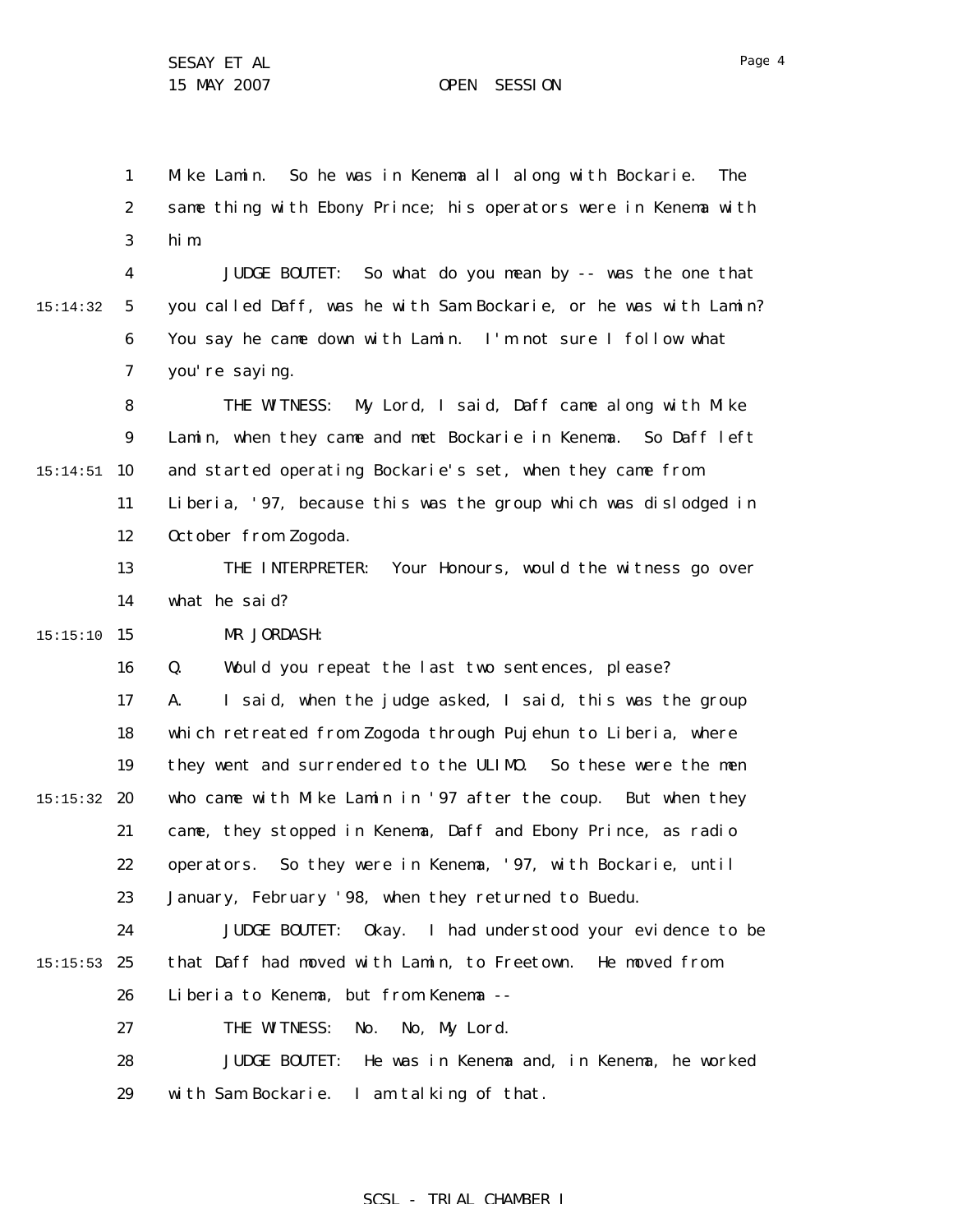1 2 3 4 5 6 7 8 9 15:16:49 10 11 12 13 14 15 15:17:15 16 17 18 19  $15:17:40$  20 21 22 23 24  $15:18:04$  25 26 27 28 29 15:16:31 THE WITNESS: Yes, My Lord. When Bockarie went and based in Kenema, there, Daff came from Liberia, came to Kenema with Bockarie. But, Kabbah, he and Tolo, they came to Freetown with Bockarie. Then they went and stayed in Kenema with Bockarie. JUDGE BOUTET: Okay. MR JORDASH: Okay. Let's try to -- I think, for me, I am confused. Q. Can you just say who were Sam Bockarie's operators when he was in Freetown during the junta? Just list the names, please? A. It was Tolo who was with Bockarie here, in Freetown. Tolo, he was a signal commander. Q. Well, who else, if any, were operating or responsible for radio communications for Bockarie during the junta period? Was it just Tolo? A. Well, I said it was Osman Tolo and Selay. They were ones that came to Freetown with Bockarie. So Bockarie went back and based in Kenema with the other operators who came from Liberia; they joined him in Kenema. Q. So let me just try to get this clear. Tolo and Selay were in Freetown, when -- is that right? A. Yes. They were the ones that came from Daru to Freetown, for the first time, with Bockarie. Q. Got you. Now, during Bockarie's time in Freetown, did anyone else, besides Tolo and Selay, assist him with radio communications? A. No, no. It was only two of them that were here with Bockarie. Q. Right. When Bockarie went to Kenema, who was there to assist Bockarie with radio communication?

## SCSL - TRIAL CHAMBER I

Page 5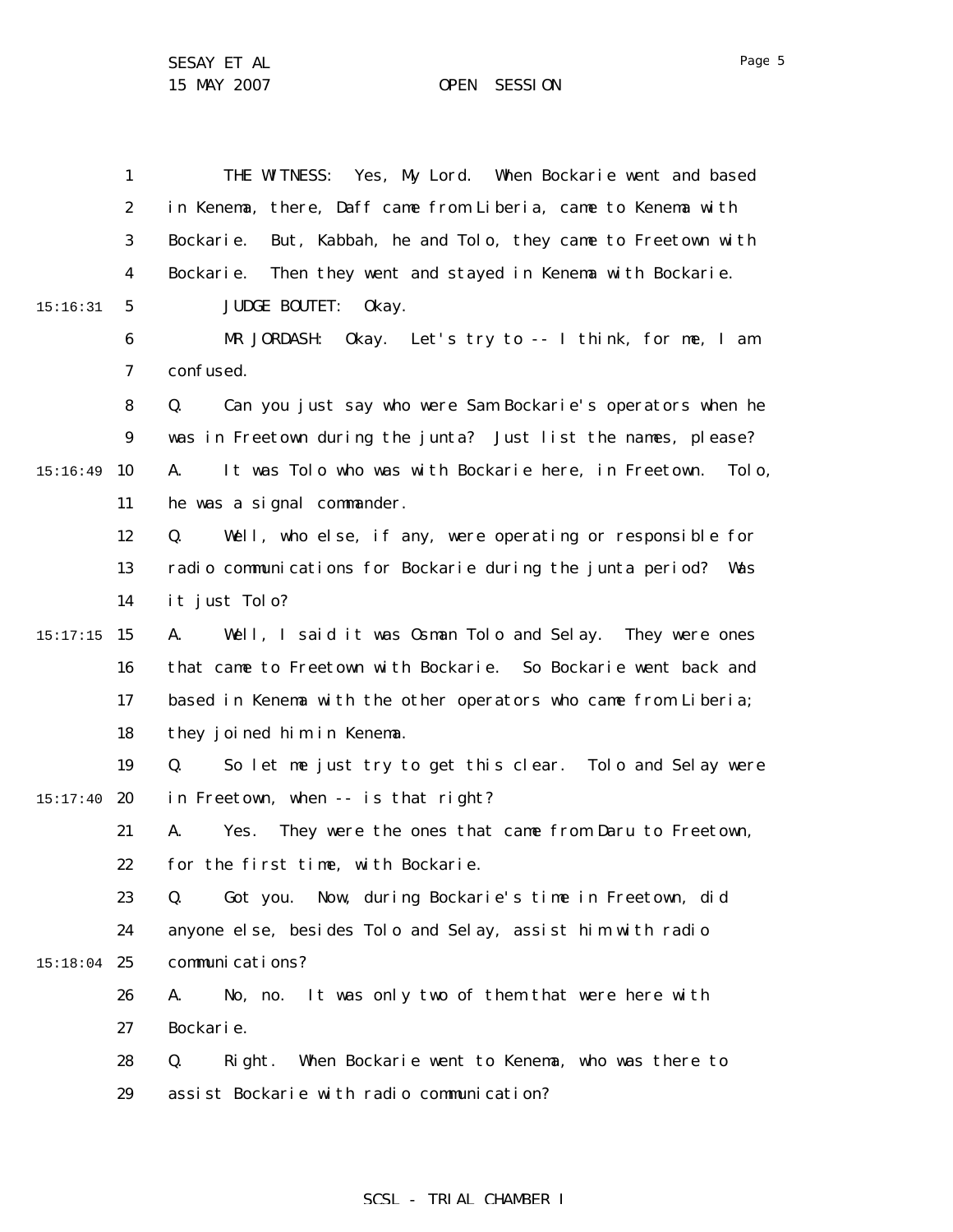1 2 3 4 5 6 7 8 9 15:19:11 **10** 11 12 13 14 15 15:19:29 16 17 18 19 15:19:49 **20** 21 22 23 24  $15:20:13$  25 26 27 28 29 15:18:38 A. Well, when Bockarie was in Kenema, I did not base in Kenema, but I understood that when Ebony and Daff came, they came and joined Bockarie in Kenema. So these two men had other two additional men who were with Bockarie in Kenema. Q. You mentioned Kabbah. What was his role, if any? A. Well, he was a radio operator also, but he stopped in Kenema and went back to Kailahun. He did not come to Freetown. Q. So was he part of Bockarie's team in Kenema or not? A. Well, he would come and go back to Kailahun. I understood that he was stationed in Kenema, in Kailahun, but he used to visit Kenema. Q. Okay. I think that's clear -- JUDGE BOUTET: Mr Jordash, if you allow me, just one question, not on the people, but on the -- I'd like to understand what Mr Sesay means by radio set. What is a radio set? THE WITNESS: My Lord, it's a communication set. That is what is referred to as a radio set. It's a communication set which transmitted and received messages. And that is what we refer to as a radio set. JUDGE BOUTET: How does that work when you say transmitted and received? You transmit how; by coding, or by speaking, or by voice? How does that work? THE WITNESS: Well, My Lord, like this mic that is before me, so you would be in Kailahun and I would be in Freetown, and I would talk through it, and I have the receiver. And, whatever I say, you would understand what I say. And, when you speak, I would also understand what you say. JUDGE BOUTET: Thank you. THE WITNESS: Thank you, sir.

#### Page 6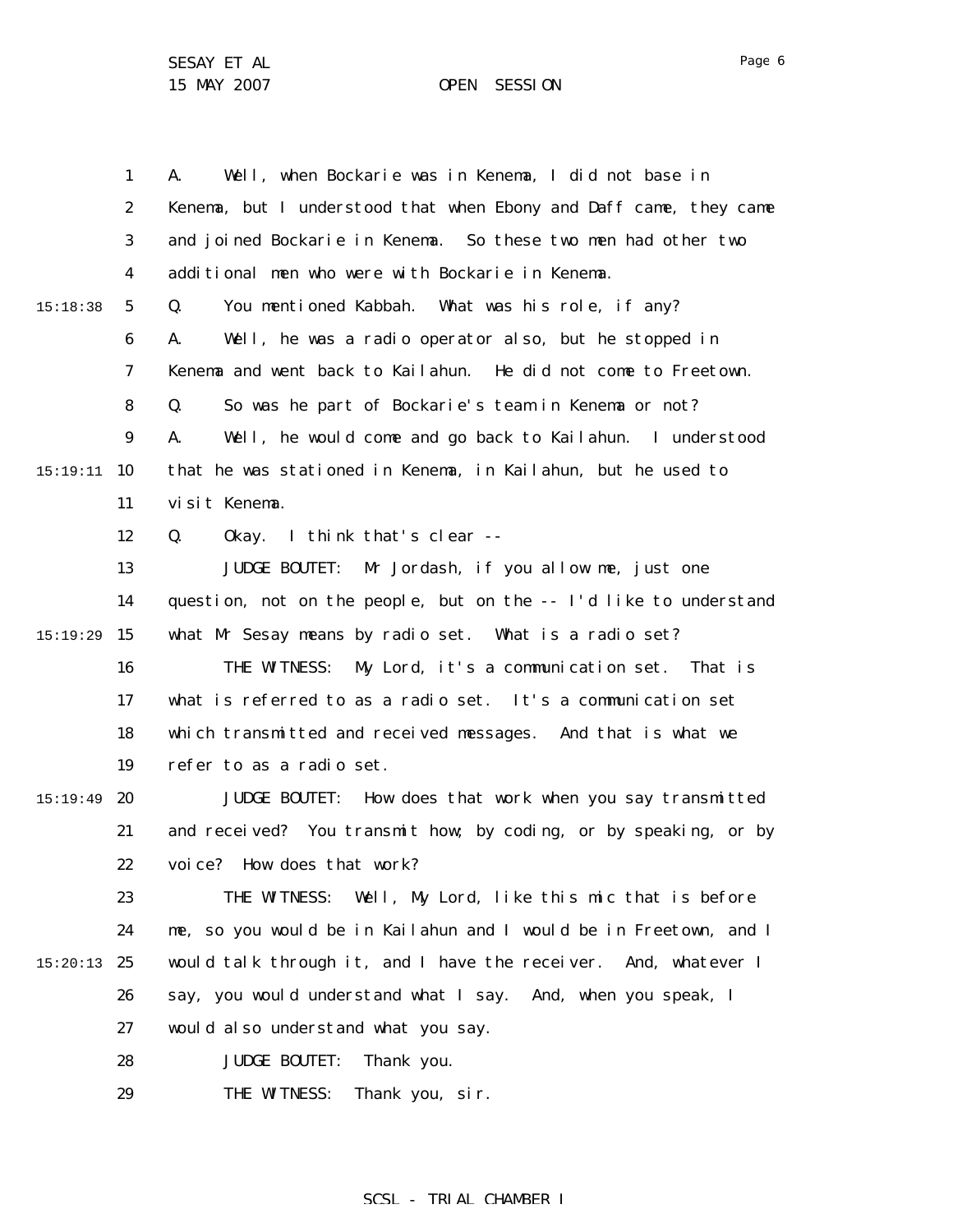MR JORDASH:

1

Page 7

2 3 4 5 6 7 8 9  $15:21:07$  10 11 12 13 14 15 15:21:35 16 17 18 19 15:21:59 **20** 21 22 23 24 15:22:32 25 26 27 28 29 15:20:40 Q. Just picking up from that, was speaking the only way you could communicate on the radio? A. Well, even message, you would only code it, but you would talk. The RUF operators, they did not know how to use Morse communication. They would only speak. Q. Well, did anyone else use Morse communications during the indictment period? A. Yes. During that indictment period, yes, because you had the SLAs who knew about the Morse communication. So they would use it to monitor the ECOMOG. I mean, the communications in the set. Q. Well, what did they use during the junta period, the SLAs? A. Well, you had the set and they would tune to the channel where the Nigerians used to operate. They would use the Morse communication. Then they would be able to monitor the movement of the ECOMOG. Then they would tell the commander. For example -- Q. Well, sorry, just be clear. Did they use Morse or did they use other codes? A. Well, I only knew about Morse. Q. When I refer to SLAs, I'm referring to AFRC/SLAs, not pro-government SLAs. What did they use during the junta period? A. Well, you mean the ones -- the AFRC? Q. Yes. A. Among them -- among them, there you had -- Superman had one in Kono who started the monitoring. After that, Superman communicated Bockarie. Bockarie said Superman should send the guy to Kailahun, and the guy was in Buedu with Bockarie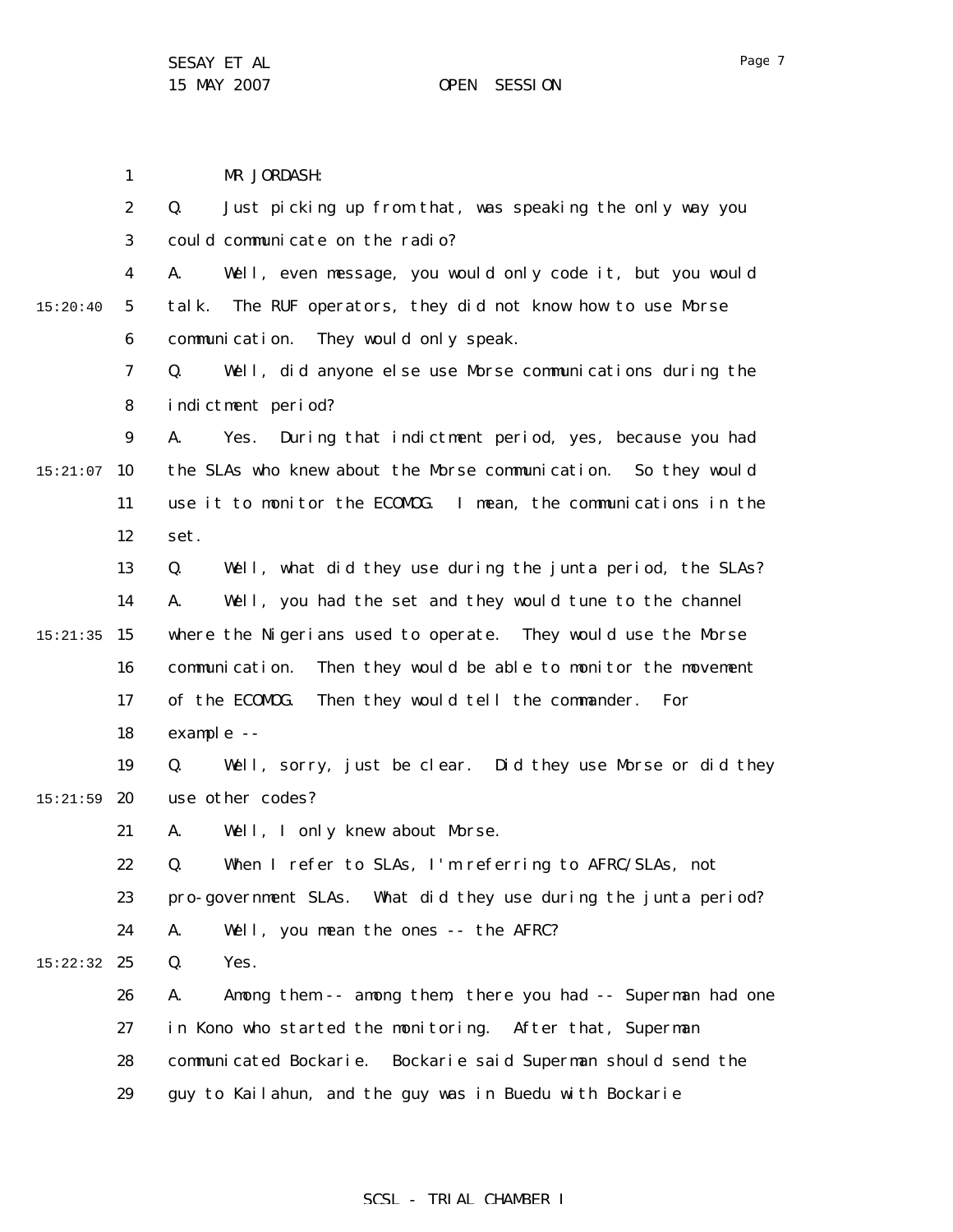Page 8

1 throughout '98 and '99.

|          | $\boldsymbol{2}$ | Q.<br>I'm not sure I follow your answer. Just try to answer the     |
|----------|------------------|---------------------------------------------------------------------|
|          | $\boldsymbol{3}$ | questions specifically, Mr Sesay, because I want to just try to     |
|          | $\boldsymbol{4}$ | work out for the Court what the mechanics of the communication      |
| 15:23:07 | $\mathbf{5}$     | So avoid the discussion, if you can, unless it's strictly<br>were.  |
|          | 6                | Did the AFRC/SLAs use Morse or another form of code<br>necessary.   |
|          | 7                | when using the radio during the junta period?                       |
|          | 8                | Well, they used both among themselves.<br>A.                        |
|          | $\boldsymbol{9}$ | And you've told us the RUF didn't understand Morse?<br>Q.<br>Right. |
| 15:23:50 | 10               | No, did not understand.<br>A.<br>No.                                |
|          | 11               | What was the subfrequency?<br>Q.<br>Right.                          |
|          | 12               | Well, I cannot tell you the frequency because I am not an<br>A.     |
|          | 13               | operator. So, I cannot tell you about a set.                        |
|          | 14               | What's your understanding of a subfrequency? What was it;<br>Q.     |
| 15:24:11 | 15               | just as much as you're able to assist?                              |
|          | 16               | Well, what I understood, you had channels in the set.<br>A.<br>You  |
|          | 17               | know, if I wanted to talk to you -- for example, you are a little   |
|          | 18               | distance from where I am; I would go to those channels. You had     |
|          | 19               | different channels and if I told you that I should shift on this    |
| 15:24:35 | 20               | channel, then I would go to that particular channel, and I would    |
|          | 21               | talk and both of us would communicate. You had different            |
|          | 22               | channels in the communication set.                                  |
|          | 23               | Q. Okay. So, what was the subfrequencies used for in the RUF?       |
|          | 24               | Why would I, as a commander, go to a subfrequency?                  |
| 15:25:05 | 25               | Well, maybe I would like to talk to you when I did not want<br>A.   |
|          | 26               | the other stations, I mean, to interrupt our communication.<br>And  |
|          | 27               | what I would like to talk to you might be private and I would say   |
|          | 28               | that let us go to such and such a frequency. So you would have a    |
|          | 29               | dialogue with the fellow whom you want to talk to.                  |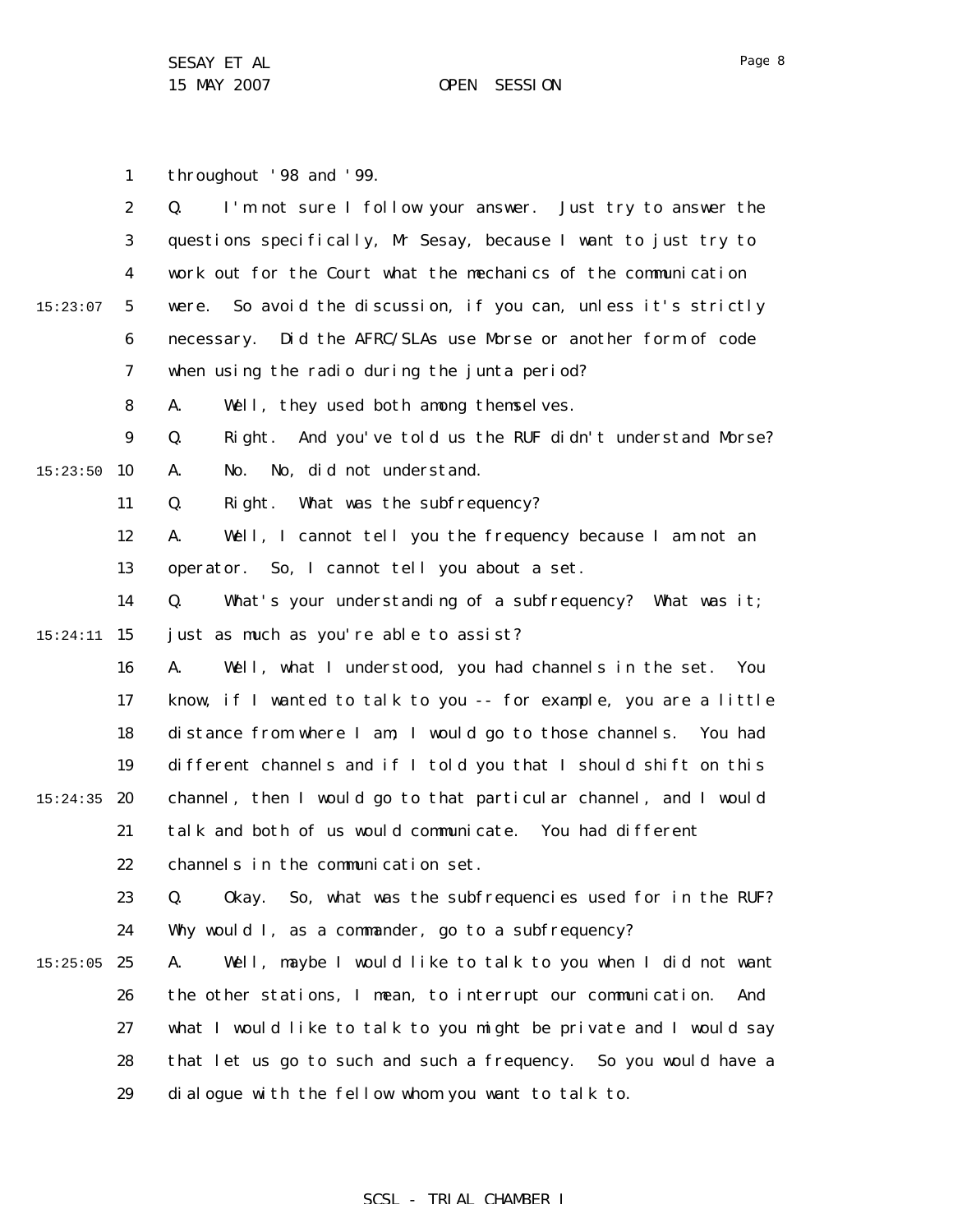1

Q. Now, how would I communicate to the person I wanted to go

2 3 4 5 6 7 8 9  $15:25:58$  10 11 12 13 14 15 15:26:19 16 17 18 19  $15:26:45$  20 21 22 23 24  $15:27:05$  25 26 27 28 15:25:42 to a subfrequency with where to go? How would that be communicated? A. Well, the first thing, the set, you will have a frequency which all the operators -- which all the operators call -- THE INTERPRETER: Your Honours, would the witness go a little bit slow. MR JORDASH: Q. Go back. Sorry. Just go a bit slower, Mr Sesay. Just start your answer again. A. Well, I said, you had a permanent frequency which was called national. That one, every operator, when you put your set on in the morning, it was on that frequency that -- it was that frequency that you used. Because the radio is the one that we refer to as station. Then all stations reported to the central command. From that national frequency, if I wanted to talk to you, I would say, I would call a station and, when you responded, I would say, "Let us shift to such and such a channel," which was a code. You knew the channel and you would go there. And when I called you, you would respond and we would continue that dialogue. Or, if it was a message, then I would send a message to you. That was how it operated. Q. Okay. Now, how would I tell you where to go to go to a subfrequency? A. Well, for example, like this pamphlet that I'm holding, it's like -- it's the code. So anything pertaining to the RUF would be on that pamphlet, which would be a code, you know. And, for example, the code, you would say Masingbi, and you would say

> 29 5-1. 5-1, on the code, means Masingbi. So, if the channel to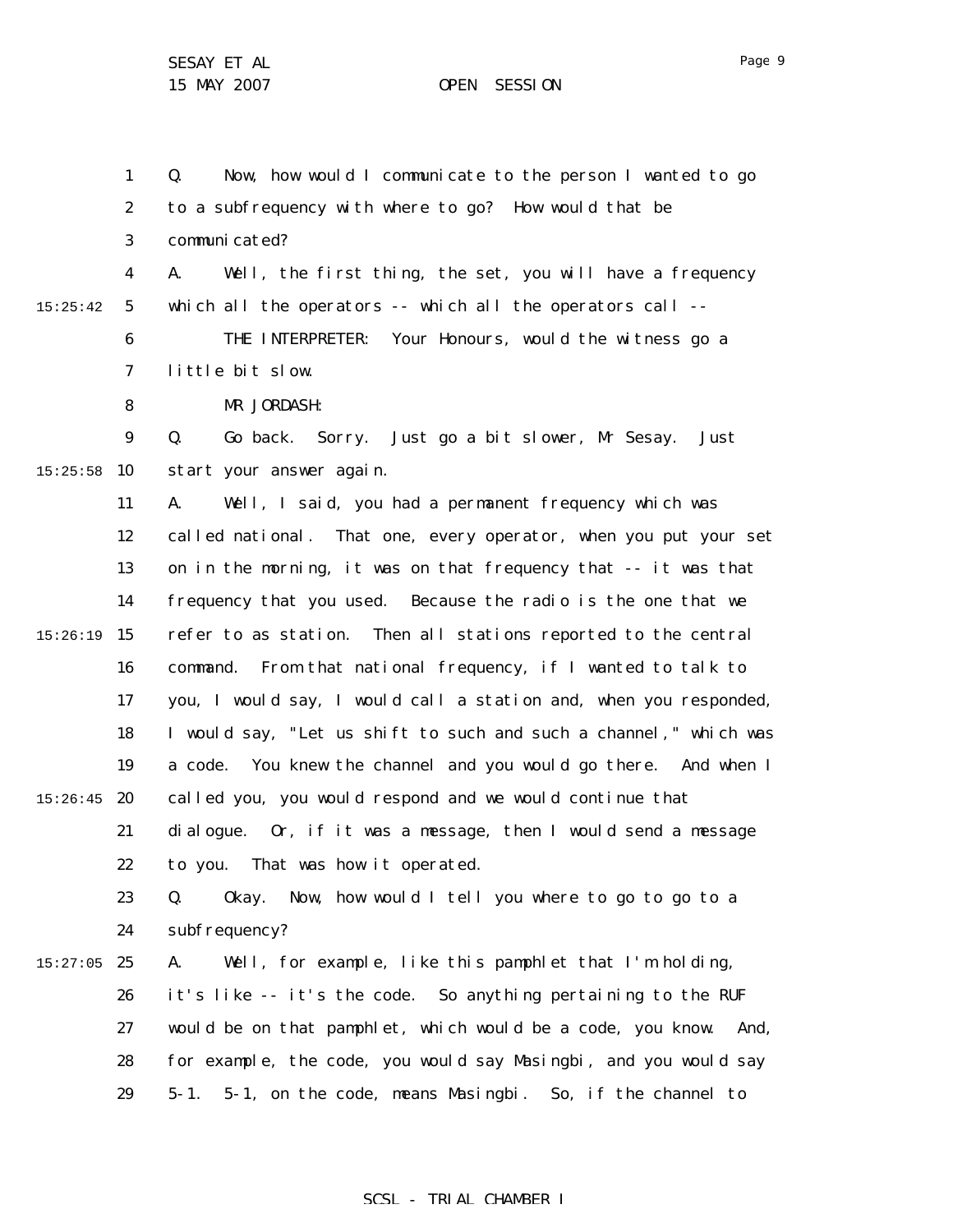which I wanted to go -- I would say channel 65. If you also had a code, you would just look at the code, 65, and you would know the meaning -- the channel name that I want to speak to you through. But if you do not have the code, then you would just hear me speak. But you would not be able to go to that channel. Q. Okay. So who had the codes? Did every commander in the RUF have the same codes? Who had the codes? A. Well, if you talk, it's good for you to show a time frame, because events took place during time frames. But if you just ask general questions, you see, which one am I going to respond to? And the war took place from 2000/2001 -- '91 to 2001.

12 13 14 Q. I understand your answer and I will come specifics, then I'll leave that question. Did the AFRC/SLAs, during the junta period, have access to your codes, the RUF codes?

15:28:39 15 16 17 A. Well, from February '98, the ones that were in Kabala, like SAJ Musa, SAJ Musa's group, Brigadier Mani, Bropleh, did not have access to the codes that Bockarie had prepared.

18 19 15:29:10 **20** Q. Let's just start then in order, just to keep some kind of order. 1997 to 1998, junta period, did they have the codes, the SLAs, who formed the AFRC?

21 22 23 24 15:29:31 25 26 A. Well, the codes, during that time, they were not useful because we and the SLAs were together, so there was a possibility for the RUF operator who was at Daru, during that time, to show the codes to the SLA. Yes, during that time, it was not material in '97. So, in order for the SLAs to know the RUF codes, yes, that used to happen.

> 27 28 29 Q. Okay. Now, we'll come to what happens after the intervention in a moment, but let me just return to the issue of radio operators. When Bockarie retreats to Kailahun following

## SCSL - TRIAL CHAMBER I

15:27:45

1

2

3

4

5

6

7

8

9

11

15:28:12 10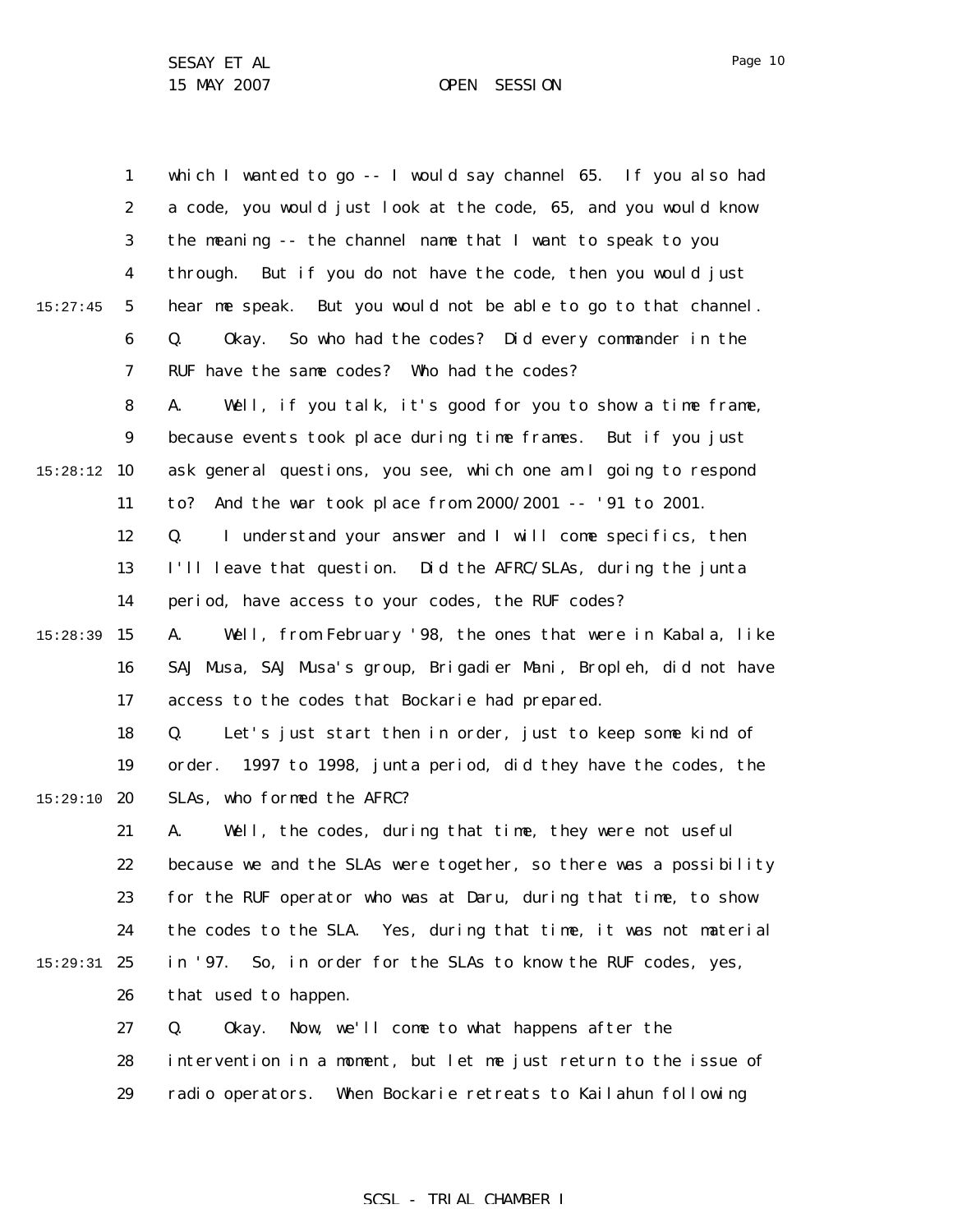1 2 3 4 5 6 7 8 9 15:31:19 10 11 12 13 14 15 15:31:45 16 17 18 19  $15:32:06$  20 21 22 23 24 15:32:22 25 26 27 28 29 15:30:52 the intervention, who forms his team for operating the radio? A. Well, you had those that were in Buedu, from '98 to '99: You had Selay; you had Mohamed; you had Ebony Prince; you had Daff, you had Sebatu. Q. Now, what was their routine? Would they -- where were they based; where were they living? A. They were in Buedu, with Bockarie. Q. And their daily job would be to do what, just briefly? A. Well, they were in a shift. They had been working the shifts. If two operators were on duty for six hours, the others would come and change them for six hours on daily basis. That was how it operated. Q. Right. Was there a permanent staffing of the radio set? A. Yes, yes. Any station -- any station -- no radio -- every radio station had two operators. So they were working shifts; that they would change. Q. Through the night or through the day, or both? A. Well, during the time of the junta, 8.00, the sets were put off. But, for example, if Bockarie wanted to talk to commander, he would say that the radio set should be up to 9.00 and that he was going to talk to somebody, but it was at 8.00 that they would put off the sets. Q. Okay. Now, your team, if you had a team in the junta period, was who? A. Well, when I was at Hill Station, '97, I had -- even Benguema, I had Tiger. Then, around November to December '97, Elevation; they sent Elevation to me, who would join Tiger. So they became two. So, I had two operators. Q. Right. And who, if anybody, travelled with you to Kailahun

Page 11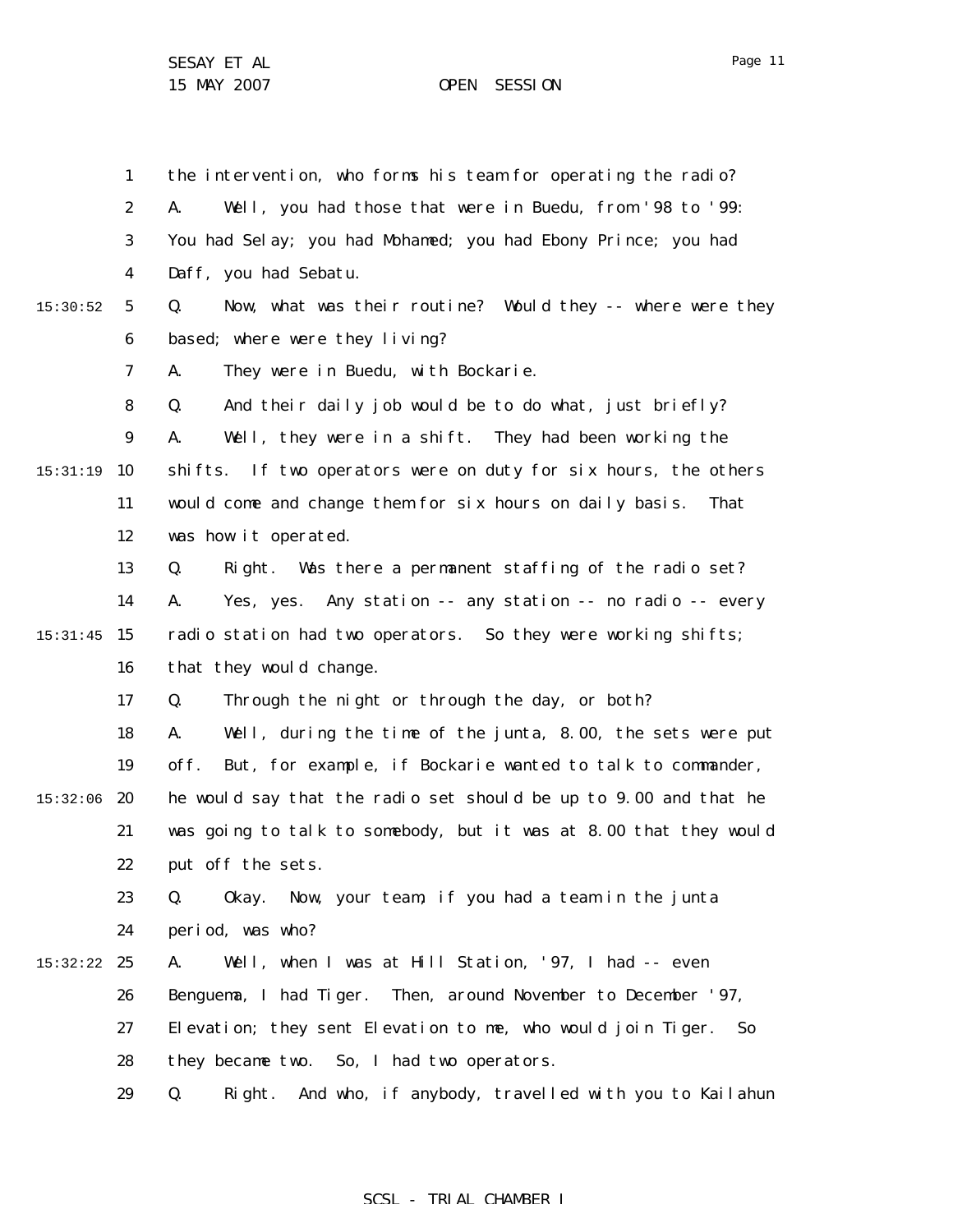during the intervention?

1

2 3 4 5 6 7 8 9  $15:33:34$  10 11 12 13 14  $15:33:57$  15 16 17 18 19 20 21 22 23 24  $15:34:58$  25 26 27 28 29 15:33:12 15:34:29 A. Well, it was Elevation that travelled with me. Q. What happened to Tiger? A. Well, Tiger, he went on a patrol. He said he had his family in Bo, when he asked for permission and I told him to go. When he went, it was during that time that intervention took place. Q. And what happened when you arrived in Buedu, in terms of your radio set and your radio operator? A. Well, when I arrived at Buedu, at that time, I parked my set, because it was not useful for my own set to be on when Bockarie's set was on, in Buedu, so I did not use my own set. Q. Why was it not useful? A. Well, the same at Buedu, we would not put two sets for a single place. I met one set and it was being operated by the commander and I would not put my own set while all the messages had been going through Bockarie's station, so my own set wouldn't be useful. Q. Who was the senior radio operator in the RUF at the time of the intervention and the months after that? A. Well, before the intervention, it was Alfred Brown, but, during the intervention, he was changed by Bockarie and they appointed Tolo. Then after the intervention, Bockarie changed him again, and they appointed Selay. Q. Why was Alfred Brown changed? A. Well, Bockarie was angry with him. He said, when Alfred Brown came to Freetown, all his friendship was with the SLAs. So he did not monitor the operators, the RUF. So that was why he was changed by Bockarie. He had a certain group of boys who were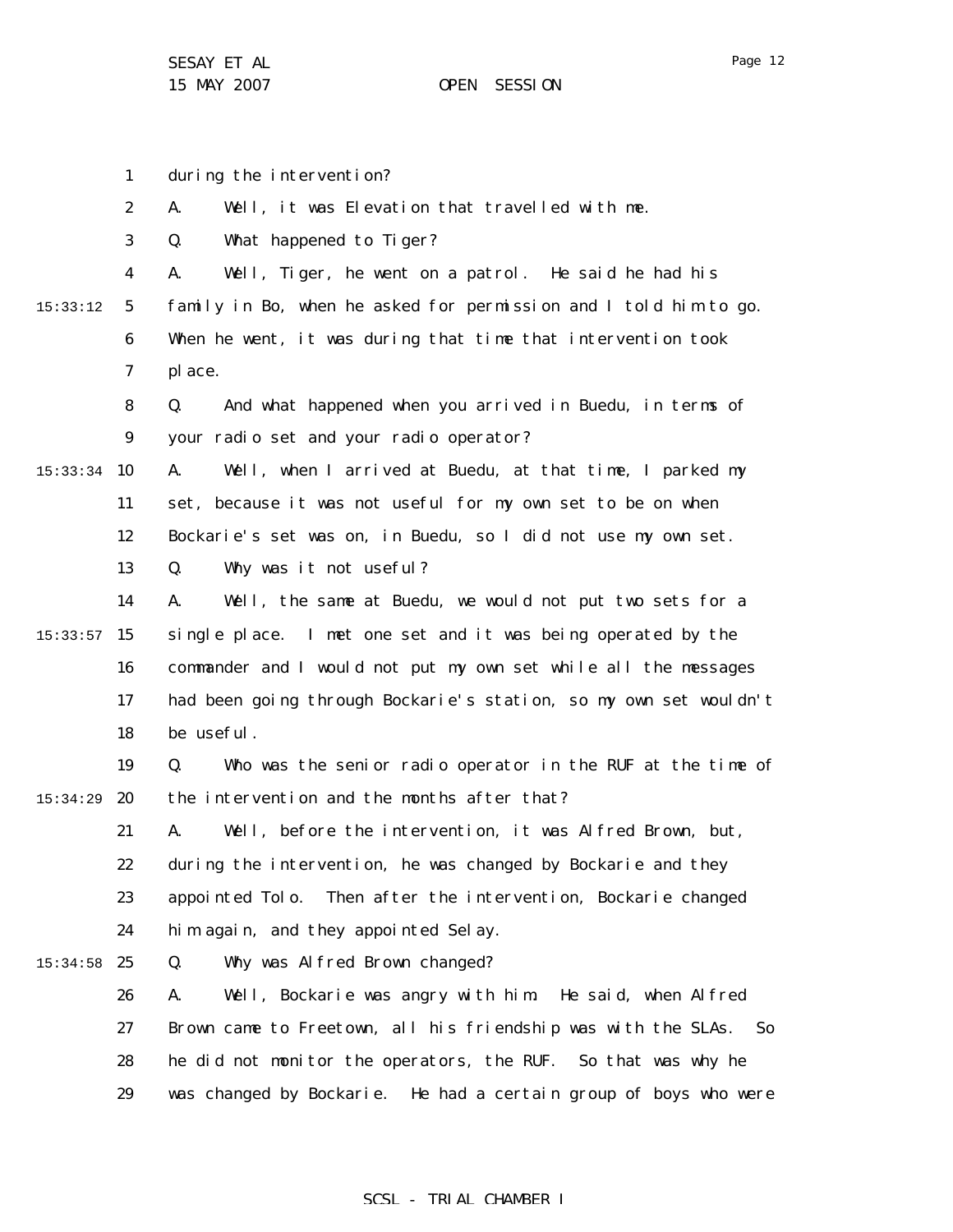Page 13

1 2 3 4 5 6 7 8 9  $15:36:16$  10 11 12 13 14 15:36:46 15 16 17 18 19  $15:37:15$  20 21 22 23 24 15:37:31 25 26 27 28 29 15:35:57 based at Murray Town; there he was all the time. Q. Just listen to the question carefully: What was the role of King Perry in 1998? A. Well, King Perry, in '98, he was the station commander for Superman, in Kono. Q. What did it mean to be the station commander, in Kono? What would his job be? A. Well, that meant that he was a senior to the other operators that were in Kono, and he had control over the set. He was the one that arranged the shifts, and he was the one that showed how the operators should change each other. And if the commander wanted to talk to Bockarie, it was the station commander that would contact the station so that the dialogue would be conducted. Those were his jobs. Those were the jobs of a station commander. Q. Thank you. What happened to Alfred Brown after he'd been changed? Where did he go, if anywhere? A. Well, Alfred Brown was just in Freetown in '97. Then, when -- during the intervention in February '98, he retreated to Kono. From Kono, by then -- Q. So he stayed in Kono for how long? A. Well, I cannot tell the exact month, but he was in Kono for some time, before he left Kono. Q. We'll come to that later then. Let me ask you another question. Did you have access or did you use the radio set in Buedu before you moved to Pendembu? A. Well, the message that I received from Kono, they did not send them to me. The messages went to Bockarie, so I did not have anything through which I would send messages, so -- the time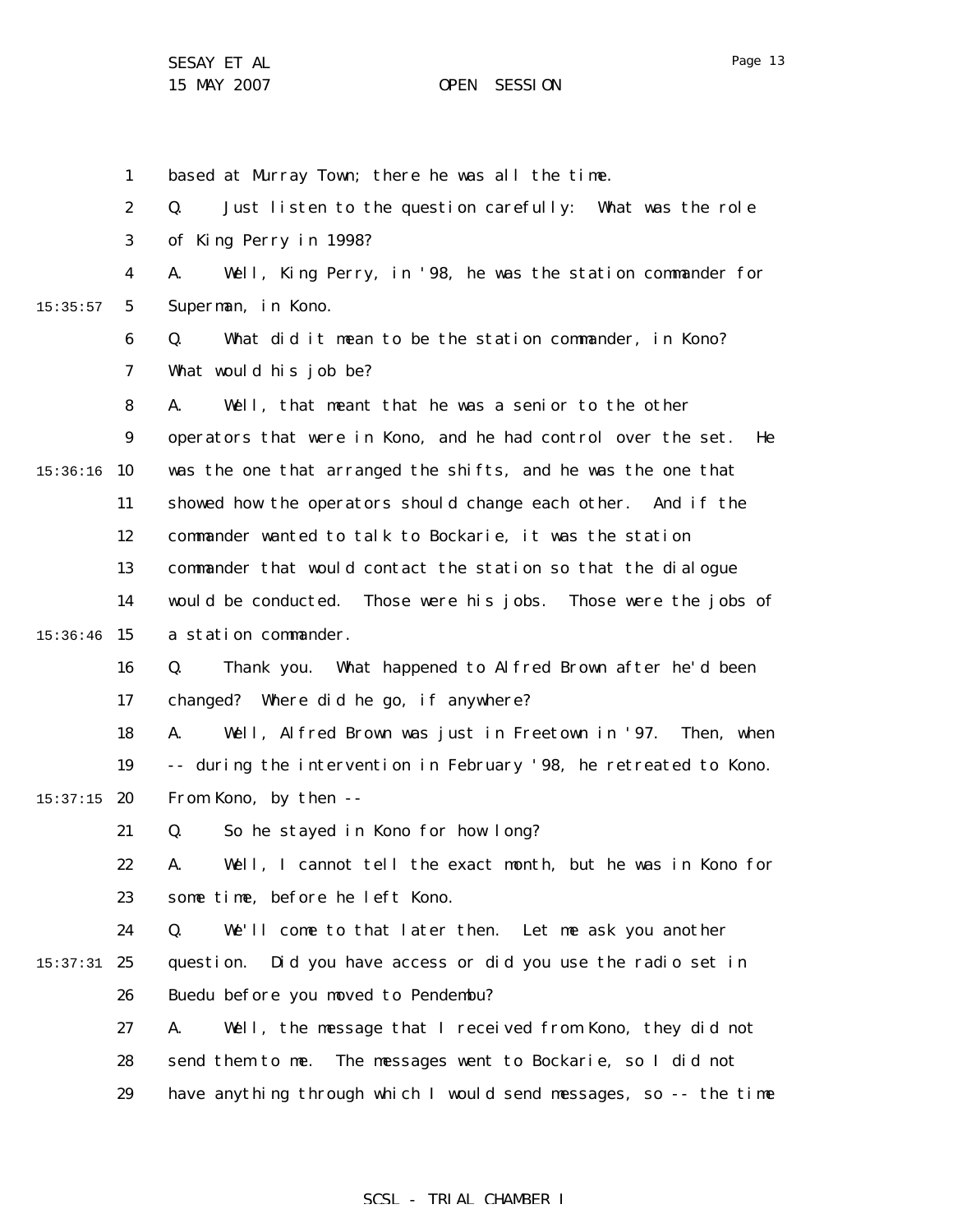|          | $\mathbf{1}$     |           | I was in Buedu before I went to Pendembu.                         |
|----------|------------------|-----------|-------------------------------------------------------------------|
|          | $\boldsymbol{2}$ | Q.        | Did you have an adjutant when you arrived in<br>Thank you.        |
|          | 3                |           | Buedu, after the intervention? You, personally?                   |
|          | 4                | A.        | At that time, my adjutant was not with me. I did not<br>No.       |
| 15:38:42 | $5\phantom{.0}$  | have --   |                                                                   |
|          | 6                | Q.        | Sorry, I interrupted. Repeat what you just said, Mr Sesay,        |
|          | 7                | please?   |                                                                   |
|          | 8                | A.        | I said, during this time, I did not have any adjutant when        |
|          | $\boldsymbol{9}$ |           | I was in Buedu.                                                   |
| 15:38:54 | <b>10</b>        | Q.        | What was the role of an adjutant?                                 |
|          | 11               | A.        | Well, he's just like a secretary: To write letters; to            |
|          | 12               |           | know the area in which the commander was based; to know the total |
|          | 13               |           | manpower; the number of arms; and to take minutes during          |
|          | 14               | meetings. |                                                                   |
| 15:39:17 | 15               | Q.        | When you moved to Pendembu, did you have a radio set?             |
|          | 16               | A.        | Yes, I had a set.                                                 |
|          | 17               | Q.        | Who was your operator or operators?                               |
|          | 18               | A.        | It was -- they were Tiger and Elevation.                          |
|          | 19               | Q.        | And did you have an adjutant, at that stage?                      |
| 15:39:44 | 20               | A.        | No.                                                               |
|          | 21               | Q.        | Did you ever have an adjutant?                                    |
|          | 22               | A.        | Yes, I had an adjutant.                                           |
|          | 23               | Q.        | When did you get an adjutant?                                     |
|          | 24               | A.        | Well, for the first time, it was in December '93, at Koindu       |
| 15:40:06 | 25               | area.     |                                                                   |
|          | 26               | Q.        | Okay. Let's go back to the indictment period.<br>When,            |
|          | 27               |           | during the indictment period, did you have an adjutant?           |
|          | 28               | A.        | Say again.                                                        |
|          | 29               | Q.        | When, during the indictment period, did you have an               |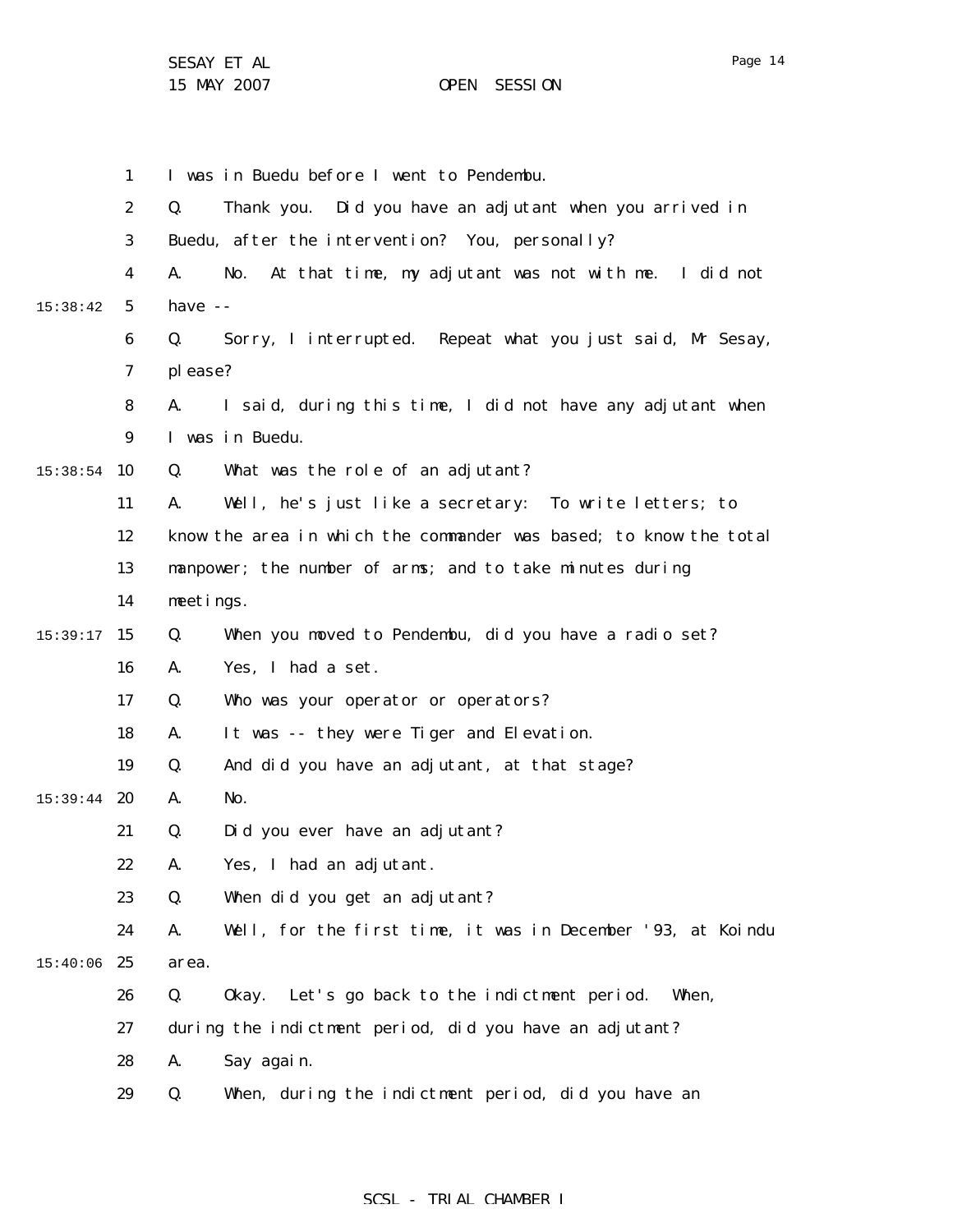|          | $\mathbf{1}$     | adjutant?                                                         |
|----------|------------------|-------------------------------------------------------------------|
|          | $\boldsymbol{2}$ | Well, it was from March '97 when Foday Sankoh promoted me<br>A.   |
|          | $\boldsymbol{3}$ | to lieutenant-colonel, battle-group commander. That was the time  |
|          | 4                | that I called my adjutant again, and the name was Samuel Jabba.   |
| 15:40:43 | $5\phantom{.0}$  | Samuel Jabba?<br>Q.                                               |
|          | 6                | Yes.<br>A.                                                        |
|          | 7                | Q.<br>So when did Samuel Jabba stop working for you, then, so     |
|          | 8                | that you didn't have one, as you told us, in Buedu?               |
|          | 9                | You mean '98?<br>A.                                               |
| 15:41:00 | 10               | Yes.<br>Q.                                                        |
|          | 11               | Well, I did not have any job which an adjutant should have<br>A.  |
|          | 12               | That was why I was not worried about having him.<br>done.         |
|          | 13               | Q.<br>So when did you, if at all, employ an adjutant after your   |
|          | 14               | time in Pendembu, or during your time in Pendembu?                |
| 15:41:27 | 15               | Well, when I went to Kono, in December '98.<br>A.                 |
|          | 16               | Q.<br>Well, why did you take one at this stage?                   |
|          | 17               | Well, it was the same man that I called because, during<br>A.     |
|          | 18               | that time, I was going to take up an assignment. That particular  |
|          | 19               | assignment, I had the last say in the area and, because of that,  |
| 15:41:56 | 20               | I was supposed to have an adjutant. Because I was the commander   |
|          | 21               | who was going to base in Kono, or who was going to an attack on   |
|          | 22               | Kono, so I was supposed to have an adjutant.                      |
|          | 23               | And when did Superman have an adjutant, from 1996 onwards;<br>Q.  |
|          | 24               | when did he have one?                                             |
| 15:42:22 | 25               | A.<br>Well, I had told you that, I said, all the time the RUF     |
|          | 26               | with us in the jungle, I was not there, and I wouldn't be able to |
|          | 27               | tell you the exact month or the year when Superman had an         |
|          | 28               | adjutant, from '94 to '97. I would only tell you that, when I     |
|          | 29               | was -- when I met with the AFRC for the first time in Freetown, I |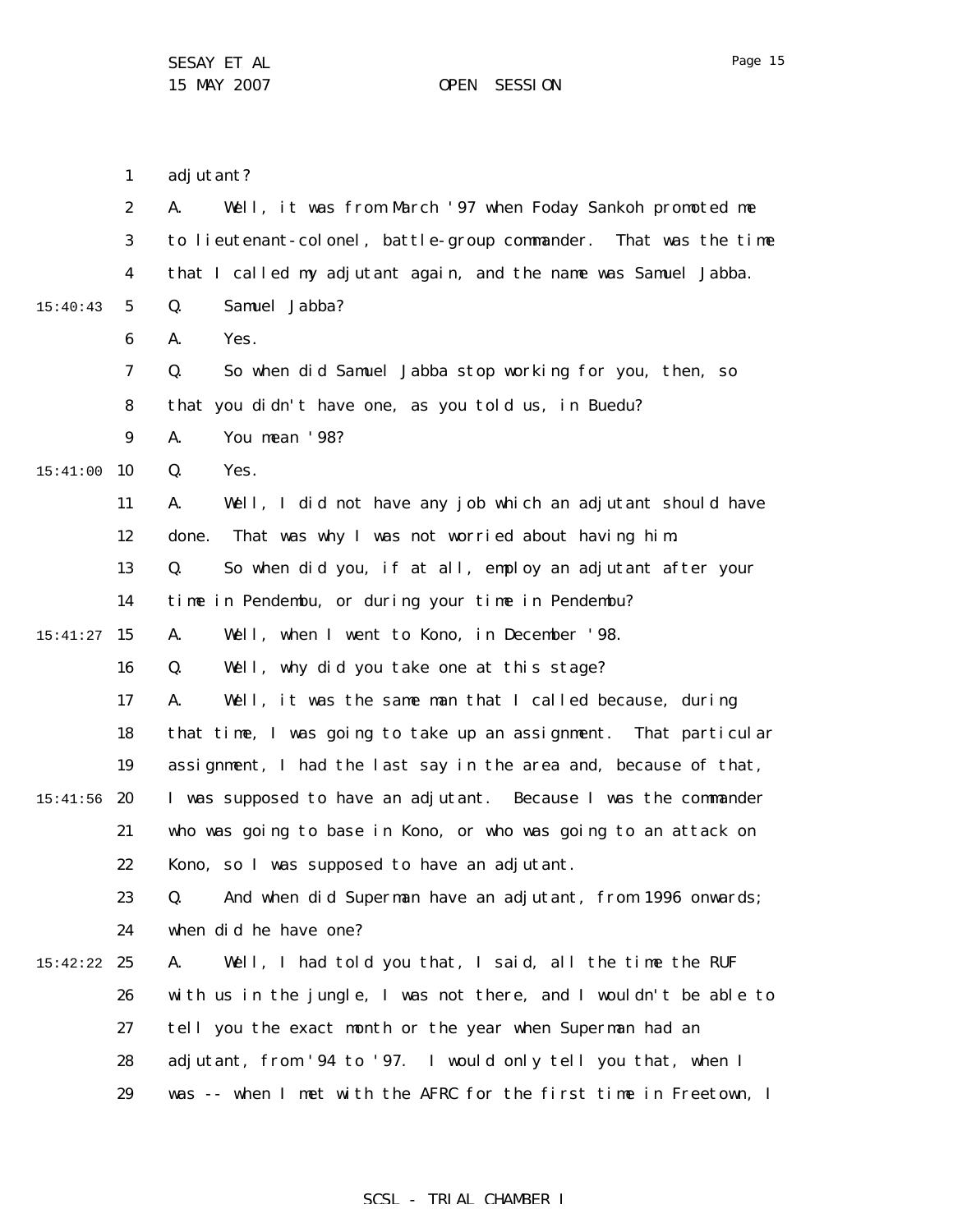|          | $\mathbf{1}$     | saw Jusu, the fellow, they called him JU, who was the adjutant to   |
|----------|------------------|---------------------------------------------------------------------|
|          | $\boldsymbol{2}$ | Superman, but I did not know the exact time that he had been with   |
|          | 3                | the adjutant.                                                       |
|          | $\boldsymbol{4}$ | Do you know if he had an adjutant, in Kono, in 1998?<br>Q.          |
| 15:43:03 | $5\phantom{.0}$  | Well, it was the same JU who was adjutant in Kono.<br>A.            |
|          | 6                | Q.<br>All right. Now, where was the radio set in Pendembu in        |
|          | 7                | relation to your house?                                             |
|          | 8                | Well, it was the house which was before the house in which<br>A.    |
|          | $\boldsymbol{9}$ | I lived.<br>There, the set was.                                     |
| 15:43:38 | 10               | Would you go to the radio set personally?<br>Q.                     |
|          | 11               | Well, I used to go there if I wanted to send a message,<br>A.       |
|          | 12               | which was a quick message, if I did not want to call the            |
|          | 13               | operator, or if the operator -- Bockarie wanted to talk to me,      |
|          | 14               | and the operator would call me. Besides this incident, I would      |
| 15:44:07 | 15               | not just sit there to monitor.                                      |
|          | 16               | Well, did you have anybody monitoring the radio set?<br>Q.          |
|          | 17               | Well, during '98, it was only one monitor that was in<br>A.         |
|          | 18               | But in Buedu -- in Pendembu, we did not monitor.<br>Buedu.<br>That, |
|          | 19               | we -- you had a set which was only there to monitor.                |
| 15:44:31 | 20               | Now, before I just delve into that in more detail, were<br>Q.       |
|          | 21               | there other radio sets in Pendembu and at those front lines we've   |
|          | $22\,$           | heard about, in 1998?                                               |
|          | 23               | Well, before I went there, yes. Denis Lansana had a set,<br>A.      |
|          | 24               | but when I arrived there --                                         |
| 15:44:51 | 25               | Just give us who was there when you arrived and who<br>Q.           |
|          | 26               | remained, during your time in Pendembu?                             |
|          | 27               | Before I arrived there, it was Denis Lansana that was<br>A.         |
|          | 28               | there.                                                              |
|          | 29               | Q.<br>As a radio operator?                                          |
|          |                  |                                                                     |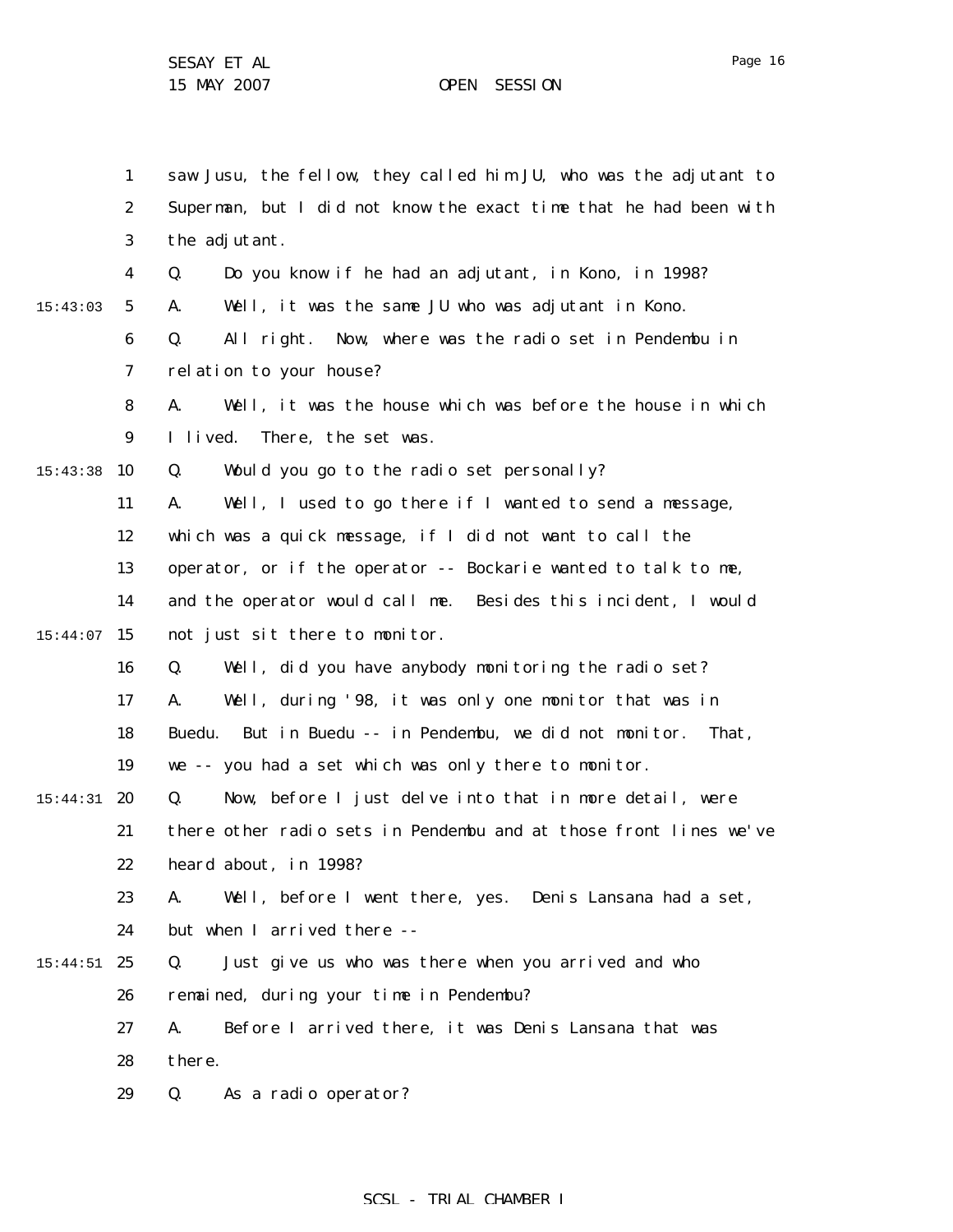Page 17

|          | $\mathbf{1}$     | A.<br>No.                                                          |
|----------|------------------|--------------------------------------------------------------------|
|          | $\boldsymbol{2}$ | What I'm interested in was whether there were other radio<br>Q.    |
|          | 3                | sets in Pendembu or at the front lines, which you've told us you   |
|          | 4                | were supervising, during your time in Pendembu?                    |
| 15:45:29 | $5\phantom{.0}$  | Well, there was a set at Pendembu before I went there, and<br>A.   |
|          | 6                | there was a set in the three targets. Including Baiwala, there     |
|          | 7                | was also a set.                                                    |
|          | 8                | Is B-E-R-A-W-A -- sorry, my spelling is appalling.<br>Q.<br>Is it  |
|          | $\boldsymbol{9}$ | $B - E - W - A - L - A$ ?                                          |
| 15:45:55 | 10               | A.<br>It's $B-A-I-W A-L-A$ .                                       |
|          | 11               | Q.<br>Thank you. So there was a radio set in Mobai,<br>0kay.       |
|          | 12               | Baima, and Kuiva, and Baiwala?                                     |
|          | 13               | A.<br>Well, there was a set at Baima; there was a set at Mobai;    |
|          | 14               | there was a set at Kuiva; there was a set at Baiwala.<br>Bai wal a |
| 15:46:19 | 15               | was very close to the borderline, so the set that was at Baiwala   |
|          | 16               | was for the rear, towards the border.                              |
|          | 17               | Now, in 1998, how often was your set communicating with<br>Q.      |
|          | 18               | these front line sets? Just give us a picture of the type of       |
|          | 19               | frequency of communications, please.                               |
| 15:46:47 | 20               | A.<br>Well, just like I told you, I said, I would not be able to   |
|          | 21               | show how many frequencies were in the set. But the set at          |
|          | 22               | Pendembu had been operating on a daily basis to receive messages   |
|          | 23               | and transmit messages to the front line target, including Baiwala  |
|          | 24               | or the set at Buedu.                                               |
| 15:47:09 | 25               | Well, was there communication on a daily, weekly, monthly<br>Q.    |
|          | 26               | basis? What kind of communication between these various sets       |
|          | 27               | that you've talked about?                                          |
|          | 28               | Well, the set at Baima, Mobai, Kuiva, they communicated<br>A.      |
|          | 29               | with my own set at Pendembu on a daily basis, because every        |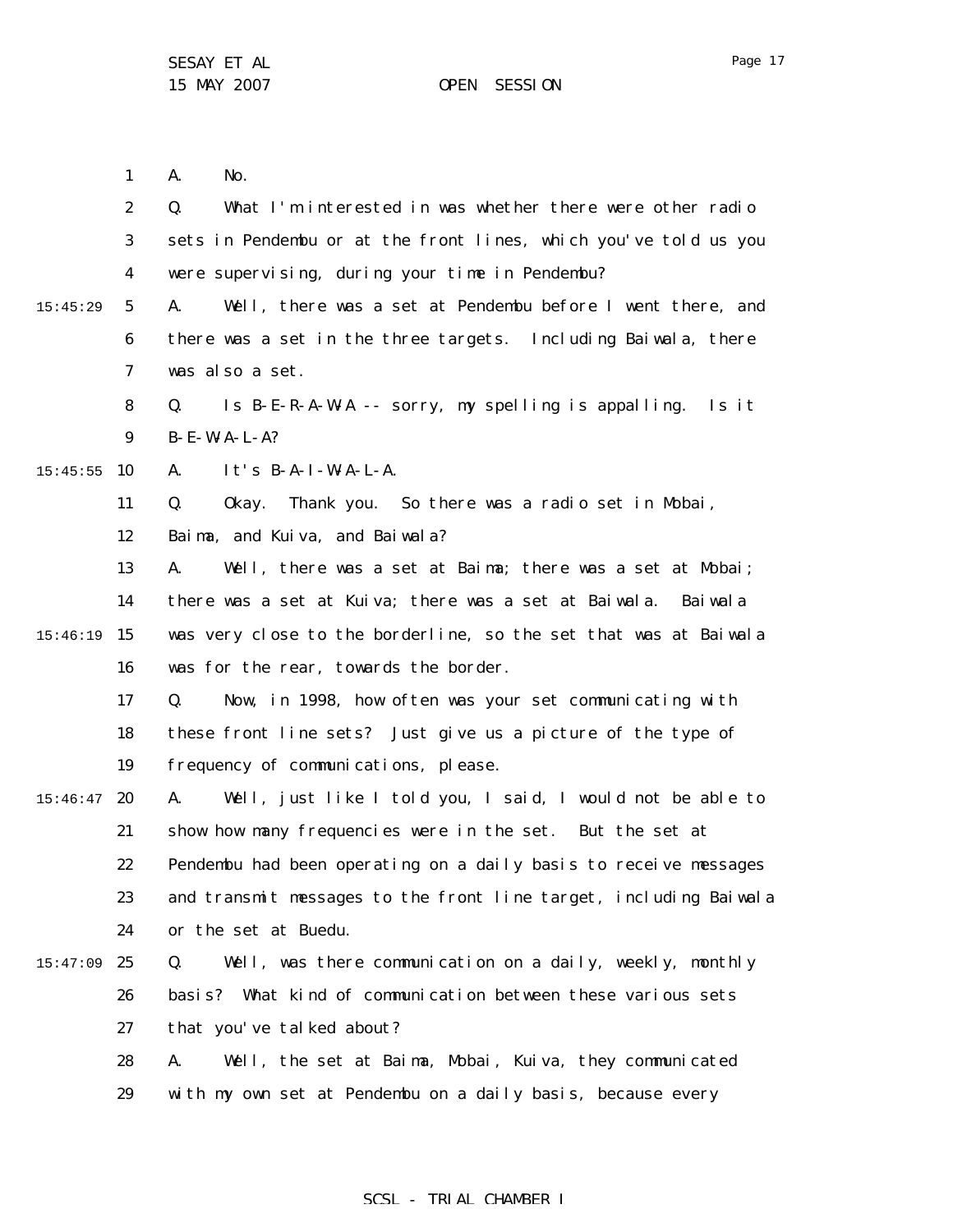1 2 3 4 5 6 7 8 9 15:48:13 10 11 12 13 14 15:48:38 15 16 17 18 19  $15:48:55$  20 21 22 23 24 15:49:15 25 26 27 28 29 15:47:59 morning they would tell the individual that was in my station, would say that there was no problem. So it was a daily basis. Q. Well, would anything other than -- well, how often would situation reports come in to you at Pendembu from the front lines? A. Well, based on what would happen at the front line, if there was any attack, they would send to me and they would say that they attacked Baima, or that they attacked Benduma, or they had attacked Kuiva. Q. And would these communications come through general frequencies or subfrequencies, generally? A. Well, if it was information to only show that enemy had attacked, it would be spoken through the general frequency. But if they wanted to send a message, they would do it through a subfrequency, because did not send a message through the general frequency, which was the national. So they were only there to contact the stations that you wanted to -- THE INTERPRETER: Your Honours, would the witness go a little bit slow. MR JORDASH: Q. Sorry, go back, Mr Sesay, last two sentences. A. I said, for example, if they attacked Baima, then the operator at Baima would call my own operator in Pendembu on the national frequency. Then he would say -- he would tell him to shoot [as interpreted] to another frequency through which he would send a message, to say that they had been attacked. Q. So what kind of messages would go through the subfrequency? Was it just attack messages, messages about attacks, or were there other types of communication?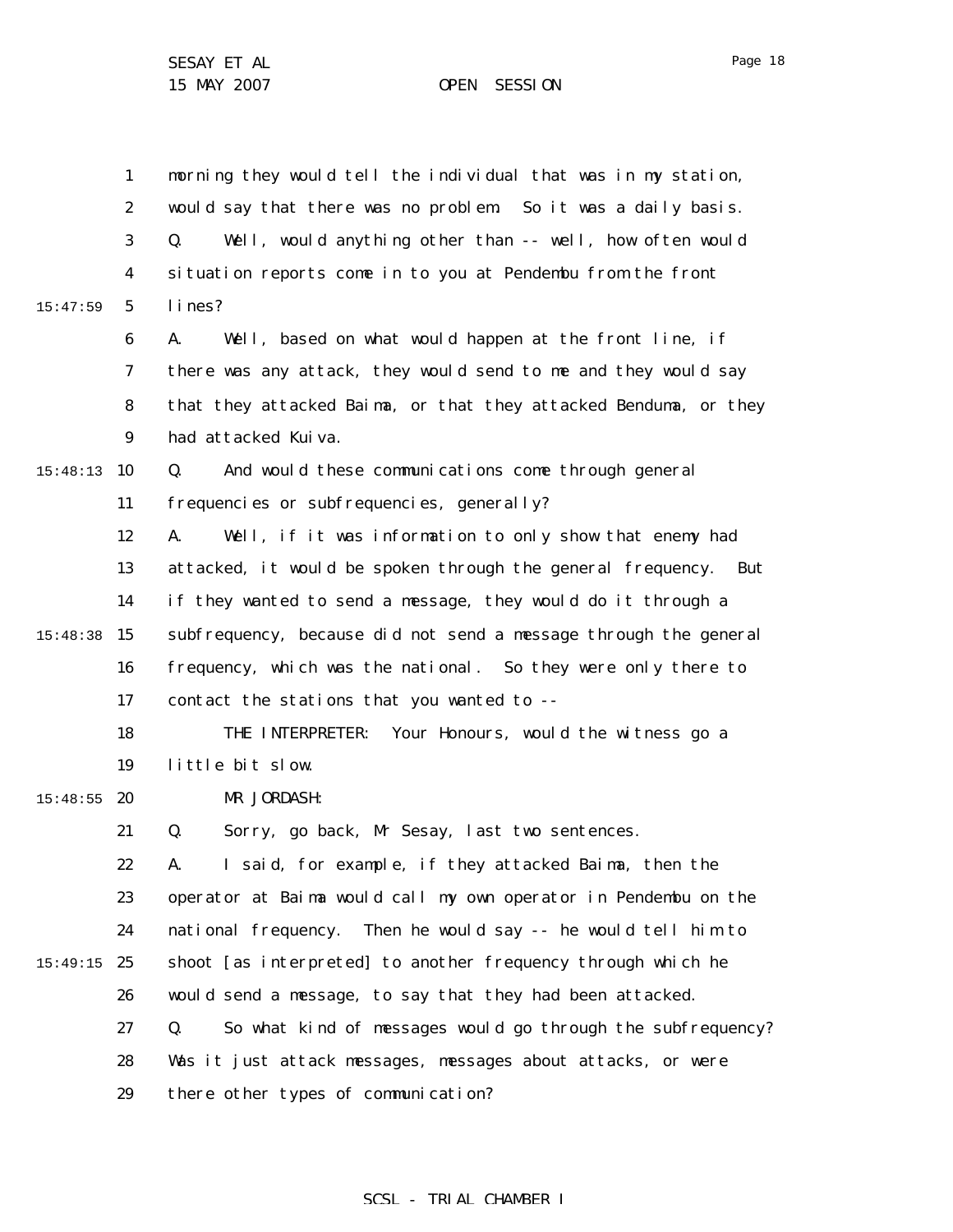Page 19

1 2 3 4 5 6 7 8 9  $15:50:12$  10 11 12 13 14 15:50:40 15 16 17 18 19  $15:50:52$  20 21 22 23 24  $15:51:21$  25 26 27 28 29 15:49:48 A. Well, other type of communication would go through, because the procedure -- the operators were trained, and they would tell them that they should not send a message on the national frequency. Q. But what kind of detail would be communicated over the subfrequencies? What kind of detail needed to go on the subfrequencies rather than the general frequency? A. But if you engage the general frequency, then how would the other stations be able to contact the other stations? So that's why you should switch over to another frequency. Q. Yes. I am not sure if there is a problem with my question or the translation, or what, but what I'm asking is: you've told us that subfrequencies were used for information which was to be kept private; am I correct so far? A. Well, I mean -- Q. No, no, don't leap into an explanation, just answer. Is it right that that's what you've said so far? A. Yes, yes. Q. Now, when you were in Pendembu, as commander there, what kind of detail did you have or expect to have communicated to you from the front lines on the subfrequencies? A. Well, my own job was to just receive radio messages from the operator. Then I would read these messages. If it was a problem that I was able to solve, then I would take action to solve that problem. If I was not able to, then I would pass information to Bockarie. Like, for example, if it was an attack -- if it was an attack that -- a message that had to do with an attack, then I would say send the same radio message to Sam Bockarie's dispatch so that he would know.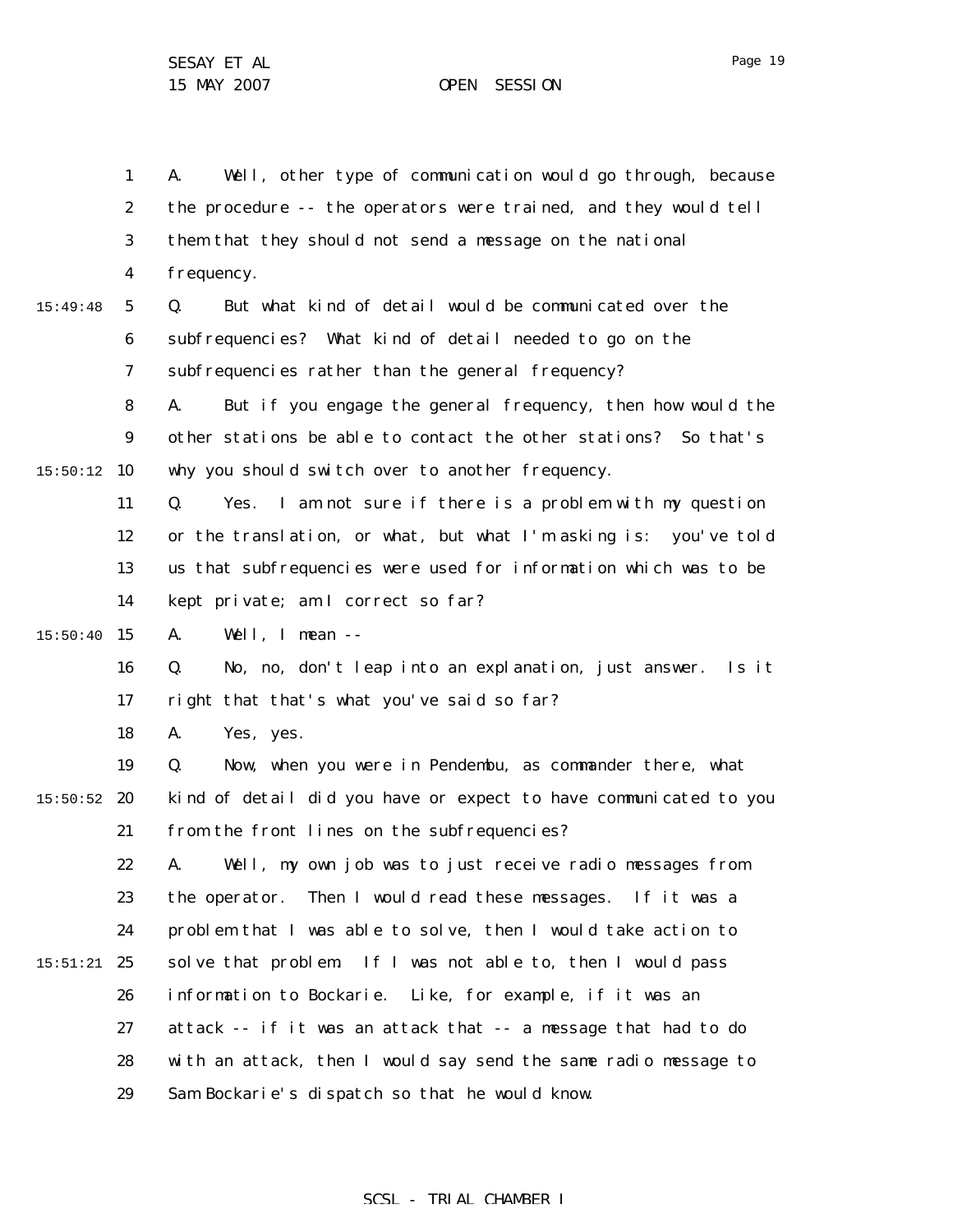Page 20

1 2 3 4 5 6 7 8 9  $15:52:25$  10 11 12 13 14  $15:52:40$  15 16 17 18 19  $15:53:07$  20 21 22 23 24  $15:53:22$  25 26 27 28 29 15:52:05 Q. No. It's -- I'm going to just try once more: What information did you regard as private and therefore communicated with the front lines on the subfrequencies? A. Well, that was not private because it was something because of the RUF, because an attack was a general business. It was not something private. Q. Right. That's what I'm getting at. What was private so that you communicated on the subfrequencies? A. Well, for example, if an officer was at Baima, and he had a friend that he wanted to talk to at Pendembu, he would talk to the operator. Then they would talk to the operator in Pendembu. Then they would leave the national frequency and they would go to the subfrequency. Then they would communicate and they would converse. Q. Well, what about RUF operations? Was any of that on the subfrequencies when you were in Pendembu? A. Well, it was the same frequencies, but the problem was that the messages were coded. Q. Okay. MR JORDASH: I'll come back to this. I think we've got some communication difficulties today. JUDGE BOUTET: Just to complicate it a bit more, I'm just trying to understand this subfrequency and this coding. My understanding was what has been referred to as the national frequency, whereas the witness -- as Mr Sesay has said, if there is an attack, they are discussing an attack, it's on a national network, you don't go on private one. But to go on what you call a private one, Mr Sesay, it means that you and the person that you're calling both have access to the code. So it is private,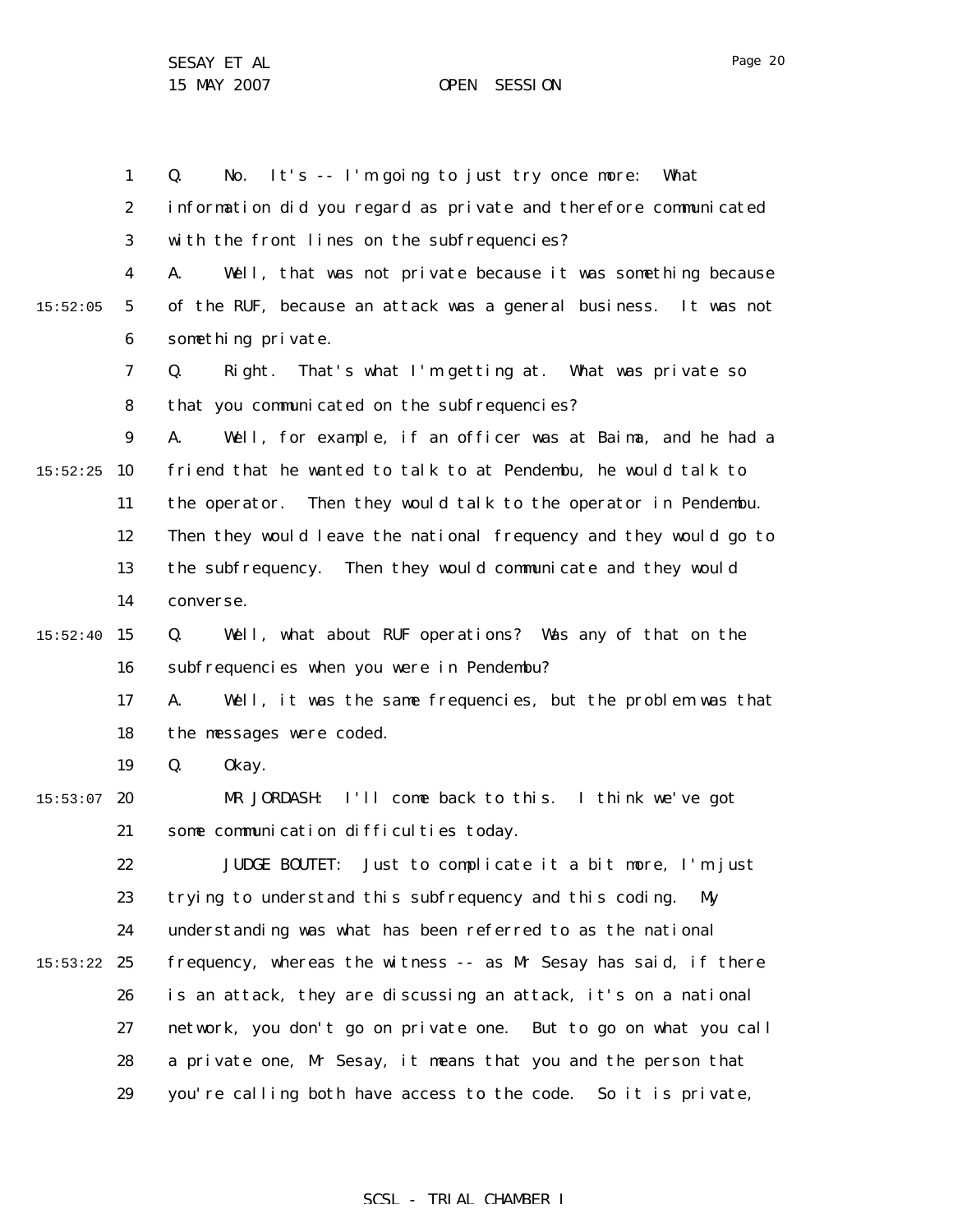1 2 3 4 5 6 7 8 9  $15:54:23$  10 11 12 13 14 15 15:54:41 16 17 18 19  $15:54:54$  20 21 22 23 24  $15:55:14$  25 26 27 28 29 15:54:04 but anybody that would have access to the code could hear what you are talking; am I understanding what you're saying right? It will not be on the national network, but anybody having the code could, in theory, listen to what you say? THE WITNESS: Of course, My Lord, as long as you have the code, if a message is transmitted on the code and you had the code, you would understand what transpired. JUDGE BOUTET: And the commanders, or the senior commanders, had the code? I mean, if we are talking RUF commanders, senior RUF commanders would normally have these codes? THE WITNESS: No, My Lord, it was not we, the commanders, because the code belonged to the radio operators. They were the ones that had the codes. The radio station commanders, they were the ones that had the code. When they received a message, they would decode these messages, and they would write the message and they would give you, the commander, to read it. And you, the commander, would respond and decode it again and send the radio message. JUDGE BOUTET: When I said the senior commander, I mean your radio operators. Senior commanders had radio operators assigned to them. And your radio operators or radio operators of senior commanders would get these messages, or will have those codes and then would decipher the code and give the message to you; that's the way it worked? THE WITNESS: Yes, My Lord, but it was based on whether my own radio operator was monitoring the message. Because, for example, if I and -- Mr Jordash would send a radio message to me, then Sareta, for example -- Sareta, for example, was in Kono,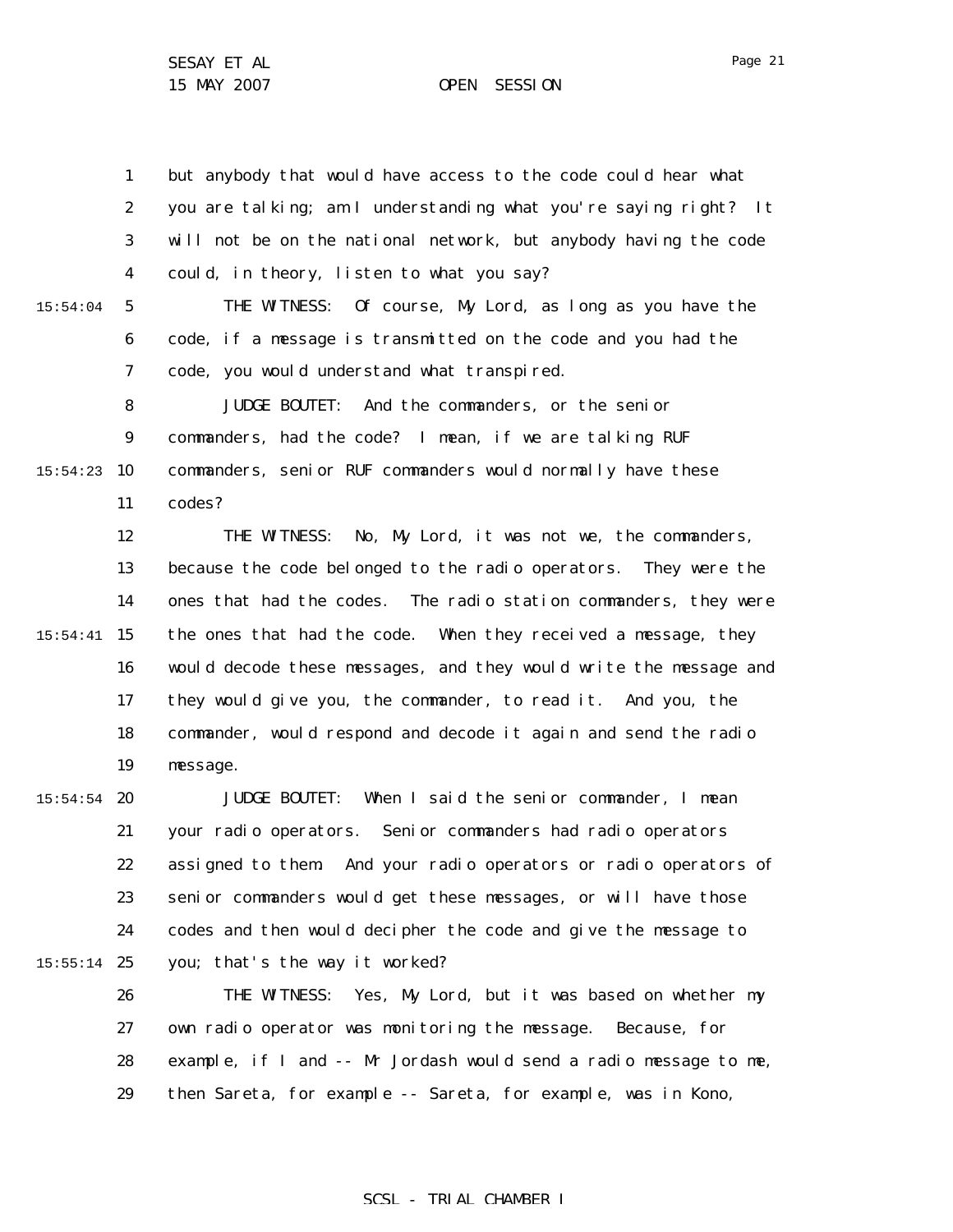1 2 3 4 5 6 7 8 9  $15:56:18$  10 11 12 13 14  $15:56:48$  15 16 17 18 19  $15:57:11$  20 21 22 23 24  $15:57:35$  25 26 27 28 15:56:00 Jordash was in Buedu, and I was in Pendembu. Then if Sareta was going to send a radio message to Wayne, which was coded, if I, was who was at Pendembu, if I did not monitor the time that Sareta was telling Wayne that -- go to such and such a frequency, I would not be able to monitor that conversation. JUDGE BOUTET: Thank you. Thank you. MR JORDASH: Q. If you did, however, hear the message go out on the general frequency, what was the situation in terms of your radio operator going, as well, to that subfrequency? Do you understand my question? If -- just staying with the example, you hear me say to Ms Ashraph, "Go to a subfrequency," or your radio operator hears that message, so you, as the radio operator, know I am going to communicate with Ms Ashraph on this subfrequency; what do you do, as the radio operator who has heard that? Do you go to the subfrequency to monitor or do you stay? What's the situation? A. Well, if my own operator had monitored the message which you had told Sareta that you -- you had asked Sareta to go to that frequency, my own operator would go to that frequency and would monitor the message. But if, like now, you are a commander, a senior commander, and Sareta was also a senior commander, and I, myself, were a commander, if you would send a message to Sareta, my operator will not be interested in monitoring the information because, even if he monitored, it would not have an effect. Q. Well, okay. Let me put a direct question then: What kind of -- we'll come to the specifics later, but what kind of

> 29 percentage of messages, say, from Bockarie to Koidu, would your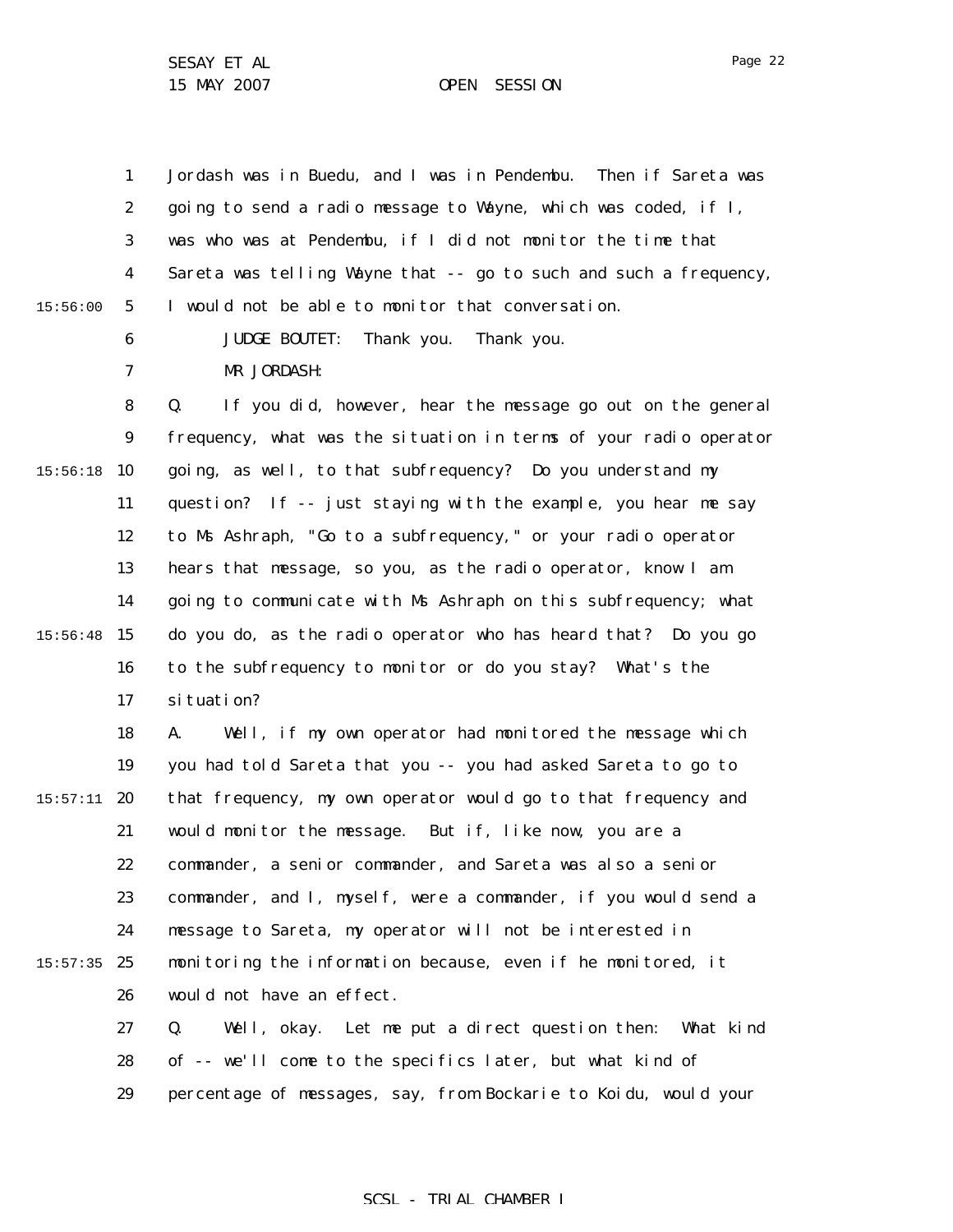Page 23

1 2 3 4 5 6 7 8 9  $15:58:48$  10 11 12 13 14  $15:59:07$  15 16 17 18 19  $15:59:23$  20 21 22 23 24  $15:59:52$  25 26 27 28 29 15:58:22 radio operators be monitoring, during your time in Pendembu? And I'm speaking about those which were on the subfrequency. What kind of percentage; do you know? A. Well, at this time, my operator, except if you meet him communicating, then, during that time, I would be able to monitor. But even if he monitored, I mean, if he felt that he was to tell me, and if he felt that it was not necessary because the operator himself knew that the operation in Kono, in '98, it was directed through Buedu, it was Bockarie who had been -- THE INTERPRETER: Your Honours, would the witness go a little bit slow so as to give the interpreter the opportunity to interpret accurately. MR JORDASH: Q. Just go back a few sentences, Mr Sesay, please? A. Should I repeat what I said? Q. Yes, please. A. Yes. I said, for instance, when I was at Pendembu, then Superman was in Kono, Bockarie was in Buedu. The operation in Kono, it was controlled by Bockarie and all messages that came from Kono were to -- straight to Buedu, and the message from Buedu were to go straight to Kono. So these kinds of operation, during that time, were not necessary for -- to be monitored by my operator, because I was not part of the operations in Kono. Q. Now, it may be an obvious question, but if your radio operator in Pendembu was monitoring a subfrequency message between Bockarie and Superman, could your operator monitor, at the same time, messages from the front lines, Mobai, Baima, Kuiva and Baiwala, could that be done at the same time or would, by monitoring a message between Bockarie and Superman on the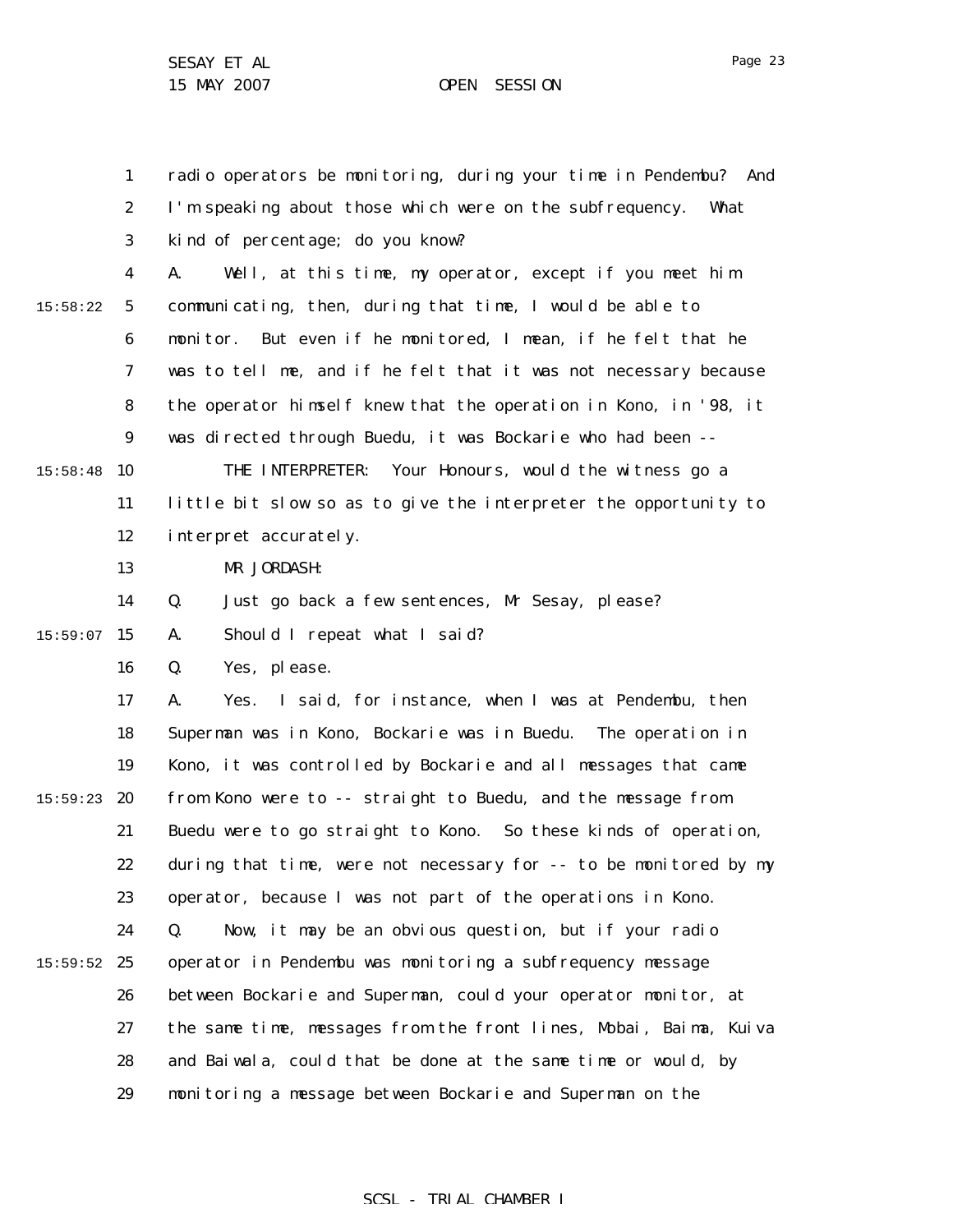Page 24

1 2 subfrequency, that would mean no other messages could be listened to? A long question, I know.

3 4 5 6 7 8 9  $16:00:59$  10 16:00:38 A. Yes, but I'll respond to that. My operator would not be able to monitor, I mean, Bockarie's set and Superman's set and receive messages from Baima; he would not be able to. His whole operation was purely to receive messages from the front line and send instructions. So if he left that and monitored the subfrequency between communication in Kono and Buedu, then he would not be able to, even if you are contacted from Baima, you will not be able to get that.

> 11 12 13 14 Q. Now, we'll come back to some specifics later. Let's just remain in Pendembu, and if you can explain to us what you were doing in Pendembu on a day-to-day basis, please? What would be your day?

15 16:01:19 16 17 18 19 A. Well, in the morning when I got up, I would, at times - because, during the time that I went to Pendembu, it was during the rainy season. When I got up in the morning, I would wash my face and we'd go to parade. And after the parade, I would come and I would wash, and I would have breakfast.

 $16:01:45$  20 Q. What would happen at parade?

21 22 23 24  $16:02:05$  25 26 27 28 29 A. Well, all the RUF that were at Pendembu would queue, from after that, we'd pray. And, if you are a Muslim, you would read Alfatiya, and if you are Christian, you would say the Lord's Prayer. And both Muslim and Christians, the one RUF would lead the prayers, and the Muslim and the Christians would also lead the prayers after that. The commander would report the parade to me. When the commander reported the parade to me, then I would take over the parade, then I would greet the men. Then they, themselves, would respond to my greetings. Then, if I had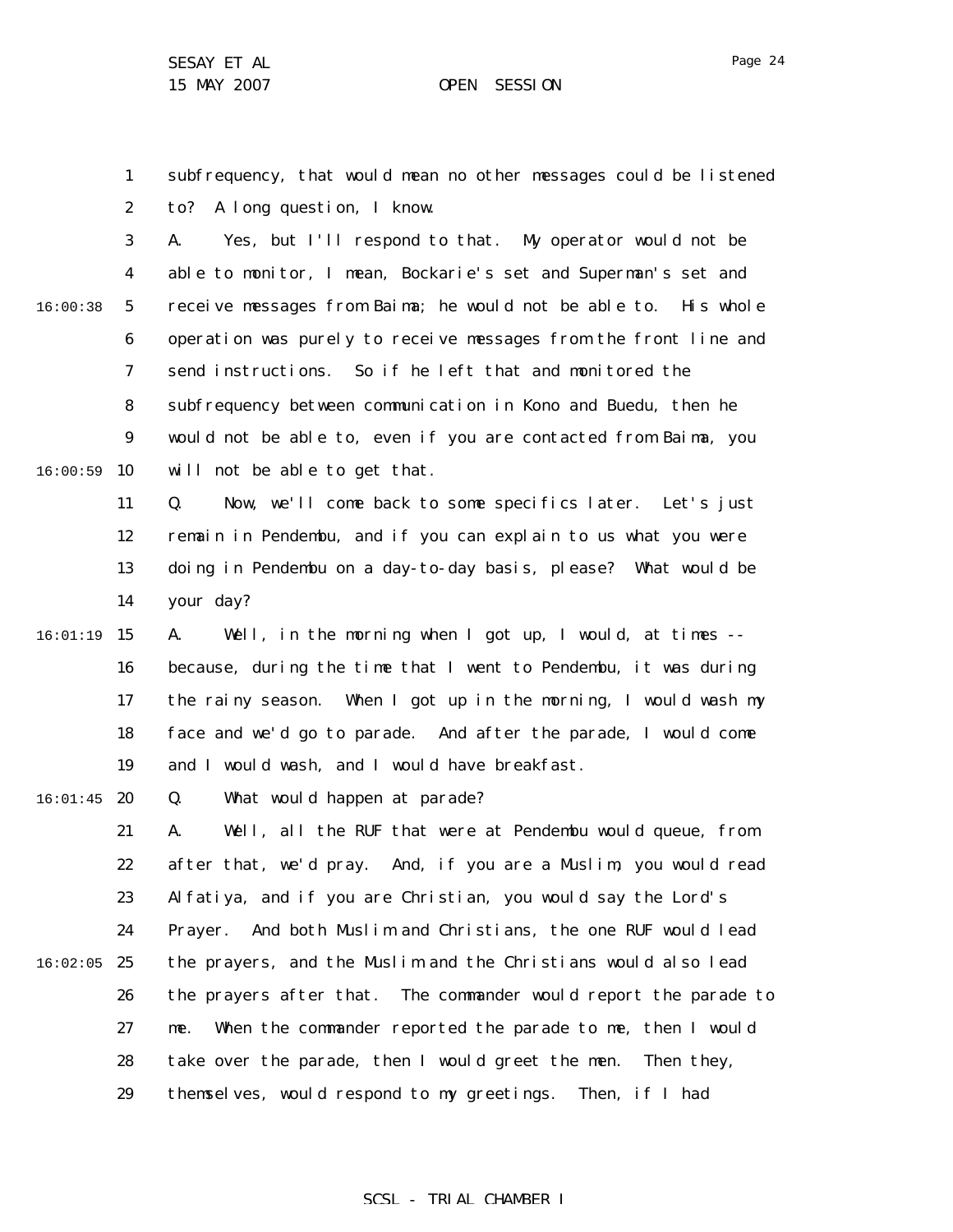1 2 3 4 5 6 7 8 9  $16:03:03$  10 11 12 13 14 16:03:29 15 16 17 18 19  $16:03:54$  20 21 22 23 24  $16:02:53$  25 26 27 28 29 16:02:46 anything to talk, and I will say it. If I had spoken, then I would ask if there was any problem. So if there was anything an RUF fighter, who had a problem, he would raise his hand up. And we'd say that, "Yes, sir." Say, "I was ill-disposed, so I have such and such a problem." So it was like passing information and knowing how the men were agreeing on the ground. You see, that was what was in the parade. Q. And, after parade, what would you do? A. I'd walk back to my house because the distance where the parade was, '98, when I was in Pendembu, the distance was just like -- the distance was like the gate to Kingharman Junction, almost to Kingharman Junction. That was the distance. So I walked from there, go to the parade and return. Q. Well, what did you do? I'm interested in your function, Mr Sesay, within the RUF, at this time. A. Well, that's what I'm explaining. After the parade, I'll go to my house, then I can take a bath. I had breakfast and, if there was a radio message from the front line, the radio operator would bring it and I would respond to the front line commanders that were in Mobai, Baima and Kuiva. Then if there were no problems at the front line, during the daytime, we used to play -- Q. Did you say if there were no problems at the front line? A. Yes. I said, if there was no problem at the front line. [RUF15MAY07B-MC] Q. Did you say: "If there was no problems at the front line"? A. Yes. I said if there was no problem at the front line, then we would sit together with my colleagues. We would play draught, but if there was a problem, then I would organise men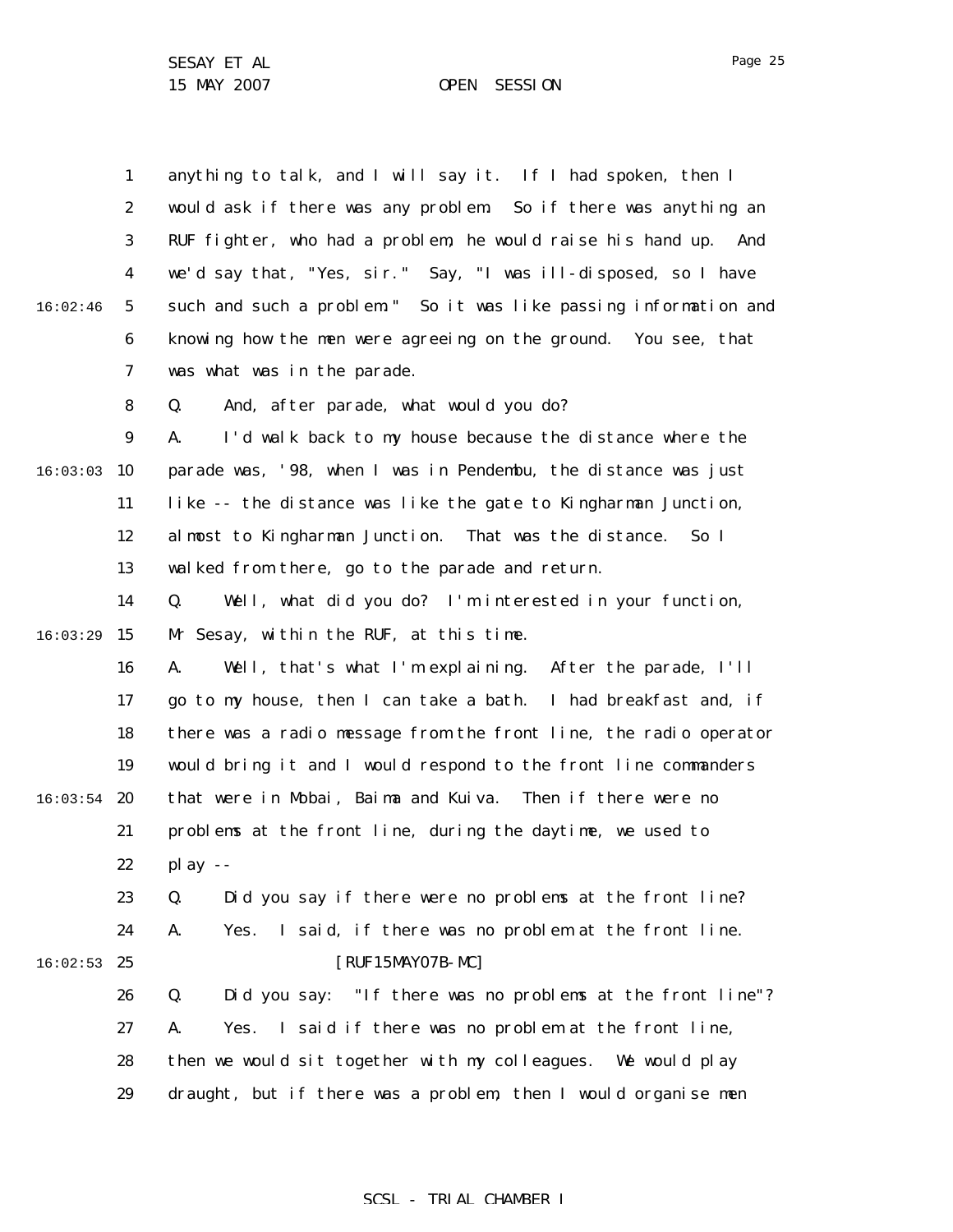1 2 3 4 5 6 7 8 9  $16:05:23$  10 11 12 13 14  $16:05:54$  15 16 17 18 19  $16:06:24$  20 21 22 23 24  $16:06:45$  25 26 27 28 29 16:04:53 from Pendembu to go and reinforce Baima, but if it was Kuiva I would organise men to go and reinforce the other men there, so that they would repel the attack. Q. And what was the frequency of attacks on these front lines during this period? A. Well, the ECOMOG and the CDFs were attacking, they were attacking the position from Baima, during '98. Mobai, Kuiva and Baima. Q. Now, let me just try to go through -- right. How often was -- was there an Alpha Jet attacks during 1998? A. Yes. The Alpha Jet gave us hard time more than the front line because it used to come almost, sometimes on a daily basis, sometimes a day would past. It came and it used to attack Pendembu, Kailahun, Giema. In fact, it used to drop cluster bombs even in the farms. Wherein they saw civilians, they dropped cluster bombs there. Q. Was there a set procedure when the Alpha Jet came? A. Well, for example, if it came through Daru, then the operator at Baima would -- would talk through the national frequency and call from all stations and inform everybody that the Alpha Jet had come and we at Pendembu got the information and those in Kailahun and Buedu would also get the information. That was the procedure when the bell was rung because we passed -- we would pass the information like Pendembu. Q. What did you do as commander, if anything? A. Well, when I was at Pendembu, I told the G5 to inform all the civilians that were in Pendembu if they heard the sound of the bell during the day, then they should know that the Alpha Jet have come. So if my radio operator received a message from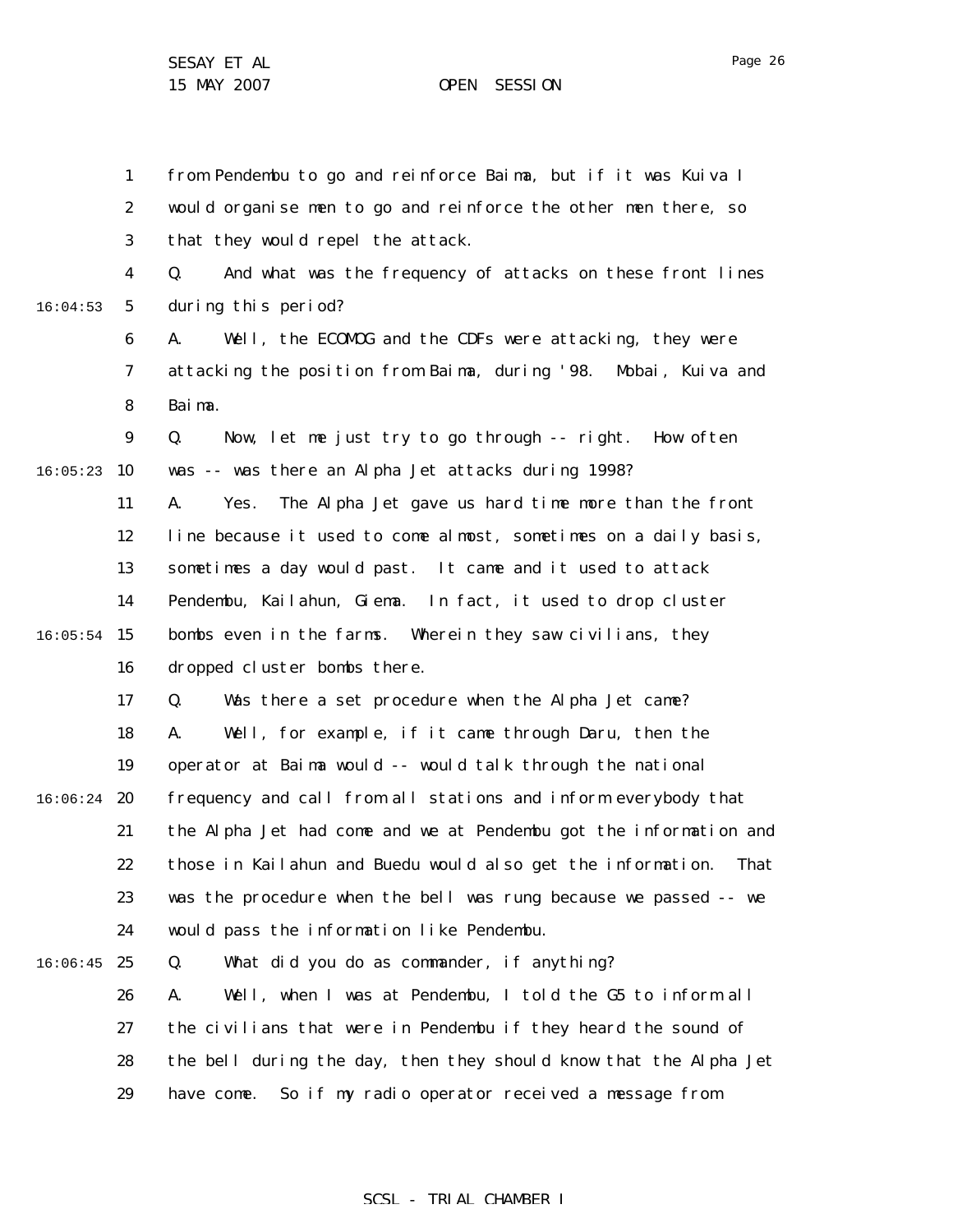1 2 3 4 5 6 7 8 9  $16:08:07$  10 11 12 13 14 16:08:36 15 16 17 18 19 16:09:00 20 21 22 23 24 16:09:24 25 26 27 28 29 16:07:34 Baima, then he could inform me then the bell would be rung, so everybody in the town would know that the Alpha Jet was around. Q. And what would they do? A. Well, they will -- they used to run and get into the bush and during that time the jet caused some problems, so I used to tell the civilians that the best way that they were to protect themself from the jet, 6.00 in the morning, let everybody enter the bush around Pendembu, or in the surrounding villages or, if you have your farm, you go to your farm. Then they would stay there for the whole of the day. Then they return to the Pendembu Town 6.30 in the evening. That was what was happening. Q. Okay. Let me just take you through, if I can, some of the administration there. You've told us that John Gavawo was G5; is that right, sorry, was IDU? THE INTERPRETER: The interpreter did not get the name of the IDU. MR JORDASH: John N-G-E-V-A, sorry, Gavawo, I think is how you say it. And it was spelt on Friday G-A-V-A-W-O. THE WITNESS: Yes, I said John Gavawo was the IDU commander in Pendembu in '98. MR JORDASH: Q. How often did you see him during 1998? A. Well, from May to November 1998, we saw on a daily basis because every morning we met at the parade, except when he was ill or I fell ill, or there was no time that we never went on parade except when one was ill. Q. Did he report -- what kind of things did he report to you? A. Well, for example, if his IDU agent who was at Baima -- Q. Who was that?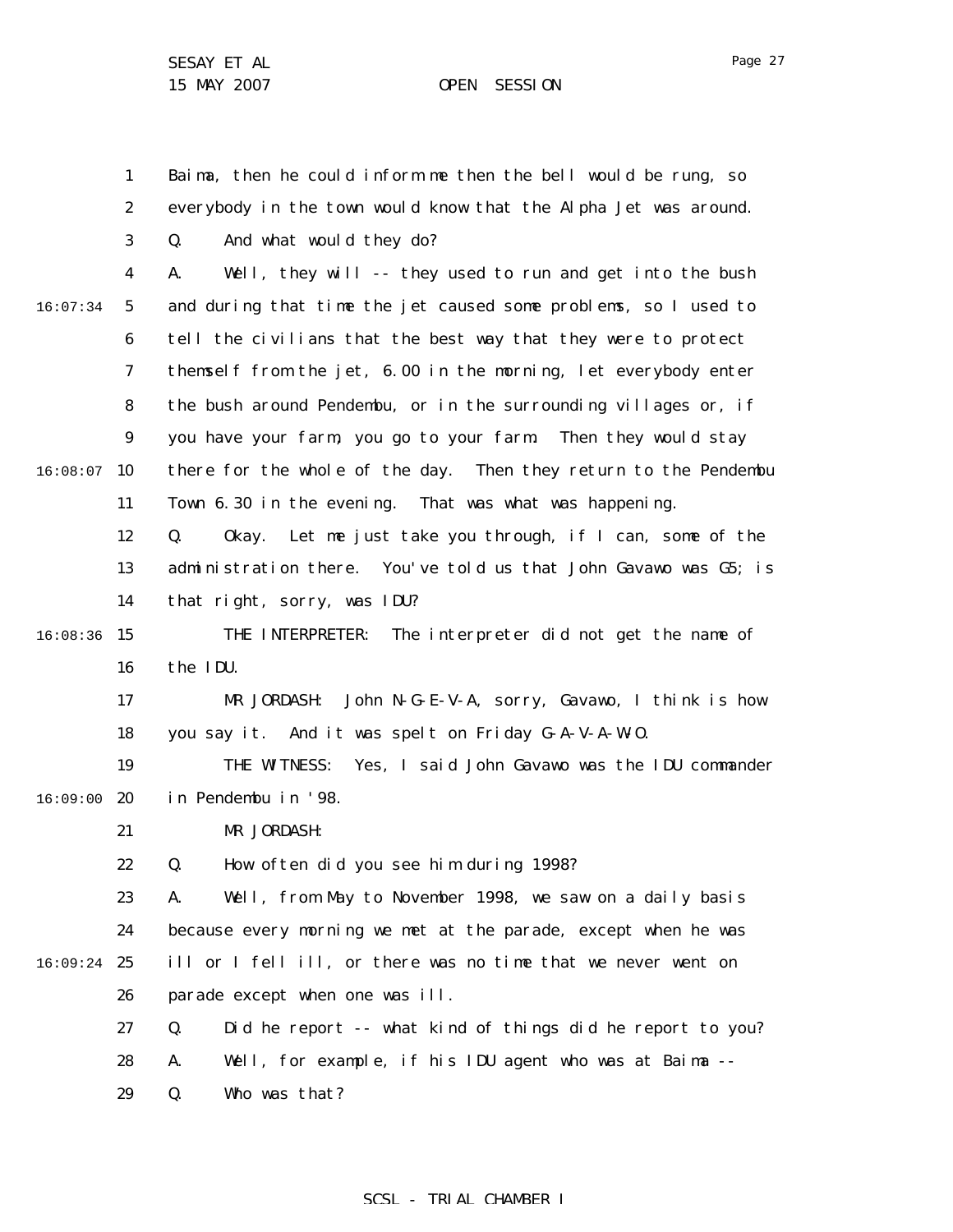1 2 3 4 5 6 7 8 9  $16:10:55$  10 11 12 13 14 15 16:11:24 16 17 18 19  $16:11:45$  20 21 22 23 24 16:12:01 25 26 27 28 29 16:10:20 A. I said for example. Mr Jordash, I think this thing has taken a long period. I wouldn't be able to recall every RUF's name. We have disarmed for a very long period. This event occurred in '98. I wouldn't be able to recall all the names. Q. Okay. If you can't remember that is perfectly acceptable. Well, let me ask you this: Just a moment please. You were just in the middle of saying what he reported to you concerning an agent from Baima? A. Yes. I said John Gavawo got an IDU that was at Baima, you know. If any problem happened between the RUF, amongst the RUF at Baima or fighters left Baima, or the command -- the commander did not give the ration that was due the fighters at Baima, that -- the IDU agent will send information to John Gavawo at Pendembu and John Gavawo would explain to me that such-and-such a thing had happened at Baima. Q. Okay. And what was your role? Were you expected to intervene with all complaints or not? A. Well, when I got the report, I, as the commander of the -- I, as the commander in Pendembu, if I was able to solve the problem I'll call the officers together and talk to them and then we'll solve -- I will try to solve the problem amongst them and return to Pendembu. But if it was a problem that needed the attention of Bockarie then I will send to Bockarie for his own approval. Q. Okay. How many G5 members were there in Pendembu and the front lines, during your time there? A. Well, we had Foray, then we had --  $Q.$  Is that  $F-0-R-A-Y$ ? A. F-O-R-R-A-Y, Forray.

#### Page 28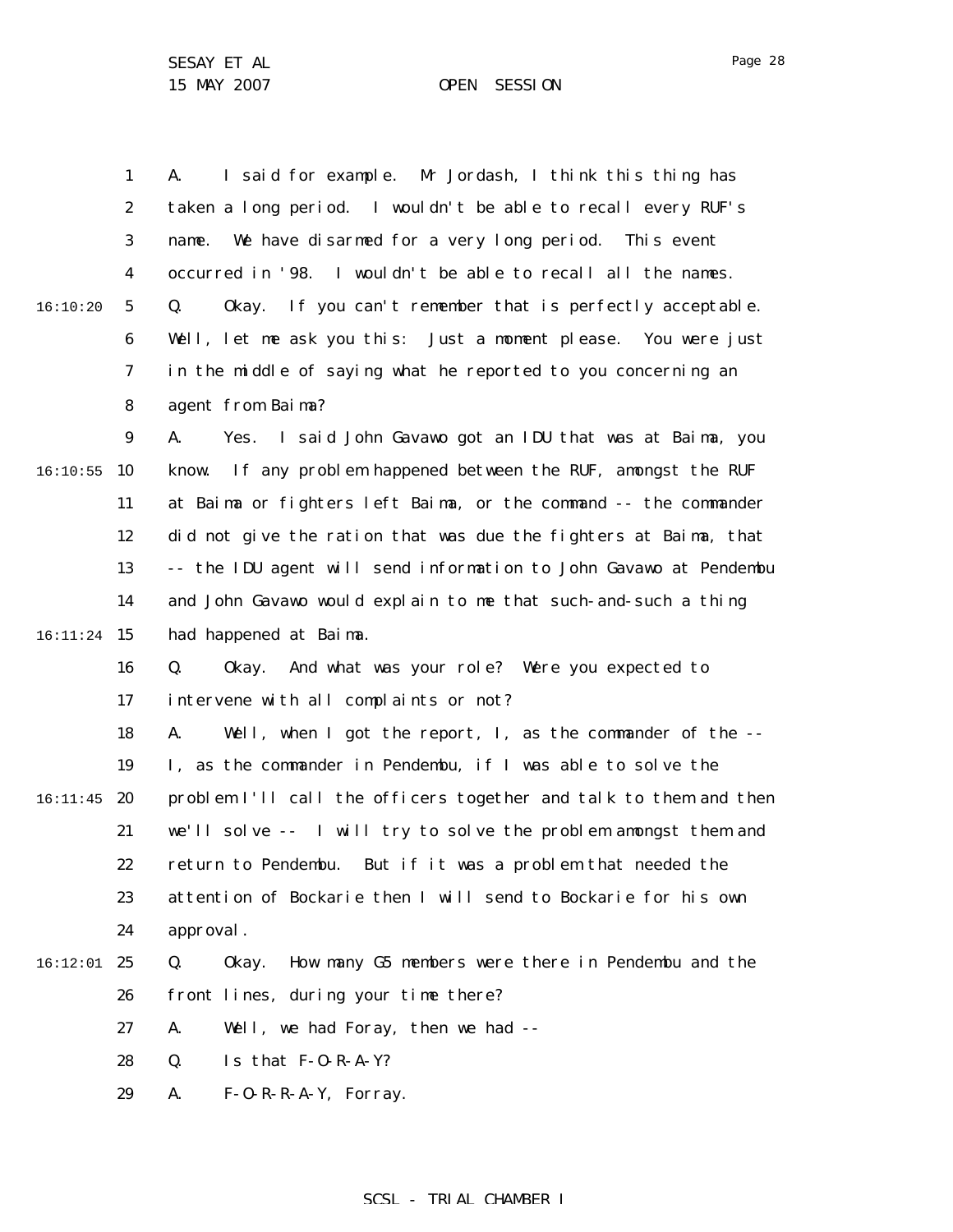1 2 3 4 5 6 7 8 9 16:13:29 10 11 12 13 14  $16:14:07$  15 16 17 18 19  $16:14:36$  20 21 22 23 24  $16:15:09$  25 26 27 28 29 16:12:52 Q. Is that his full name? A. Well, I -- I know his first name. I've just forgotten. Q. Go on. A. I said you had Forray, you had this other man. Q. How many in total, do you think, G5? A. Well, the ones -- these were the two men that worked with me in Pendembu. There were two G5 that were in Pendembu. Forray and, oh my God, I think I can recall his name later. Q. Okay. What about in the front lines, were there G5 there? A. Well, these front lines, we did not have G5 there because G5, there was a G5 between the RUF fighters and the civilians. And the front lines were, there were purely RUF fighters around Kuiva. So you would only find G5 where -- in the same, the safe zone beyond the RUF. That was where the G5 were. The G5's man, yeah, I have recalled his name. His name was Jameru. Q. Can you spell that, please? A. I think it's J-A-M-A-R-U. Or J-A-M-E-R-U. Jameru. Q. Did you -- does the name Mohamed Bockarie mean anything to you? Did you know him? A. Yes. He was the MP clerk at Pendembu MP station. But he left Pendembu in September with Mohamed Jalloh when Bockarie transferred Mohamed Jalloh from Pendembu to Kono. Q. Right. Did the G5 in Pendembu have any role to play with the farming? A. Well, I did not see RUF farms in Pendembu in '98. The farms that were in Pendembu in '98 were civilians' farms. Q. Well, was there any farms, RUF farms, just outside of Pendembu? A. Well, Pendembu and the surrounding areas, there were no RUF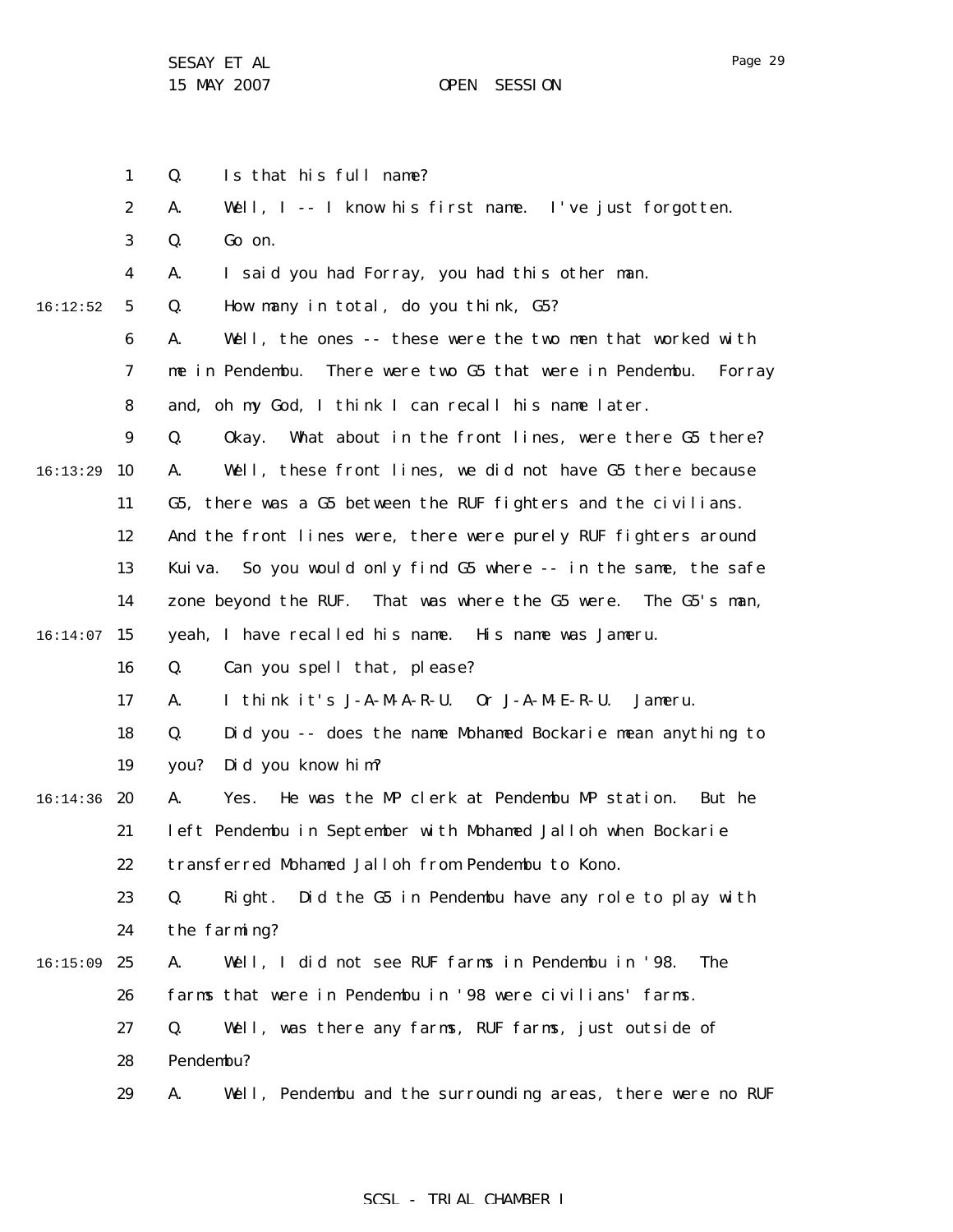1 2 3 4 5 6 7 8 9 16:16:39 10 11 12 13 14 15 16:17:01 16 17 18 19  $16:17:26$  20 21 22 23 24  $16:17:58$  25 26 27 28 29 16:16:08 farms there. I said the farms that were there were owned by the civilians. They had the farms and the swamps themselves. Q. Well, did the G5 have anything to do with these farms? A. No. G5 had nothing to do with the farms. The G5s were responsible for coordinating the civilians in terms of religious matters, because they used to make the Muslims gather together. They read the Koran during, on Fridays, for the RUF. And -- and if the path from Pendembu to any village and the path there was bushy then the G5 would tell the people to brush that area. Q. Does the place Sogbagbehun mean anything to you? THE INTERPRETER: The interpreter cannot get the name exactly. MR JORDASH: Q. Sogbagbehun. S-O-G-B-A-G-E-H-U-N? A. So, what? Q. Let me try and make myself clear because it is probably my pronunciation but a witness said that there was forced farming between Pendembu and Ghihun? A. No, that I don't know. Q. Well -- A. And that's why I've said, and that what I knew, it wasn't the RUF command -- commanders or fighters that -- who were responsible for farms. It was the agric unit responsible for farming and all members in the agric unit were civilians. Q. But if there was any farming in that region, in between Pendembu and Ghihun? A. Well, I used to drive from Pendembu to Ghihun, very close to Ghihun, civilians had their farms. I used to see them working in their farms and civilians had their farms between Ghihun and

Page 30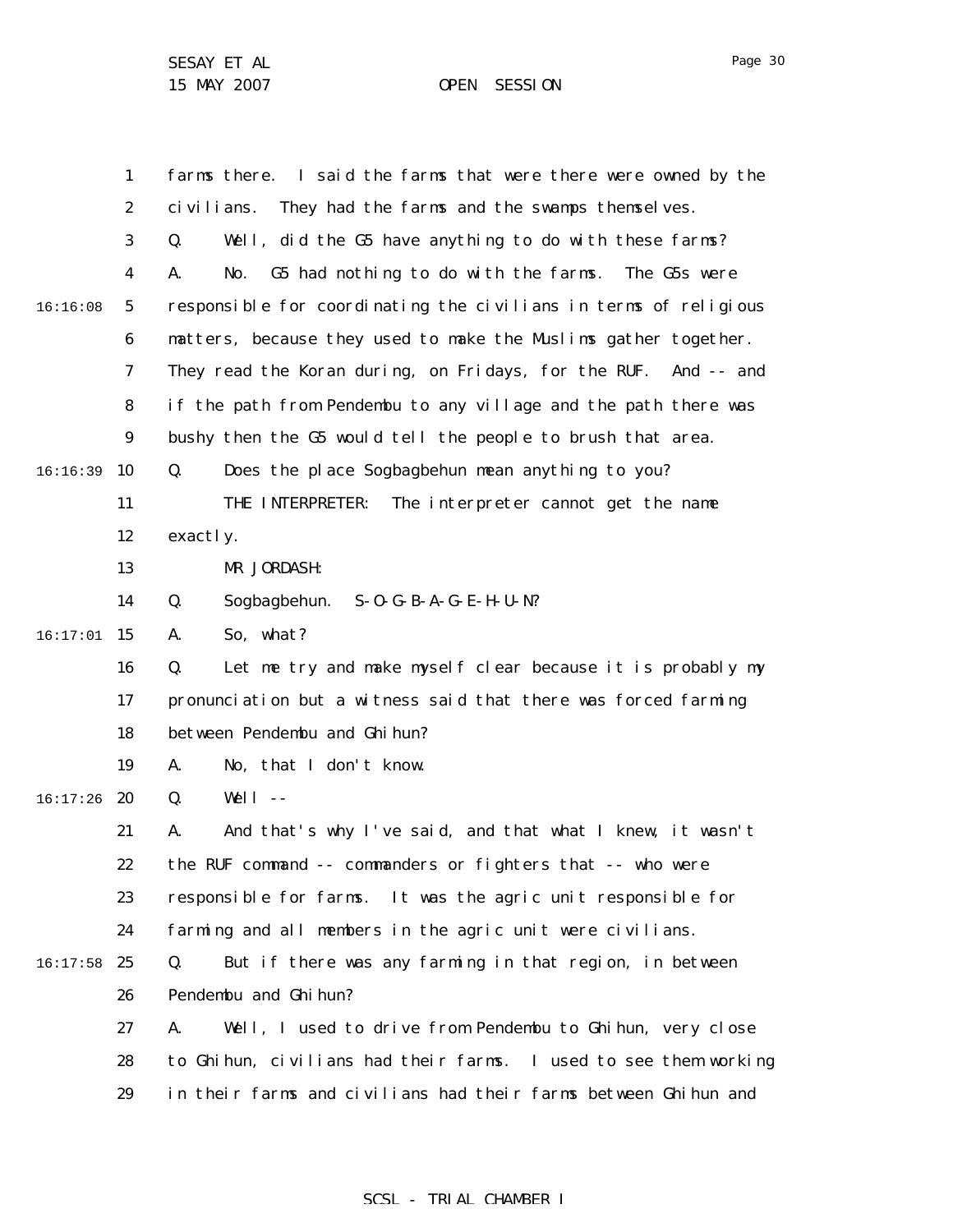Page 31

1 Mende Buima.

2 Q. Okay.

3 4 5 16:18:47 A. And before I arrived in Kailahun in February, most of the civilians had cleared their farms because people cleared their farm from January to February.

> 6 7 Q. Did the G5 in Pendembu have anything to do with arranging work?

8 9  $16:19:15$  10 11 12 13 14 A. I said the only work I knew about the G5, if a bridge was damaged, they will talk to the civilians to resuscitate that bridge. And if a village, a road between the -- between villages became bushy, the G5 would organise the civilians in order to brush that road. This village will clear halfway distance and the other village will do the same, but the G5 was not in charge of farming.

#### 16:19:39 15 16 Q. The type of work you've just talked about, was this -- were the civilians compensated for this work?

17 18 19  $16:20:17$  20 21 22 A. Well, this, it was for the safety of the people themselves because, for example, like Ghihun and Mende Buima in '98, or Ghihun and the bush road to go to Giema, if the road became bushy and the people would not walk through that road it became dangerous because you find snakes there. So if they did the clearing of the road there it was for their own interest.

> 23 Q. Well, was it forced work?

24  $16:20:42$  25 26 27 28 29 A. Well, they would not force them. The G5 will tell them that, look your road, it is now bushy. It is better for you to brush it so that you get clear all the bushes on the road. Q. And -- right. Yep, good question. What happens when the roads get bushy? Why was it important that they didn't? Sorry, can I just take a moment?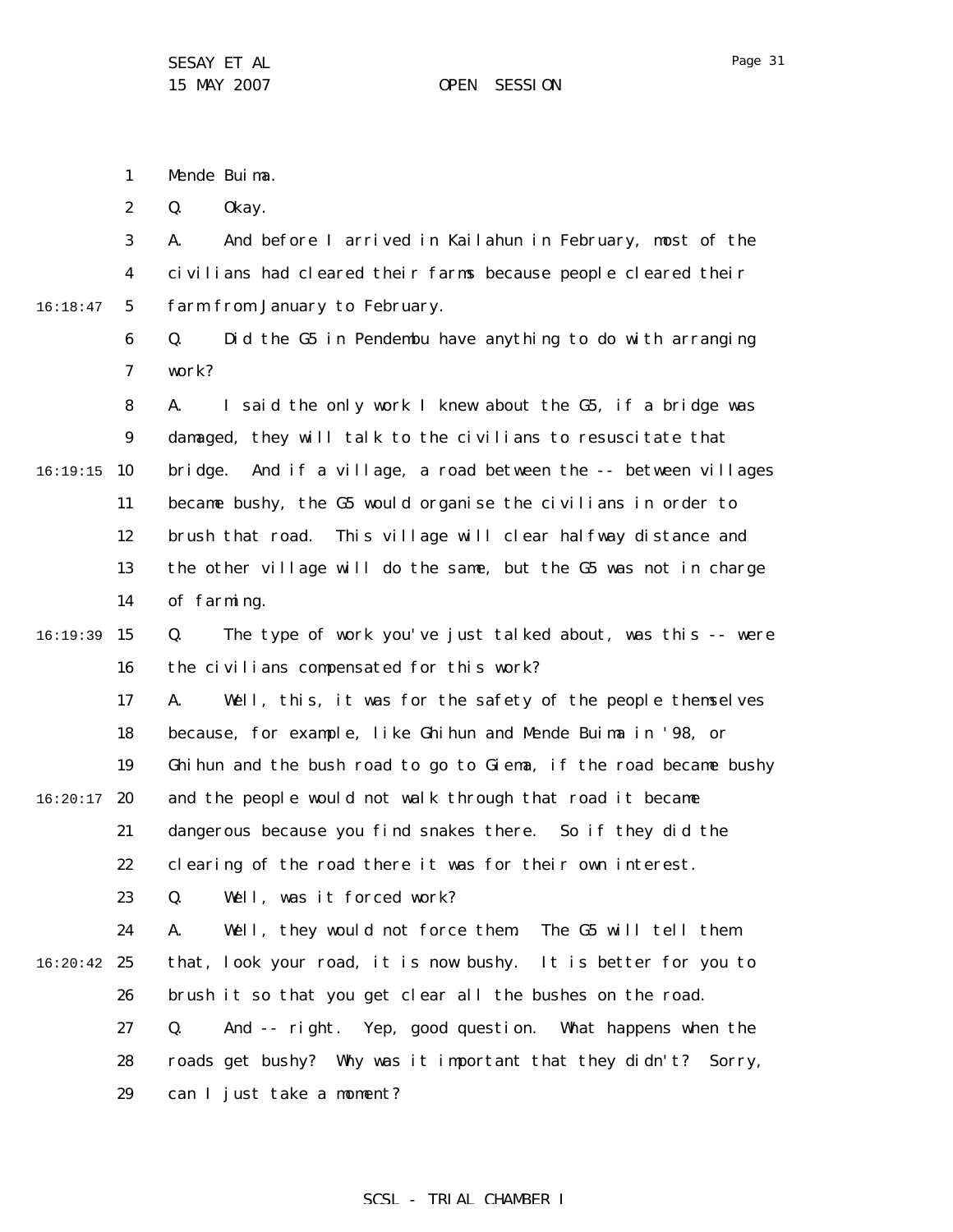1 2 3 4 5 6 7 8 9 16:21:59 10 11 12 13 14 16:22:26 15 16 17 18 19  $16:23:01$  20 21 22 23 24 16:23:23 25 26 27 28 29 16:21:32 PRESIDING JUDGE: Leave granted. MR JORDASH: Q. Did RUF in Pendembu have anything to do with medical treatment? A. Well, let's go through the road issue before we can proceed because you ask -- you said how many times. And you can only brush a bush road only once in a year. During the rainy season it becomes bushy and after which you do it next year. Q. Is this done now or was it just done then? Is this something that has to be done regularly or something to do with the war, or -- A. Well, I believe that even now, I strongly believe that even now, like between Giema and Sembehun or Talia, they are bush roads. You wouldn't expect the civilians in Pendembu to go and brush the road for those in Giema and Talia. They will have to brush the roads and stop at the boundaries. Q. Right. Medical treatment. Did the RUF have anything to do with that when you were there? A. Yes. Dr Kuragbanda was with me in Pendembu in '98 and he used to give free medical treatment to both civilians and the RUF. Q. What's -- can you spell his name? A. K-U-R-A-G-B-A-N-D-A, Kuragbanda. Q. Was there a hospital in Pendembu? A. Well, they used one house because the jets had destroyed the hospital, the hospital. That was what I said four or five days ago. Q. Where were the drugs coming from? Were there drugs there? Where were they coming from, if there was?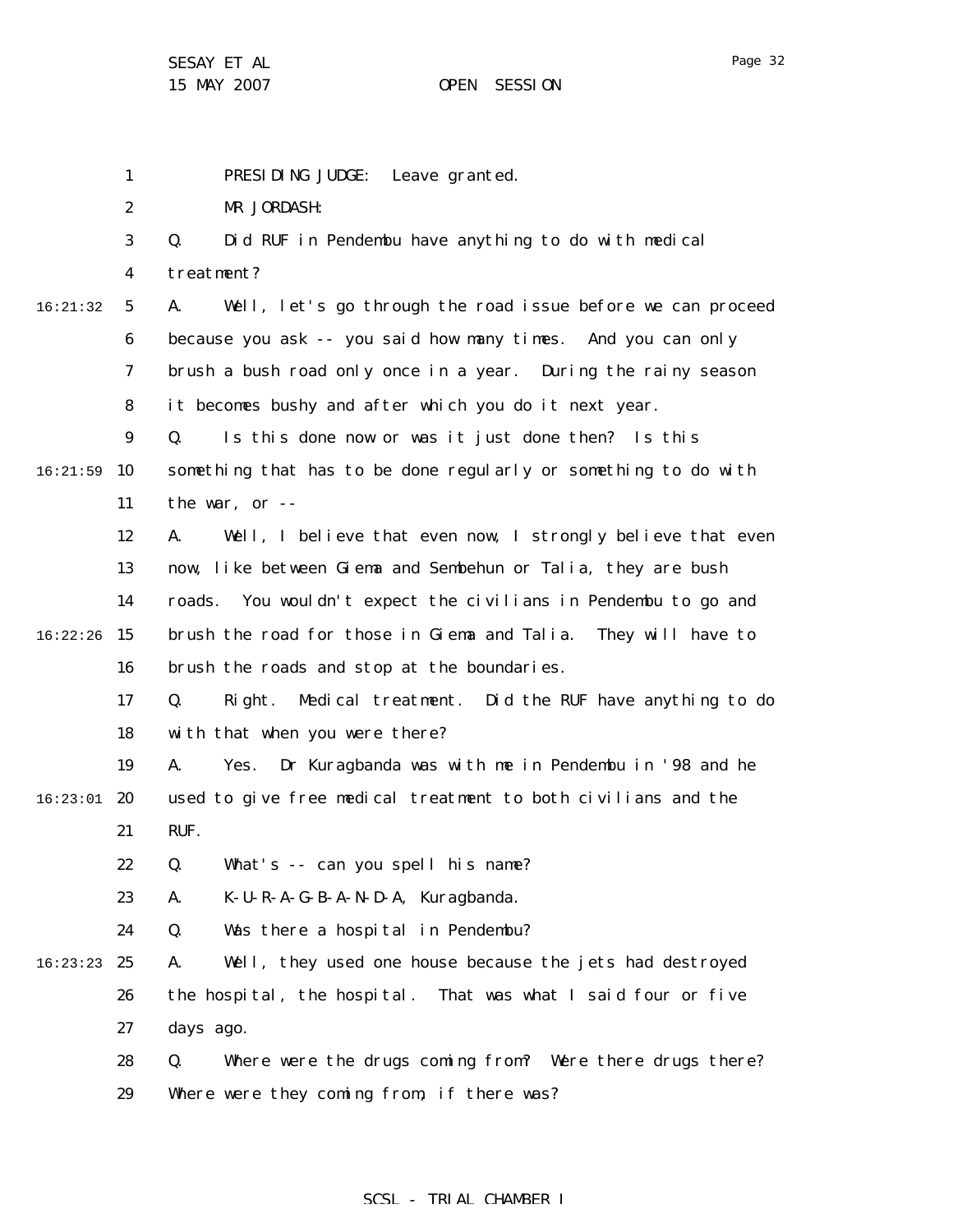|          | $\mathbf{1}$     | Well, Dr Kuragbanda used to take supplies from Buedu.<br>A.<br>That |
|----------|------------------|---------------------------------------------------------------------|
|          | $\boldsymbol{2}$ | was where the medicine store was located.                           |
|          | 3                | Did all the supplies for the RUF activities and civilian<br>Q.      |
|          | 4                | activities come from Buedu?                                         |
| 16:24:08 | $5\phantom{.0}$  | Well, only medicines, only medicines. Because civilians<br>A.       |
|          | $\boldsymbol{6}$ | used to take their produce to the Guinea borders. There they        |
|          | 7                | bought basic needs, condiment for themselves, and it was only       |
|          | 8                | medicine that the RUF gave out free to the civilians.               |
|          | $\boldsymbol{9}$ | Was there a school in Pendembu?<br>Q.                               |
| 16:24:36 | 10               | Well, in late -- in early '98, because of the air raid, no.<br>A.   |
|          | 11               | But late '98, there was schooling, continuously in '99, until the   |
|          | 12               | end of the war.                                                     |
|          | 13               | When -- where was the school in late 1998? Did it have a<br>Q.      |
|          | 14               | name?                                                               |
| 16:25:05 | 15               | Well, the name was a general name. Free primary school.<br>A.       |
|          | 16               | RUF free primary school for the poor; something like that.          |
|          | 17               | And who went; which pupils went to the school?<br>Q.                |
|          | 18               | Well, children between 6 years and 15 years used to go<br>A.        |
|          | 19               | there. Even 17 years used to go there.                              |
| 16:25:44 | 20               | Civilians and fighters or what?<br>Q.                               |
|          | 21               | Well, we -- the fighters' children and the civilians'<br>A.         |
|          | 22               | children all attended that school. Even my own child started his    |
|          | 23               | class one in Buedu in '98.                                          |
|          | 24               | Was there a church in Pendembu or a mosque?<br>Q.                   |
| 16:26:38 | 25               | There was a church, there was a mosque, but because of the<br>A.    |
|          | 26               | air raid in '98 people were afraid to live in the town but from     |
|          | 27               | late '98 until '98 [sic] people went for services in the church     |
|          | 28               | and people offered prayers in the mosque on a daily basis.          |
|          | 29               | Sorry, I should have asked this: Were the schools -- did<br>Q.      |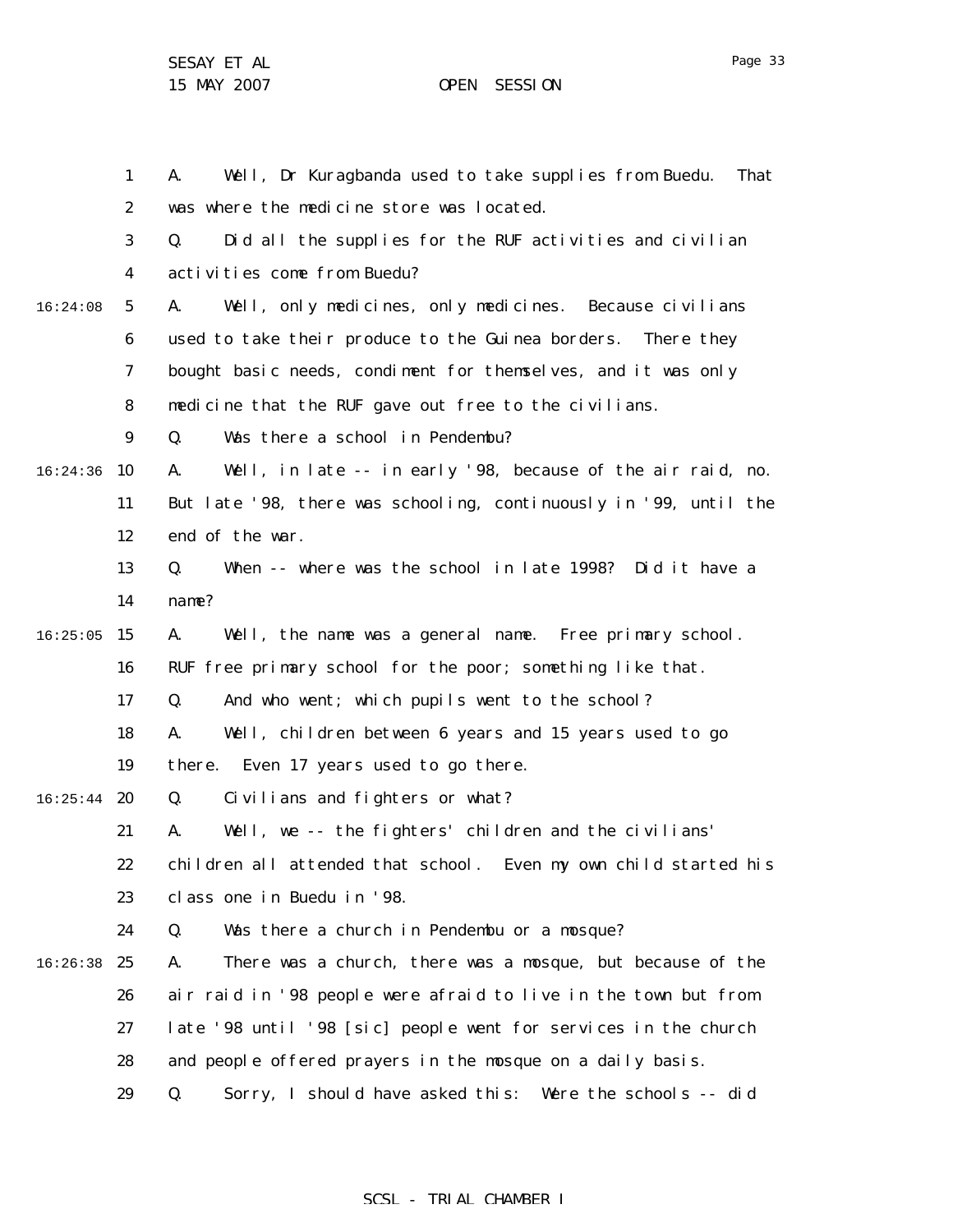|          | $\mathbf{1}$     | the schools charge for education or did the school charge for     |
|----------|------------------|-------------------------------------------------------------------|
|          | $\boldsymbol{2}$ | education?                                                        |
|          | $\boldsymbol{3}$ | They didn't pay; it was free. It was the RUF who<br>A.<br>No, no. |
|          | 4                | provided the school materials, and the RUF provided food for the  |
| 16:27:36 | $\sqrt{5}$       | teachers, and the teachers were not paid by the RUF because it    |
|          | 6                | was voluntary but the RUF provided food and condiment for         |
|          | 7                | teachers, and the head of the education was a woman called Jemba  |
|          | 8                | Ngobeh.                                                           |
|          | $\boldsymbol{9}$ | Q.<br>Can you spell that, please?                                 |
| 16:28:06 | 10               | I think it is J-E-M-B-A, Jemba. N-G-0-B-E-H.<br>Jemba<br>A.       |
|          | 11               | Ngobeh.                                                           |
|          | 12               | Q.<br>Do you know, are you able to say now how often you went to  |
|          | 13               | Buedu, during your time in Pendembu?                              |
|          | 14               | Well, from May to September I did not go to Buedu.<br>A.<br>I can |
| 16:28:50 | 15               | only go to Buedu if I'm called by Bockarie but if he did not call |
|          | 16               | me I wouldn't go there. I think you -- you got some document      |
|          | 17               | wherein some important meeting occurred in Koidu [as              |
|          | 18               | interpreted]. I did not attend there. I did not attend those      |
|          | 19               | meetings.<br>Bockarie did not call me.                            |
| 16:29:16 | 20               | Q.<br>Well, I'd invite you to have a look at the document since   |
|          | 21               | you've mentioned it. This is not a document which is on the       |
|          | 22               | Defence exhibit list.                                             |
|          | 23               | MR JORDASH:<br>I understand it arrived after -- sorry, can I      |
|          | 24               | just speak to my colleague, please? Actually, I think I've --     |
| 16:29:49 | 25               | well, let me deal with it in this way: I've got an exhibit which  |
|          | 26               | isn't on the Defence exhibit list. We've informed the             |
|          | 27               | Prosecution that we want to tender it. They don't object to it    |
|          | 28               | and I would invite the Court to allow us to put it to Mr Sesay    |
|          | 29               | and in due course exhibit it.                                     |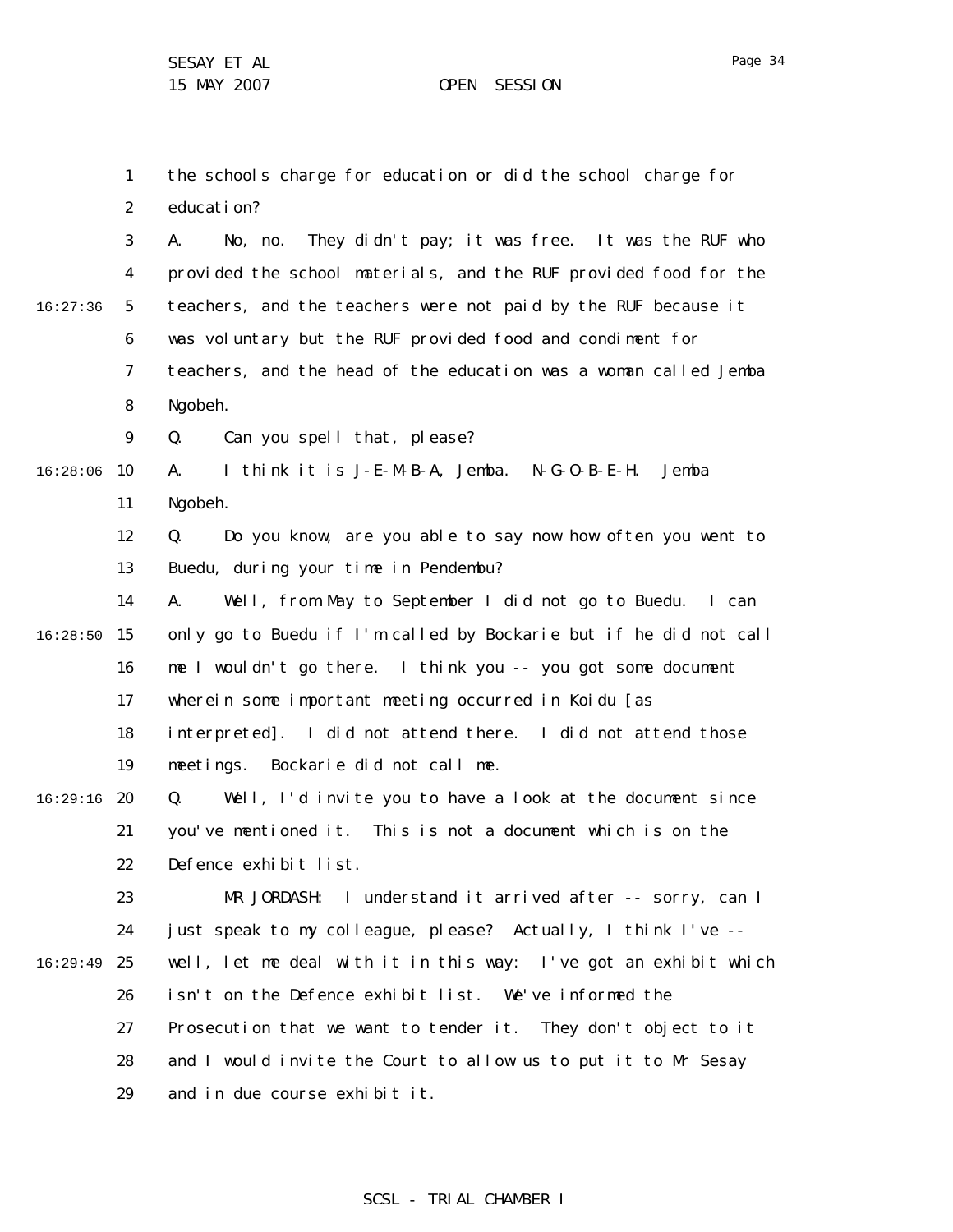15 MAY 2007 OPEN SESSION

1 2 3 4 5 6 7 8 9 16:31:43 10 11 12 13 14 16:31:54 15 16 17 18 19 16:32:06 20 21 22 23 24 16:32:28 25 26 27 28 29 16:30:52 PRESIDING JUDGE: Proceed, counsel. MR JORDASH: Thank you. I've got copies for Your Honours and for my learned friends and also for the learned legal officer. It was -- it was, I have just been reliably informed, disclosed to us by the Prosecution after the exhibit filing. PRESIDING JUDGE: Very well. MR JORDASH: I've given them to my learned friends. Thank you. THE WITNESS: I think I should be given a copy. MR JORDASH: I thought you had been given a copy; I beg your pardon. PRESIDING JUDGE: Your client wants a copy. MR JORDASH: I completely agree with you. PRESIDING JUDGE: Yes. MR JORDASH: I've just actually noticed that we might need to see the original, just to confirm. PRESIDING JUDGE: Yes, I could see the incomplete copy of original. MR JORDASH: Yes. A bit sloppy on my part, it has to be said. But it will serve its purpose, I think. PRESIDING JUDGE: So what would be your procedure? Because if it's incomplete, then it might not be advisable to tender it at this point in time. MR JORDASH: Well, if I could simply ask Mr Sesay a couple of questions -- PRESIDING JUDGE: Yes. Quite, quite. MR JORDASH: -- I will have a look at the original, if I can, overnight and then I don't envisage there will be a problem in exhibiting it tomorrow.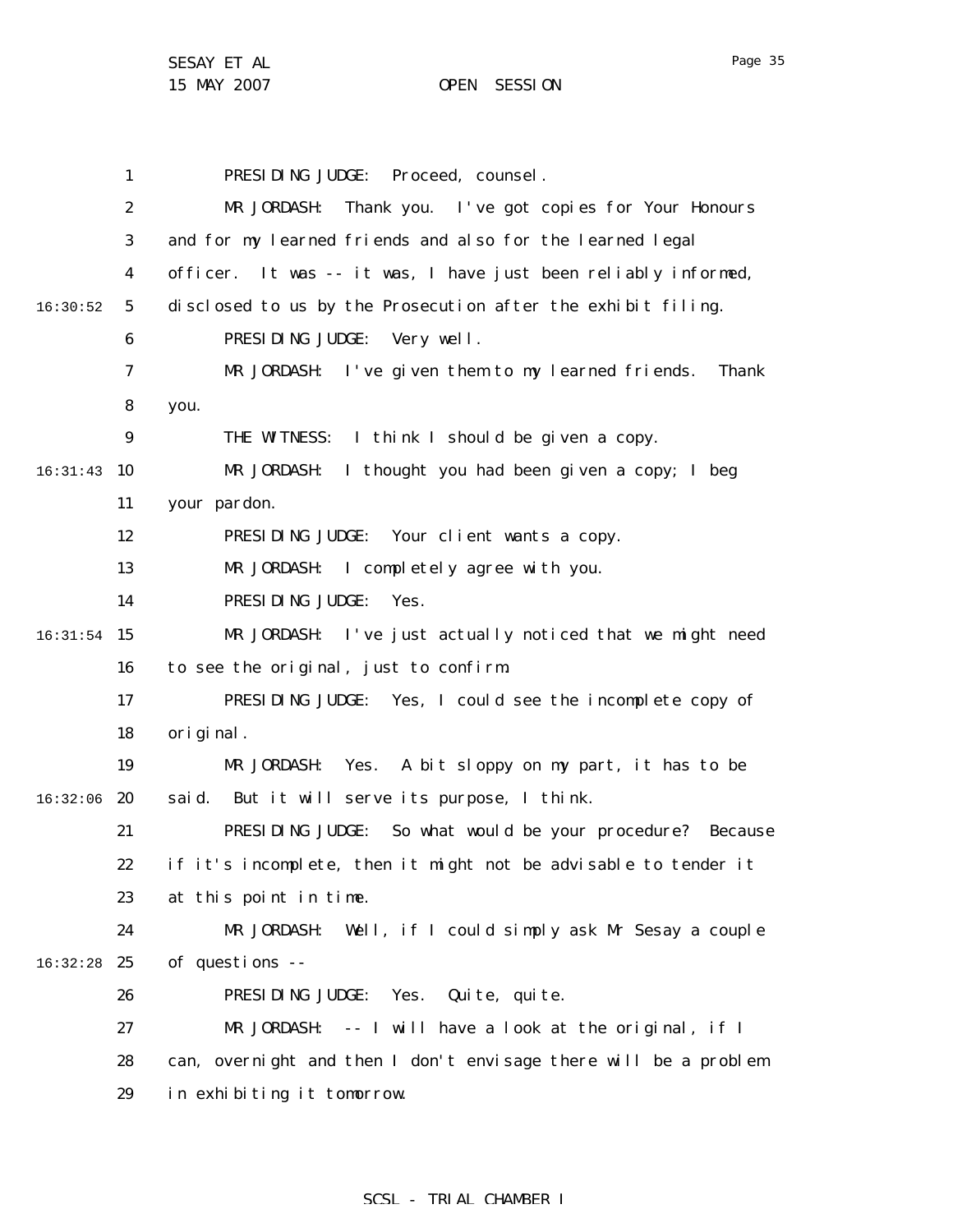15 MAY 2007 OPEN SESSION

1 2 3 4 5 6 7 8 9  $16:33:03$  10 11 12 13 14 16:33:16 15 16 17 18 19 16:33:29 **20** 21 22 23 24 16:33:40 25 26 27 28 29 16:32:52 PRESIDING JUDGE: Well, we are entirely in your hands. JUDGE ITOE: But don't you think that it would be better for you to embark on this exercise when you have seen the original? You are to do all of it at once, instead of starting today and breaking up and coming back. MR JORDASH: Well -- JUDGE ITOE: You may go on if you -- MR JORDASH: Only because the issue has come up so -- PRESIDING JUDGE: Well, let me ask: Are you certain that there is in fact a complete original somewhere? MR JORDASH: No, I'm not certain of that. PRESIDING JUDGE: That is the difficulty so --MR JORDASH: But what I am certain of is that -- PRESIDING JUDGE: But you think it contains matters that are relevant to your client's case? MR JORDASH: Well, the point is a simple one: There's a meeting held in Buedu in August 1998. The man that the Prosecution says is second in command isn't there. PRESIDING JUDGE: Yes. MR JORDASH: The reason for that is because he is in Pendembu. PRESIDING JUDGE: According to his answer he has volunteered some familiarity with this document. MR JORDASH: Well, I'm not sure it's -- well, if I can ask the questions and elicit the answers -- PRESIDING JUDGE: Yes. JUDGE BOUTET: I think it would be better that it comes from the witness than from you. This is, I would imagine, a fairly important issue.

## SCSL - TRIAL CHAMBER I

Page 36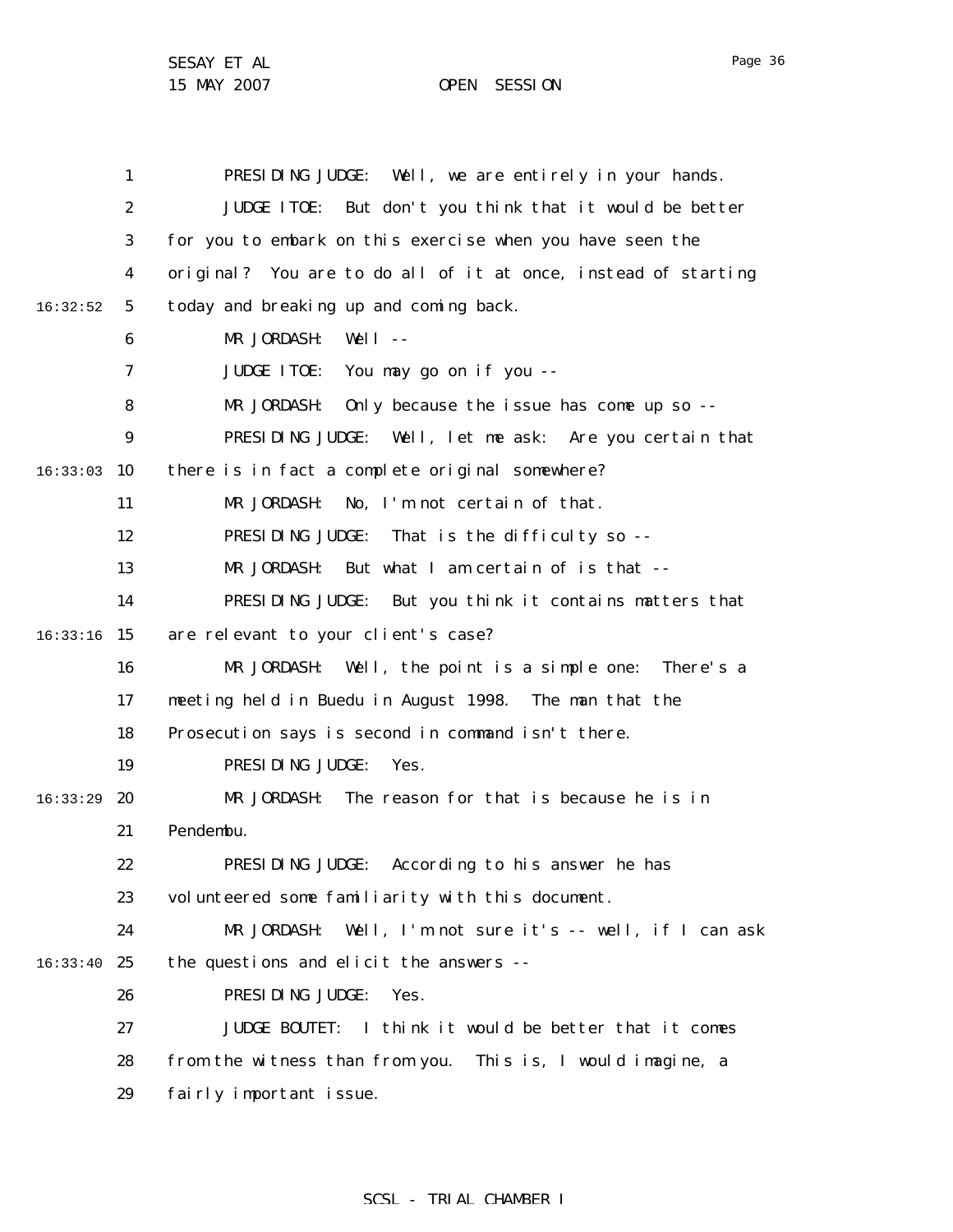15 MAY 2007 OPEN SESSION

1 2 3 4 5 6 7 8 9  $16:34:03$  10 11 12 13 14 15 16:34:14 16 17 18 19 16:34:42 **20** 21 22 23 24  $16:35:08$  25 26 27 28 29 16:33:54 MR JORDASH: Yes. JUDGE BOUTET: If you want to put that to the witness. PRESIDING JUDGE: Yes. JUDGE BOUTET: I would prefer to hear that from the witness if this is part of his evidence. MR JORDASH: Well, he has just said that. PRESIDING JUDGE: Yes, quite. MR JORDASH: That he wasn't in Buedu when this meeting was held, but I take Your Honour's point. PRESIDING JUDGE: You can -- go ahead. MR JORDASH: But I -- Q. You've seen that document before? A. Yes. Q. When did you first see the document, please? A. This? This was -- the first time I saw the document was the time when you presented it to me at the detention. That was the very first time I saw it. Q. Right. Were you aware of this meeting which it appears to describe, in August of 1998, in Buedu? A. Well, really, this is not what I referred to. There, there was an exhibit which he gave me which contained a lot of Vanguard that came to Kono and he came for a meeting at Buedu. Q. Well, I know -- I think I know what you're referring to but we'll come to that shortly. But let me just ask you about this meeting: Do you recall hearing about this meeting? A. Yes. Bockarie used to hold meetings at Buedu and I recall. So, if -- that I can recall that he had meetings in Buedu from May to November 1998. He held various meetings. Q. Well, do you recall this particular meeting, which appears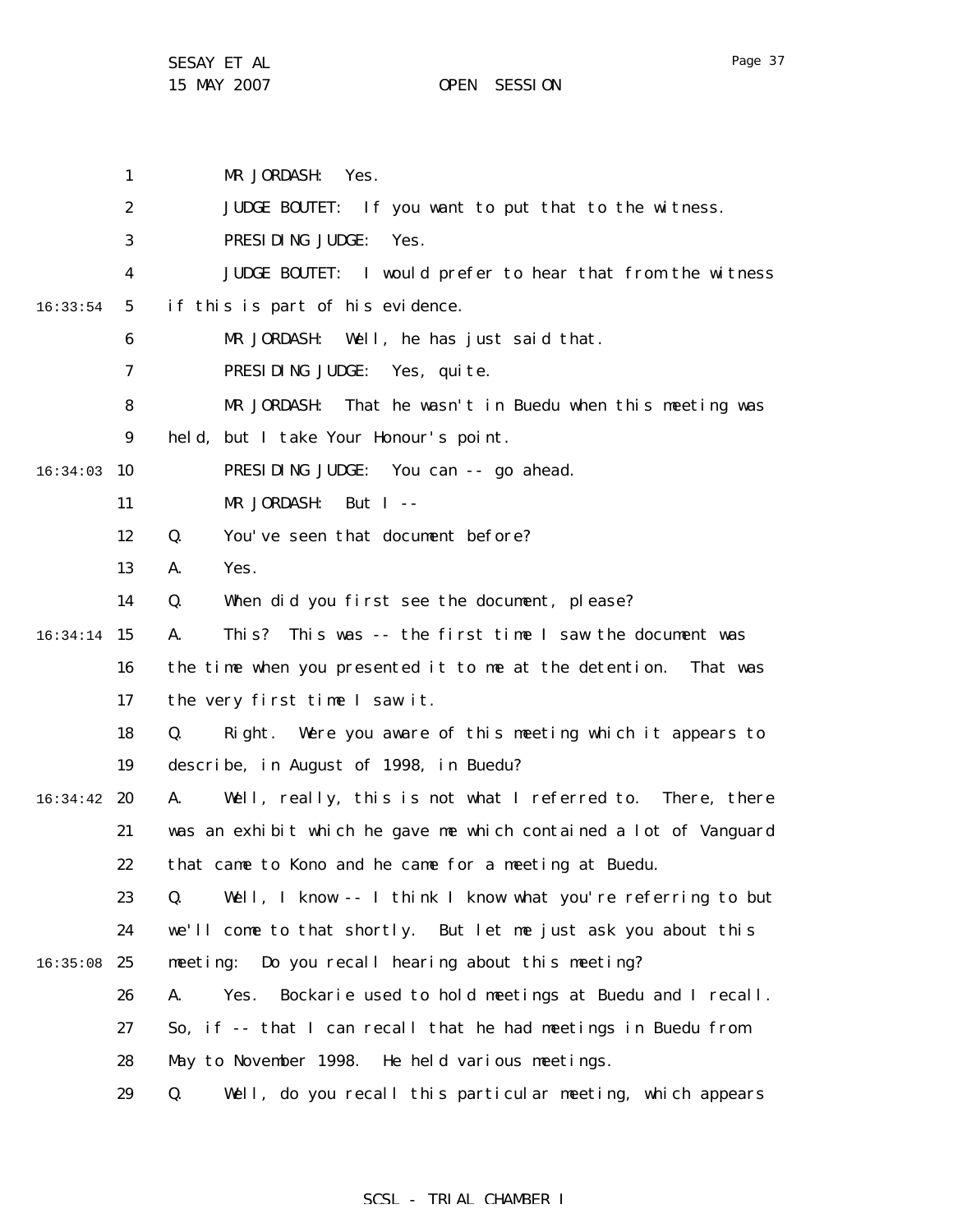1 2 3 4 5 6 7 8 9  $16:36:35$  10 11 12 13 14  $16:36:56$  15 16 17 18 19  $16:37:14$  20 21 22 23 24  $16:37:42$  25 26 27 28 29 16:36:16 to be a meeting about the movement in which these various characters attended, including Koker, Eldred Collins, Bockarie, SYB Rogers and so on. Were you aware of this specific meeting? A. Well, as I told you, a lot of meetings took place in Buedu from May to November '98. There were various meetings held there. Q. All right. I hear what you're saying but I'm asking you a specific question. If you're not aware of it, you're not aware of it. That is perfectly acceptable. Just say yes or no: Are you aware of this meeting? A. Yeah. I knew that Bockarie held a meeting in August in Buedu. Q. Were you present at the meeting? A. I wasn't there. Those that were present, their names are on this list. Q. And you are not present? A. Because Bockarie did not call me. I wouldn't go there since Bockarie did not call me. Q. Well, why did he not call you; do you know? A. Well, yes. When I -- when I had lost the diamonds, I only had the title of DFC, but during that time Bockarie marginalised me and he did not allow me to take part in the meetings in Buedu, and he did not allow me to take any decision on anything pertaining the RUF, except I had to seek advice or approval from Bockarie while I was in Pendembu. Q. Okay. PRESIDING JUDGE: So, have you now established some foundation for -- some evidentiary foundation for tendering the document? You don't think so?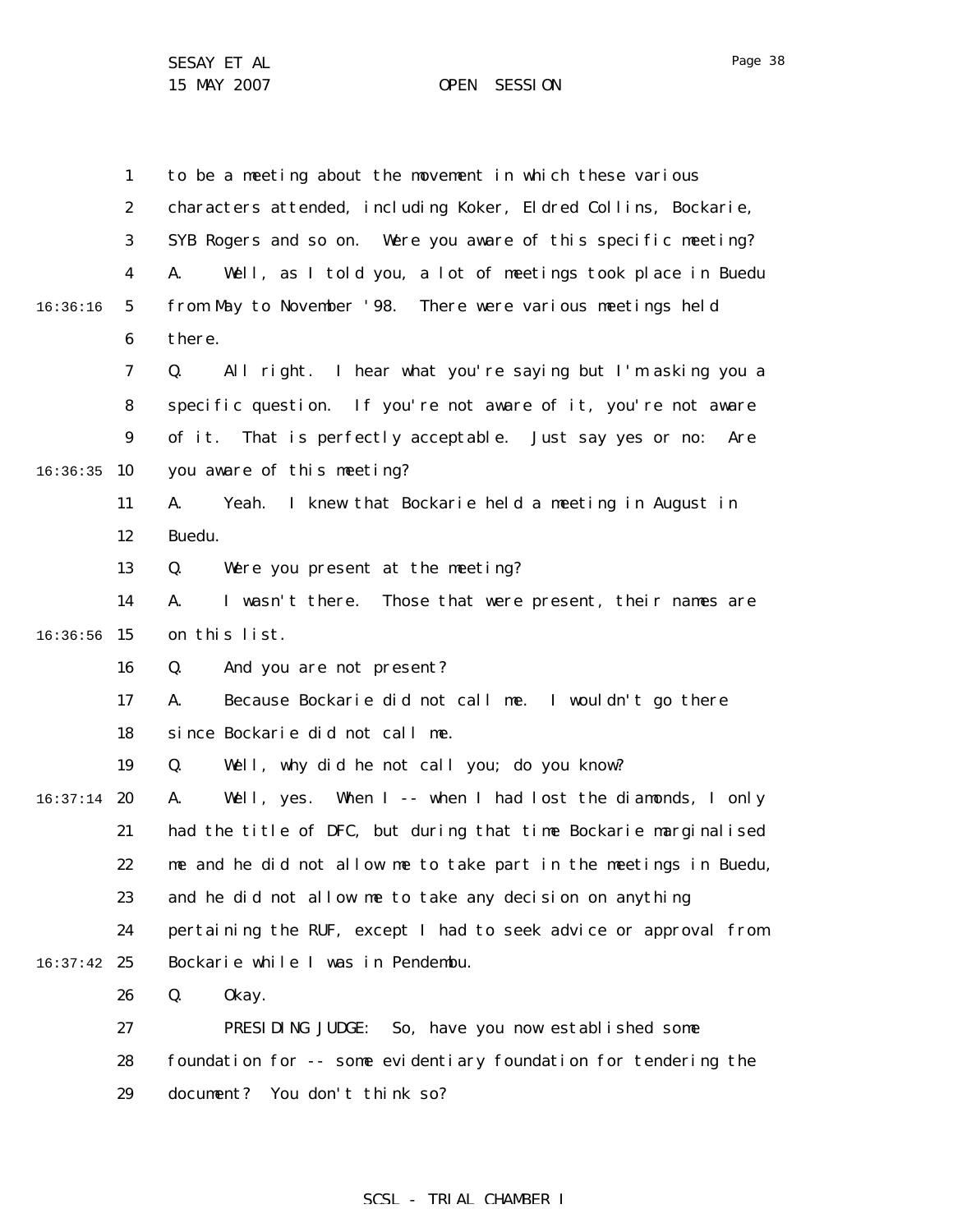15 MAY 2007 OPEN SESSION

1 2 3 4 5 6 7 8 9 16:38:24 10 11 12 13 14 16:38:38 15 16 17 18 19  $16:38:45$  20 21 22 23 24 16:38:59 25 26 27 28 29 16:38:14 MR JORDASH: I hope so. PRESIDING JUDGE: Well, I mean, under 89, it's relevant, but the question of what evidentiary purpose, or have you -- it is entirely up to you, I mean, quite frankly. JUDGE ITOE: And there is no objection. PRESIDING JUDGE: Yes. MR JORDASH: I would invite Your Honours to have this document exhibited, please. PRESIDING JUDGE: Right. Well, having regard to our flexible doctrine of admissibility of evidence, I don't see any difficulty if you want to tender it. MR JORDASH: Well, I would hope even if it was an inflexible doctrine that this would be probative -- PRESIDING JUDGE: Well, we have adopted that all along. MR JORDASH: -- probative. But, yes, I would like it to be exhibited, please. PRESIDING JUDGE: Any objection, Mr Nicol-Wilson? MR NICOL-WILSON: None, Your Honour. PRESIDING JUDGE: Mr Cammegh? MR CAMMEGH: No, on the contrary, Your Honour. PRESIDING JUDGE: Prosecution, any objection? MR HARRISON: I was just going to say there is no objection but if the Court wishes the Prosecution to try to find a more complete document, we'll do that this -- well, unfortunately, they are closed in 20 minutes but I'll do it first thing in the morning to see if I can find a more perfect document. PRESIDING JUDGE: Well, that would be your preference; is that satisfactory? MR JORDASH: It certainly is, and I will wait to --

## SCSL - TRIAL CHAMBER I

Page 39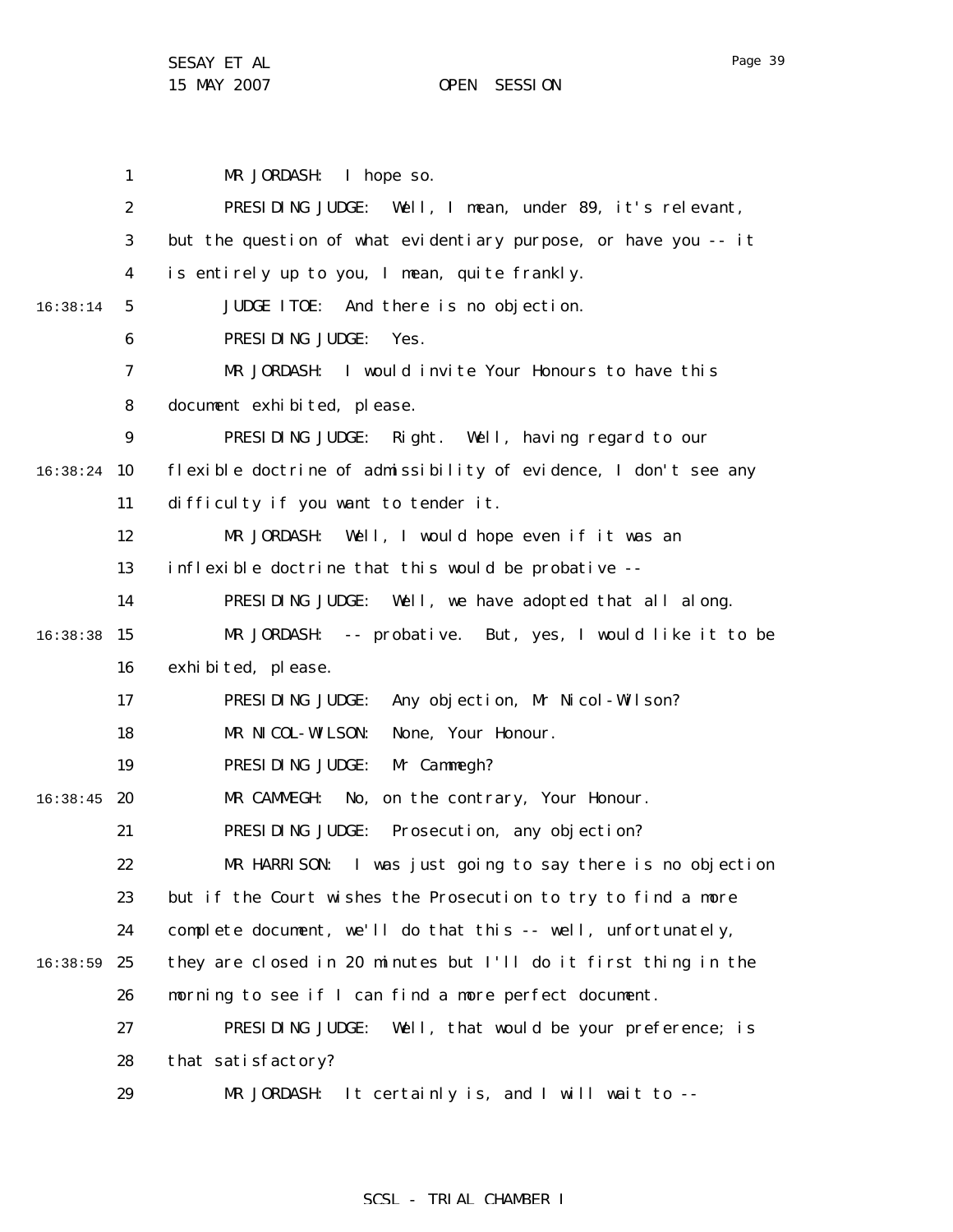1 2 3 4 5 6 7 8 9  $16:39:25$  10 11 12 13 14 16:39:36 15 16 17 18 19  $16:40:06$  20 21 22 23 24 16:40:34 25 26 27 28 29 PRESIDING JUDGE: So we'll hold this in abeyance until we have the original. MR JORDASH: I am grateful. Thank you. PRESIDING JUDGE: Let's proceed, counsel. MR JORDASH: Q. Did -- MS KAMUZORA: Your Honour. PRESIDING JUDGE: Yes, Madam Courtroom Officer. MS KAMUZORA: The exhibit will be number -- PRESIDING JUDGE: No, we are not going to. We will just hold it in abeyance until tomorrow morning. MS KAMUZORA: Thank you, Your Honour. MR JORDASH: Q. You've talked about muster parades in Pendembu: Were there muster parades in Buedu during your time at Pendembu? A. What the interpreter is saying I don't understand. Q. Let's try again. You've talked of muster parades you held in Pendembu during your time as commander there. Were there muster parades held in Buedu? A. Yes, yes. There were muster parades at Buedu. Q. How often, as far as you are aware, were these held? A. Well, muster parades were held at Buedu and they, too, had muster parades held at the MP office. Q. And what kind of people would attend these parades? A. Well, the unit members who were in Buedu, and the MPs and officers that were in Buedu, including Bockarie's bodyguards. Q. How often were they held? A. Well, the parade was held every day, morning and evening. That was the way it was done at the MP office.

## SCSL - TRIAL CHAMBER I

Page 40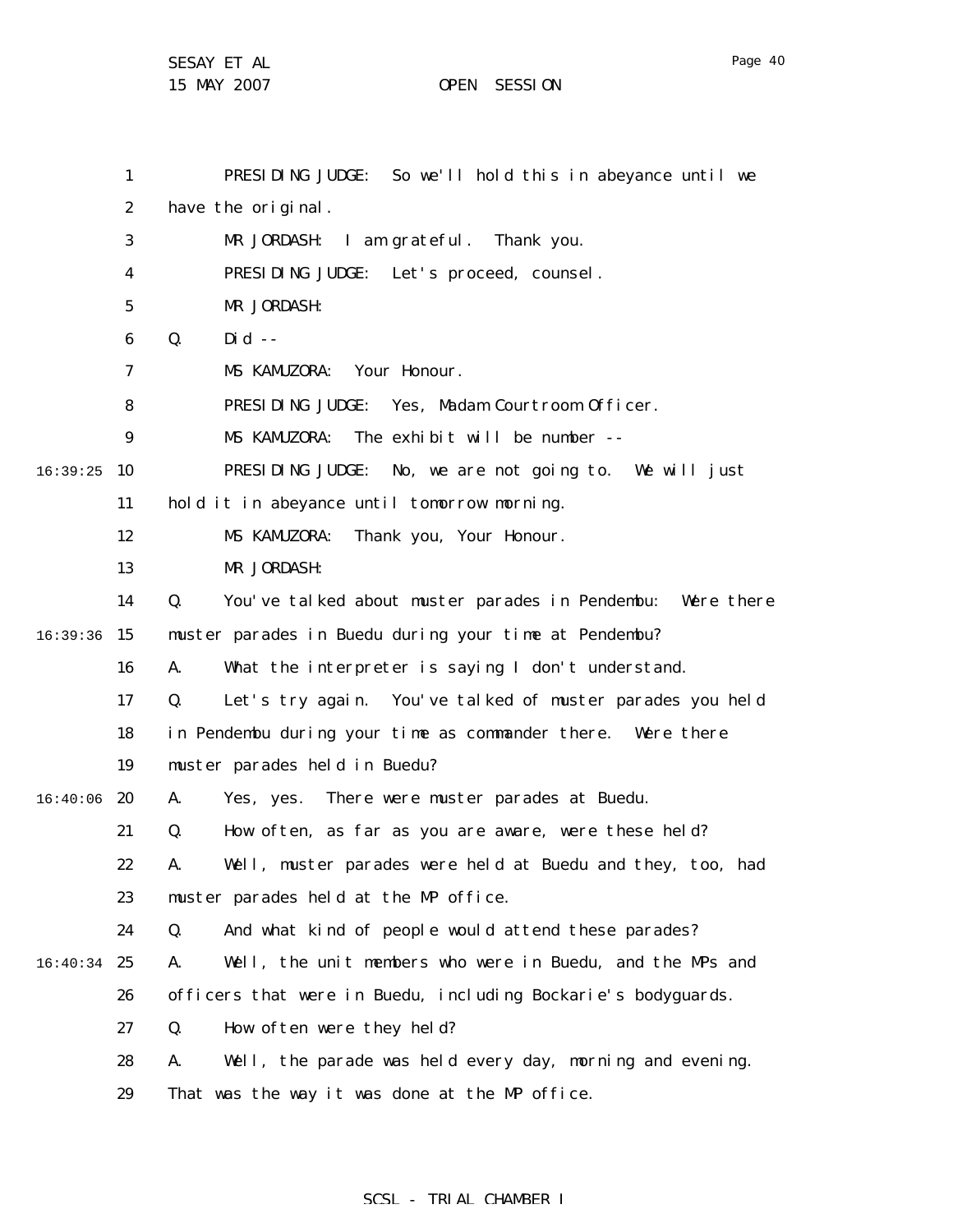|          | $\mathbf{1}$            | And do you know the purpose of the parades?<br>Q.                  |
|----------|-------------------------|--------------------------------------------------------------------|
|          | $\boldsymbol{2}$        | Well, one, to pray in the morning and the men should come<br>A.    |
|          | 3                       | together, the MP commander or the adjutant to Bockarie, they       |
|          | $\overline{\mathbf{4}}$ | attended those parades.                                            |
| 16:41:34 | $5\overline{ }$         | Q.<br>Did you ever attend the parade after your assignment to      |
|          | 6                       | Pendembu?                                                          |
|          | 7                       | When I was in Buedu in late '98, I attended a parade<br>A.<br>Yes. |
|          | 8                       | until the time when I left in December '98.                        |
|          | $\boldsymbol{9}$        | Q.<br>Was this when you were still assigned to Pendembu or after   |
| 16:42:04 | 10                      | that?                                                              |
|          | 11                      | Well, it was the time when I had been withdrawn from<br>A.         |
|          | 12                      | Pendembu in November late '98.                                     |
|          | 13                      | Q.<br>Right, okay.                                                 |
|          | 14                      | Sorry, sorry, the --<br>A.                                         |
| 16:42:50 | 15                      | PRESIDING JUDGE:<br>We'll take the break.                          |
|          | 16                      | [Break taken at 4.40 p.m.]                                         |
|          | 17                      | [Upon resuming at 5.10 p.m.]                                       |
|          | 18                      | PRESIDING JUDGE:<br>Continue, counsel.                             |
|          | 19                      | MR JORDASH:<br>Thank you, Your Honour.                             |
| 17:15:05 | 20                      | I want to ask you about, I want to ask you, in fact,<br>Q.         |
|          | 21                      | about -- I'm sorry to do this, I've just realised I would like to  |
|          | 22                      | apply to go into closed session. I know this is late in the day.   |
|          | 23                      | PRESIDING JUDGE: At this juncture?                                 |
|          | 24                      | MR JORDASH: Yes. I just -- if I can just have one moment           |
| 17:15:24 | 25                      | to see if I could do it without, because I note the time and no,   |
|          | 26                      | I don't think I can, I'm afraid.                                   |
|          | 27                      | PRESIDING JUDGE: Is it quite a big segment of your                 |
|          | 28                      | examination-in-chief? Take us about how long in closed session?    |
|          | 29                      | MR JORDASH:<br>Well, in truth, I think I'm coming to a point       |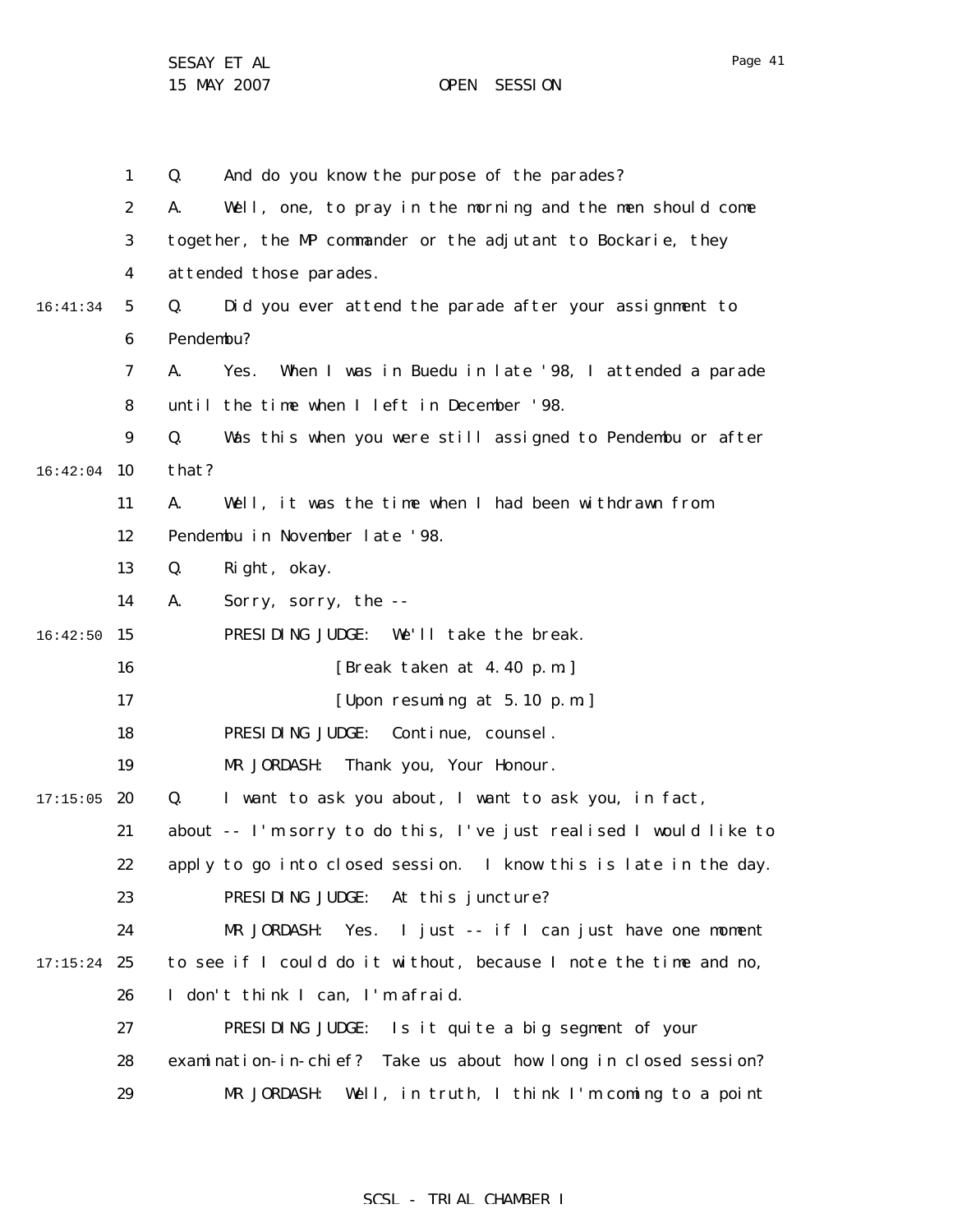Page 42

1 2 3 4 5 6 7 8 9  $17:16:06$  10 11 12 13 14  $17:16:11$  15 16 17 18 19  $17:16:36$  20 21 22 23 24  $17:17:35$  25 26 27 28 29 17:15:50 where I could need to be in closed session for maybe up to two hours. PRESIDING JUDGE: Yes. Well then, I mean, and that's why I wanted some candor about it because if that is the case I don't see any purpose being served in going into closed session now. MR JORDASH: Perhaps I may -- PRESIDING JUDGE: Except we take the application, and then we commence post-haste in the morning in the session. MR JORDASH: Yes. In fact, it may be even up to three hours. PRESIDING JUDGE: Well, good. Quite. MR JORDASH: We need to go through several witnesses and what they have to say about -- PRESIDING JUDGE: Good. Well -- MR JORDASH: -- Mr Sesay. PRESIDING JUDGE: With that estimation, we'll ask the members of the public to retire and, please, come back tomorrow. Well, I doubt, whether, in fact, we should ask you to come back tomorrow because tomorrow is a half a day. Let us ask you to come back on Thursday morning, at 9.30. We thank you for your patience. Madam Courtroom Officer, please switch us to -- ask the experts to switch us to closed session hearing. Yes, Mr Harrison. MR HARRISON: During the brief break, I retrieved the original of the document that I think the Defence was seeking to tender as an exhibit and, as we are not quite in closed session yet, I was just wondering if this might be a way to use some of the -- PRESIDING JUDGE: Yes. Perhaps we should conserve as much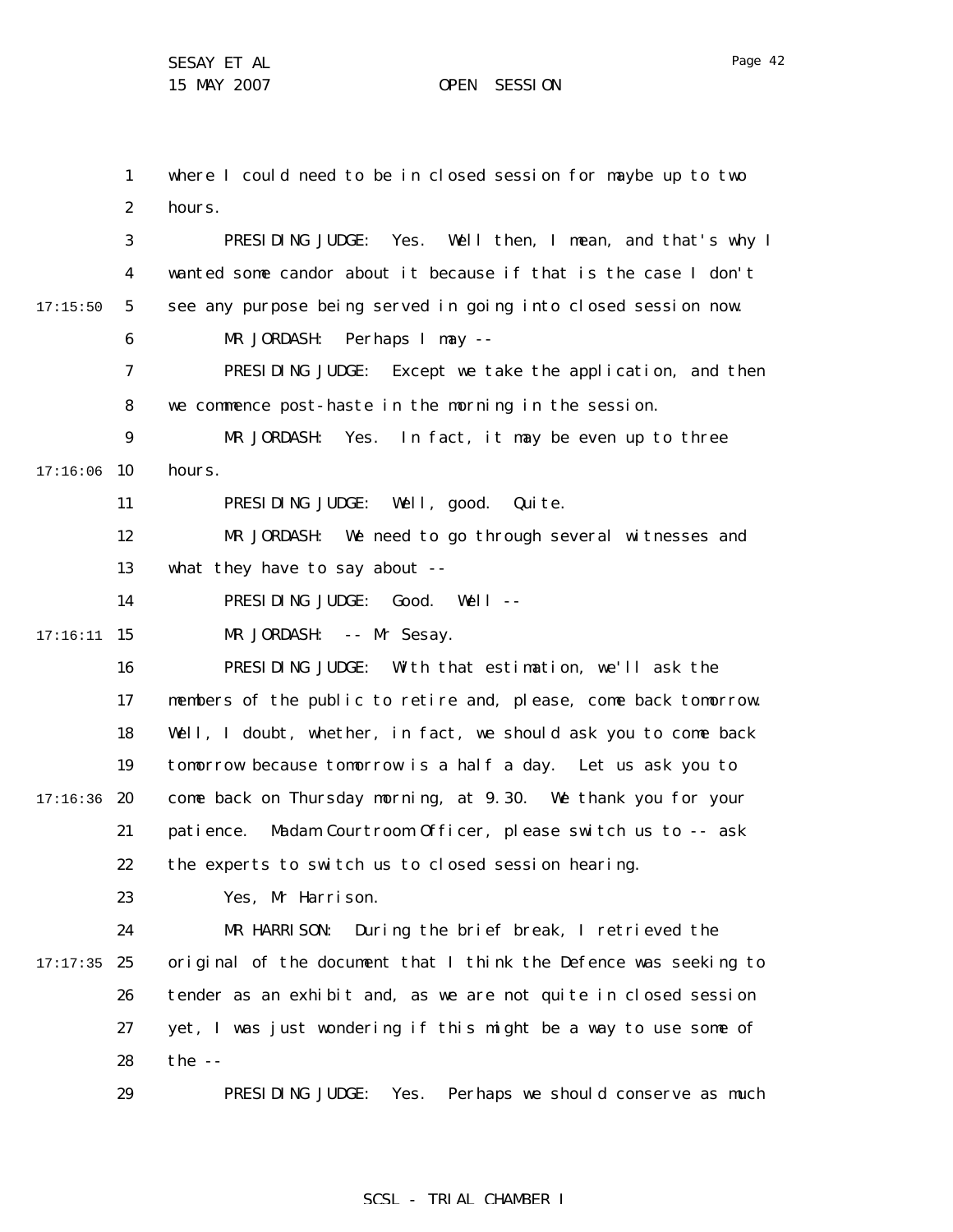1 2 3 4 5 6 7 8 9  $17:18:15$  10 11 12 13 14  $17:19:04$  15 16 17 18 19  $17:20:04$  20 21 22 23 24  $17:20:04$  25 26 27 28 29 17:18:02 time as possible. Is the document available there? MR JORDASH: It is, and I'm grateful to my learned friend. PRESIDING JUDGE: The records show that there has been - there is no objection from anybody, so the best thing now is to receive it in evidence. MR JORDASH: Yes, Your Honour. PRESIDING JUDGE: And mark it Exhibit 199. MR JORDASH: Just to be clear: The Prosecution want to tender the copy, rather than the original, which I'm content with. The copy is a fuller copy than the one we had before, but it's still an incomplete document. But it serves its purpose. PRESIDING JUDGE: So we are receiving in evidence the copy? MR JORDASH: A copy, yes, without the edited section of -- PRESIDING JUDGE: Very well. Madam Courtroom Officer, please make some indication on that document to establish a nexus between the document and this witness. [Exhibit No. 199 was admitted] MS KAMUZORA: Your Honour, I will be guided whether this is a confidential or public exhibit. PRESIDING JUDGE: Yes, it certainly is. MR HARRISON: It's a public document, from the Prosecution point of view, and I leave it to Defence counsel to -- PRESIDING JUDGE: Do you want it to be a confidential document? MR JORDASH: No. It's public and there's nothing on there that -- PRESIDING JUDGE: That's fine. [At this point in the proceedings, a portion of the transcript, pages 44 to 50, was extracted and sealed under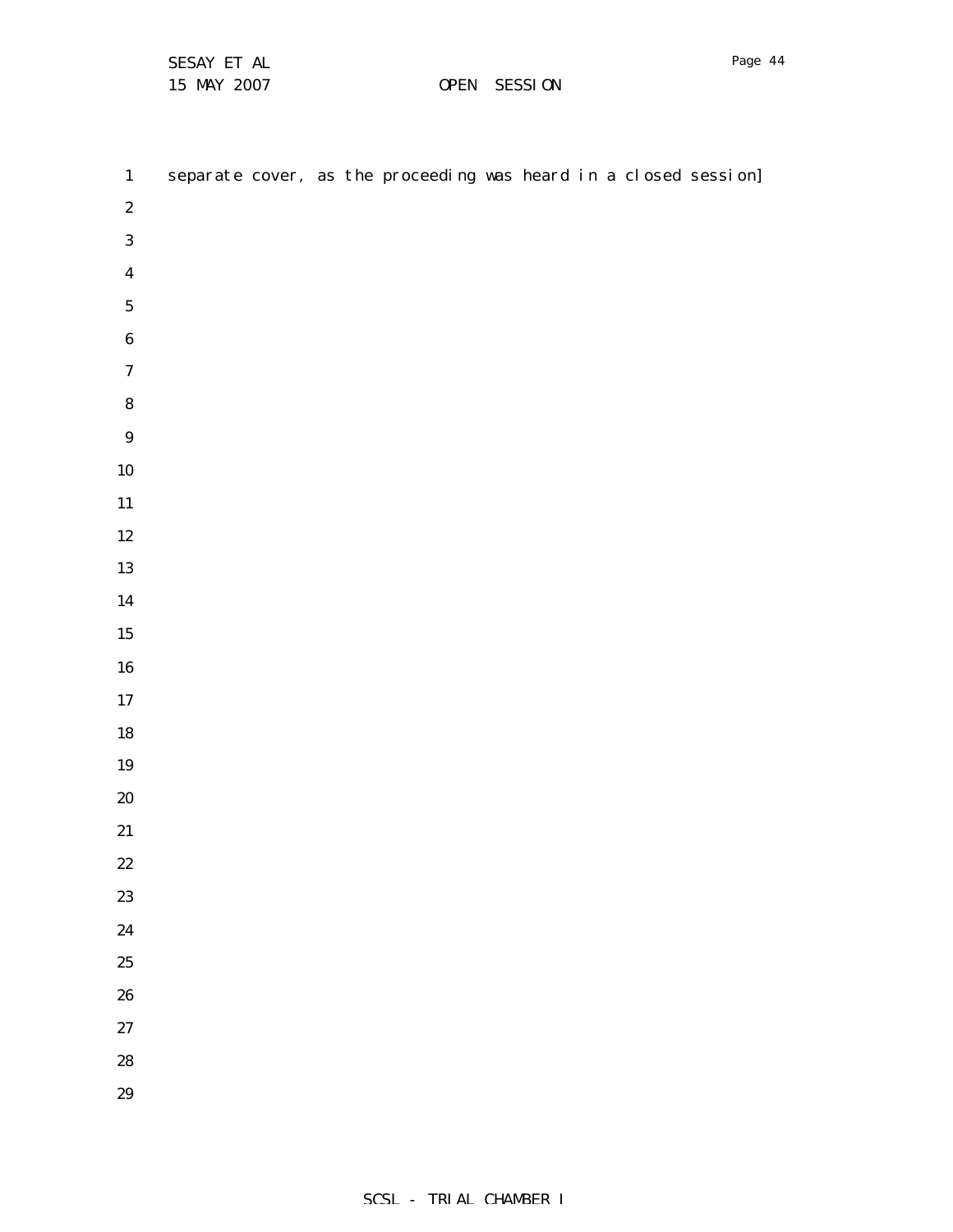MAY 2007 CLOSED SESSION

Page 50

| $\mathbf{1}$     |                                                |
|------------------|------------------------------------------------|
| $\boldsymbol{2}$ | [Whereupon the hearing adjourned at 5.35 p.m., |
| $\bf{3}$         | to be reconvened on Wednesday, the 16th day of |
| $\boldsymbol{4}$ | May, 2007, at 9.30 a.m.]                       |
| ${\bf 5}$        |                                                |
| $\bf 6$          |                                                |
| $\boldsymbol{7}$ |                                                |
| ${\bf 8}$        |                                                |
| $\boldsymbol{9}$ |                                                |
| ${\bf 10}$       |                                                |
| 11               |                                                |
| $12\,$           |                                                |
| 13               |                                                |
| 14               |                                                |
| $15\,$           |                                                |
| ${\bf 16}$       |                                                |
| $17\,$           |                                                |
| ${\bf 18}$       |                                                |
| $19\,$           |                                                |
| $20\,$           |                                                |
| 21               |                                                |
| $22\,$           |                                                |
| 23               |                                                |
| $24\phantom{.}$  |                                                |
| 25               |                                                |
| ${\bf 26}$       |                                                |
| $27\,$           |                                                |
| 28               |                                                |
| 29               |                                                |